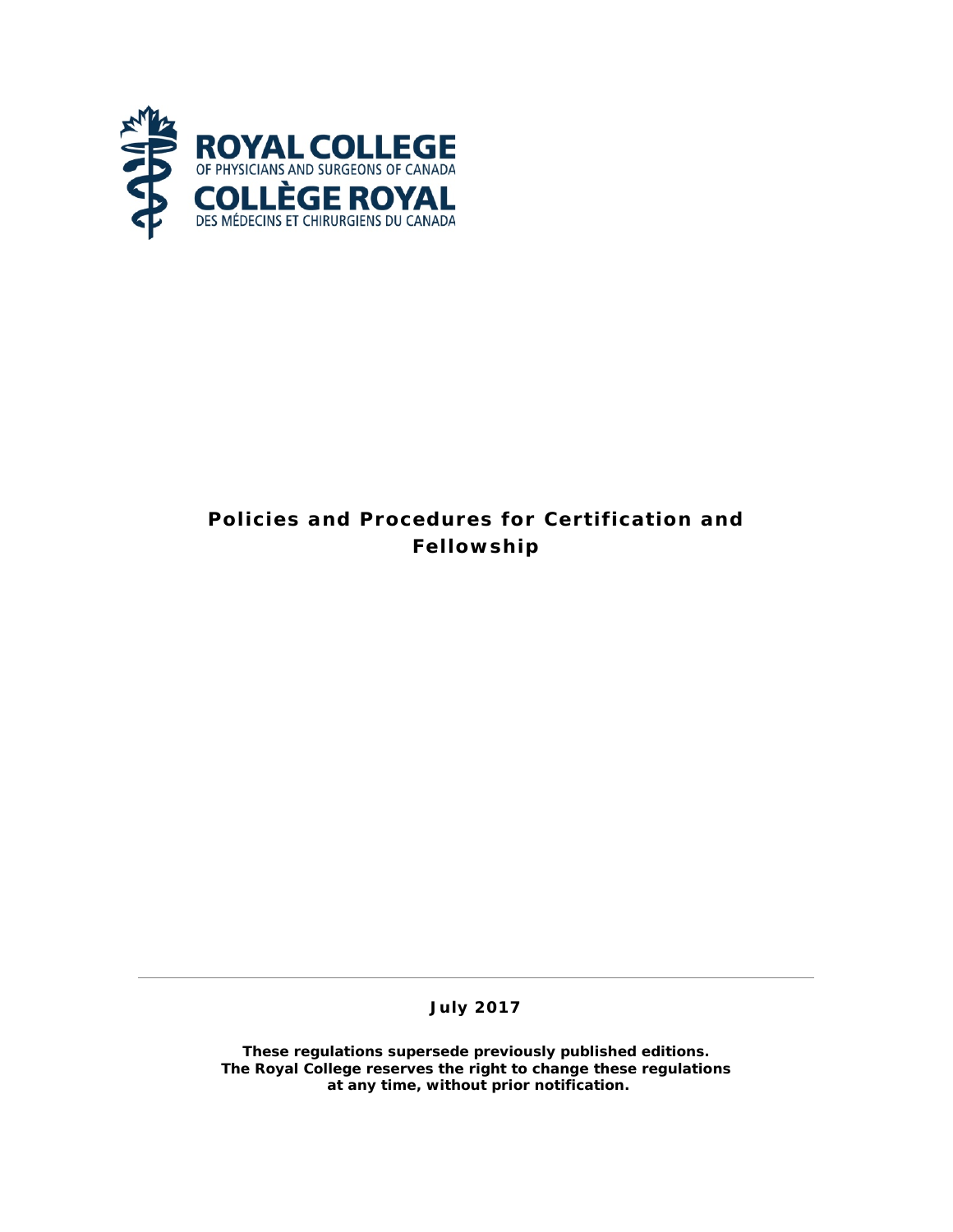# **TABLE OF CONTENTS**

| 1 |                                                                                    |  |    |  |  |  |  |
|---|------------------------------------------------------------------------------------|--|----|--|--|--|--|
|   | <b>SECTION I - GENERAL INFORMATION</b>                                             |  |    |  |  |  |  |
|   | 1.1                                                                                |  | 8  |  |  |  |  |
|   | 1.2                                                                                |  | 8  |  |  |  |  |
|   | 1.3                                                                                |  | 9  |  |  |  |  |
|   | 1.4                                                                                |  | 9  |  |  |  |  |
|   | List of specialties and subspecialties recognized by the Royal College<br>1.5      |  | 11 |  |  |  |  |
|   | SECTION II - APPLICATIONS FOR ASSESSMENT OF TRAINING                               |  |    |  |  |  |  |
|   |                                                                                    |  | 15 |  |  |  |  |
|   | 2.1                                                                                |  | 15 |  |  |  |  |
|   | 2.2                                                                                |  | 15 |  |  |  |  |
|   | 2.3                                                                                |  | 16 |  |  |  |  |
|   | 2.4                                                                                |  | 16 |  |  |  |  |
|   | 2.5                                                                                |  | 16 |  |  |  |  |
|   | 2.6                                                                                |  | 17 |  |  |  |  |
|   | SECTION III - EXAMINATION ELIGIBILITY REQUIREMENTS                                 |  |    |  |  |  |  |
|   |                                                                                    |  |    |  |  |  |  |
|   | 3.1<br>Medical qualification acceptable to the Royal College                       |  | 18 |  |  |  |  |
|   | Satisfactory moral, ethical and professional standing<br>3.2                       |  | 18 |  |  |  |  |
|   | Satisfactory completion of postgraduate medical education<br>3.3                   |  | 19 |  |  |  |  |
|   | SECTION IV - POSTGRADUATE MEDICAL EDUCATION<br>PART A - RESIDENCY EDUCATION        |  |    |  |  |  |  |
|   | 4.1                                                                                |  |    |  |  |  |  |
|   | 4.2                                                                                |  |    |  |  |  |  |
|   | 4.3                                                                                |  | 21 |  |  |  |  |
|   | PART B - OTHER POSTGRADUATE MEDICAL EDUCATION                                      |  |    |  |  |  |  |
|   | 4.4                                                                                |  | 24 |  |  |  |  |
|   | 4.5                                                                                |  | 24 |  |  |  |  |
|   | 4.6                                                                                |  | 25 |  |  |  |  |
|   | Other acceptable postgraduate clinical training to meet Royal College<br>4.7       |  |    |  |  |  |  |
|   |                                                                                    |  | 25 |  |  |  |  |
|   | SECTION V - ROYAL COLLEGE RULINGS ON EXAMINATION ELIGIBILITY                       |  |    |  |  |  |  |
|   |                                                                                    |  | 27 |  |  |  |  |
|   | 5.1                                                                                |  | 27 |  |  |  |  |
|   | 5.2                                                                                |  | 27 |  |  |  |  |
|   | 5.3                                                                                |  | 27 |  |  |  |  |
|   | 5.4                                                                                |  | 28 |  |  |  |  |
|   | 5.5                                                                                |  | 28 |  |  |  |  |
|   | 5.6                                                                                |  | 28 |  |  |  |  |
|   | 5.7                                                                                |  | 29 |  |  |  |  |
|   | 5.8                                                                                |  | 29 |  |  |  |  |
|   | Study plan criteria to regain eligibility to the certification examinations<br>5.9 |  | 30 |  |  |  |  |
|   | Additional training criteria to regain eligibility to the certification<br>5.10    |  | 31 |  |  |  |  |
|   |                                                                                    |  |    |  |  |  |  |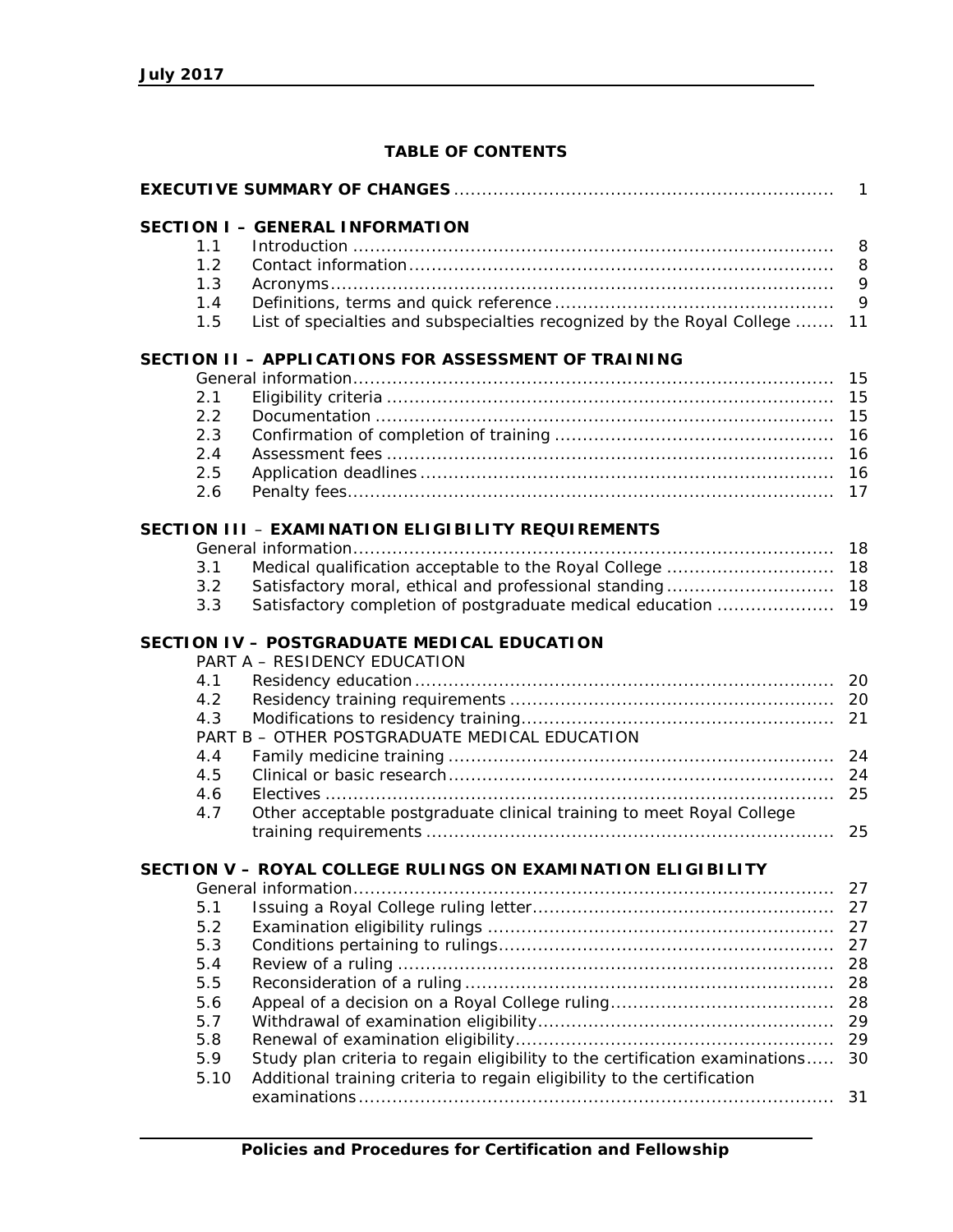|      | SECTION VI - ROYAL COLLEGE EXAMINATIONS                                                         |          |
|------|-------------------------------------------------------------------------------------------------|----------|
|      |                                                                                                 | 36       |
| 6.1  |                                                                                                 | 36       |
| 6.2  | Examinations in accreditation without certification (AWC) disciplines                           |          |
|      |                                                                                                 | 36       |
| 6.3  |                                                                                                 | 36       |
| 6.4  |                                                                                                 | 37       |
| 6.5  |                                                                                                 | 37       |
| 6.6  |                                                                                                 | 37       |
| 6.7  |                                                                                                 | 37       |
| 6.8  |                                                                                                 | 37       |
| 6.9  | Candidates with special accommodations, conditions or disabilities                              | 38       |
| 6.10 |                                                                                                 | 38       |
| 6.11 |                                                                                                 |          |
|      | SECTION VII - INTERNATIONAL TRAINING (NON-ROYAL COLLEGE                                         |          |
|      | ACCREDITED/NON-ACGME APPROVED)                                                                  |          |
| 7.1  | Individual in-depth assessment of training for acceptable systems                               | 39<br>39 |
|      |                                                                                                 |          |
|      | SECTION VIII - APPLICATION FOR RECOGNITION OF AN AREA OF FOCUSED<br><b>COMPETENCE (DIPLOMA)</b> |          |
|      |                                                                                                 |          |
| 8.1  |                                                                                                 | 40       |
| 8.2  |                                                                                                 | 40       |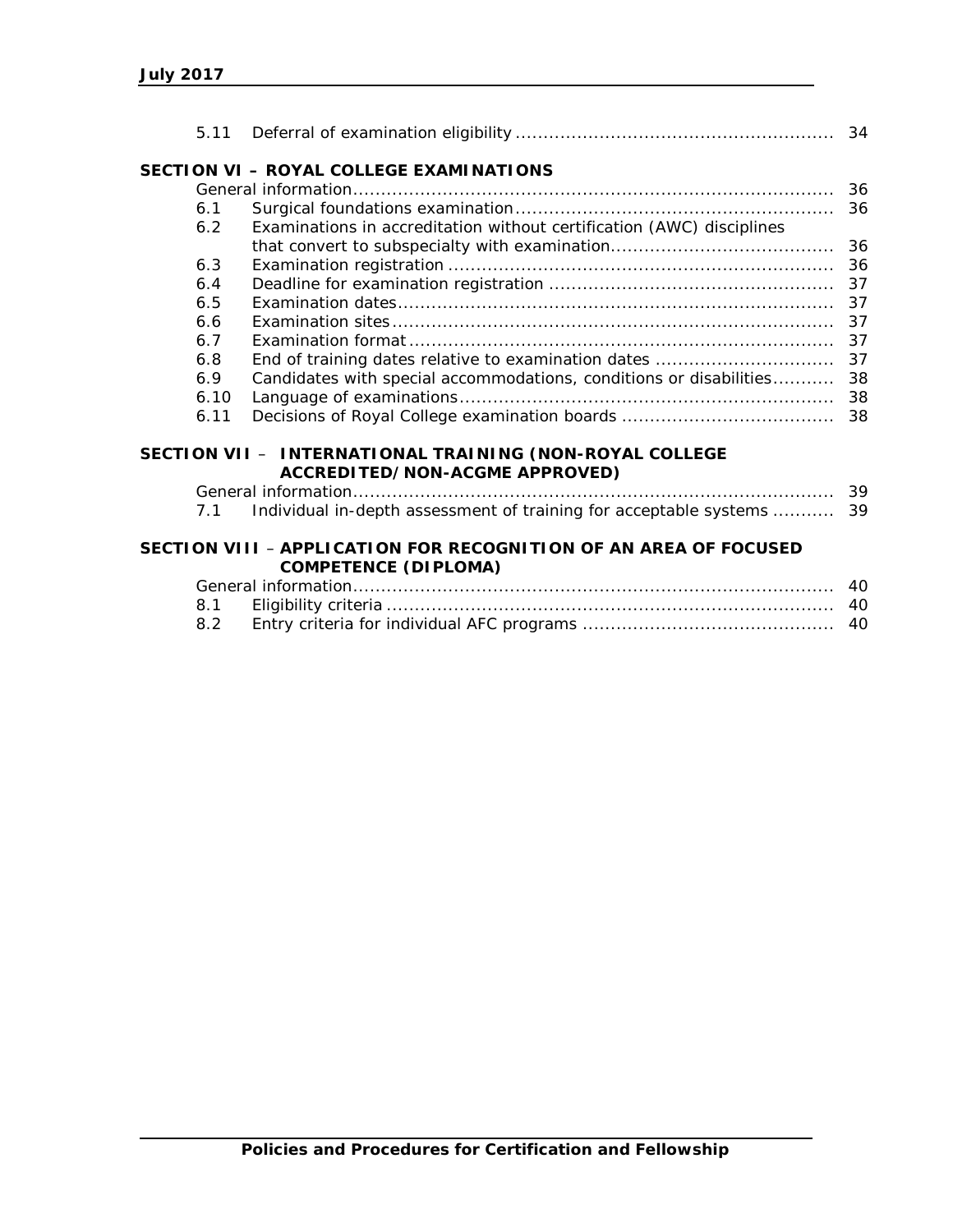# **EXECUTIVE SUMMARY OF CHANGES**

# **4.3 Modifications to Residency Training**

The Royal College understands that it may be necessary for some residents to modify their training due to personal circumstances described under applicable human rights legislation. The Royal College will support and permit modifications that are necessary to prevent discrimination, except where such accommodation would impose undue hardship on the Royal College. Undue hardship includes, among other things, any compromise to the validity, reliability and/or integrity of the Royal College certification and examination process and outcome.

# **4.3.1 Fractional (part-time) residency training**

- (i) The program director and postgraduate dean must approve the resident's fractional training syllabus.
- (ii) The program director and postgraduate dean must certify that the supervision and assessment of the part-time resident is at least equivalent to that of other residents in the residency program and that the total educational experience is fully equivalent to normal full-time residency.

### **4.3.2 Waiver of training after a leave of absence from residency**

#### **Accommodation**

The policy detailed in this Section 4.3.2 is subject to the Royal College of Physicians and Surgeons of Canada (Royal College) commitment to accommodate residents with personal characteristics enumerated under applicable human rights legislation, as provided in Sections 4.3 and 6.9 of this guide.

#### **Policy on granting a leave of absence**

The Royal College expects that all residents must have achieved the goals and objectives of the training program and be competent to commence independent practice by the completion of their training program. It is understood by the Royal College that residents may require leaves of absence from training. The circumstances that would qualify residents for leaves of absence are determined by the university. It is expected that any time lost during a leave will be made up upon the resident's return.

#### **Policy on granting a waiver of training:**

The postgraduate office may allow a waiver of training following a leave of absence, in accordance with university policy and within the maximum time for a waiver determined by the Royal College. A decision to grant a waiver of training can only be taken in the final year of the program but cannot be granted after the resident has taken the certification examinations. Similarly, the end-of-training date for a resident cannot be changed to an earlier date after the resident has taken the certification examinations.

Each university will develop its own policy on whether or not it is willing to grant a waiver of training for time taken as a leave of absence. However, in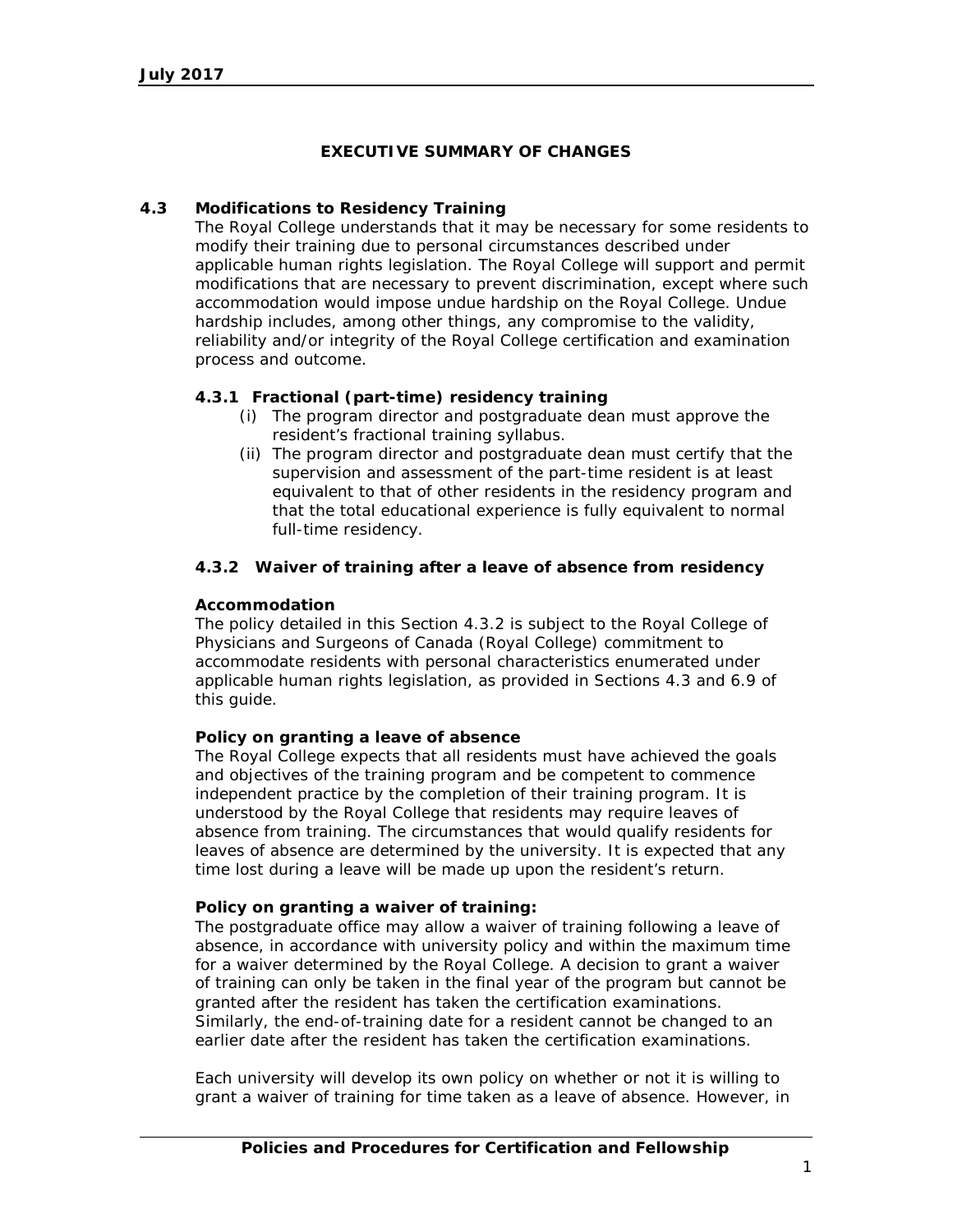the case where waivers of training are acceptable to the university, they must be within the acceptable times listed below. In addition, regardless of any waived blocks of training, the decision to grant a waiver of training must be based on the assumption that the resident will have achieved the required level of competence by the end of the final year of training.

A waiver of training can only be granted by the postgraduate dean on the recommendation of the resident's program director.

The following are the maximum allowable times for waivers:

- 1. One year program no waiver allowed
- 2. Less than one year for remediation or enhanced skills no waiver allowed
- 3. Two year program six weeks
- 4. Three year program six weeks
- 5. Four year program three months
- 6. Five year program three months
- 7. Six year program three months
- 8. In Internal Medicine and Pediatrics, where residents are undertaking three years of training with an Internal Medicine or Pediatrics Program Director, a maximum of six weeks may be waived for these three years of training. Subsequently, a maximum of six weeks of training may be waived in the following 2 years of training under the subspecialty Program Director. The process for these programs is as follows:
	- i. Three years of training completed with an Internal Medicine or Pediatrics Program Director followed by 2 or 3 years of subspecialty training with a different program director are treated separately for the purpose of the waiver of training.
	- ii. A waiver must be recommended by the Internal Medicine or Pediatrics Program Director and approved by the Postgraduate Dean on the Core in-Training Evaluation Report (CITER). A decision to grant a waiver is made in the PGY3 for a maximum duration of 6 weeks.
	- iii. In the subspecialty years, a decision to grant a waiver is recommended in the final year by the Subspecialty Program Director and approved by the Postgraduate Dean. A maximum 6 week waiver of training can only be taken in the final year of training.
	- iv. If the resident undertakes three years of Internal Medicine or Pediatrics training with an Internal Medicine or Pediatrics Program Director at one university and switches to another university for subspecialty training, it is the responsibility of the Postgraduate Dean at the corresponding institution to approve the waiver of training. For example, if a resident does pediatric training at the University of Toronto and switches to pediatric nephrology at McGill, the Postgraduate Dean from Toronto would approve the six week waiver in pediatrics and the Postgraduate Dean from McGill would approve the six week waiver in pediatric nephrology.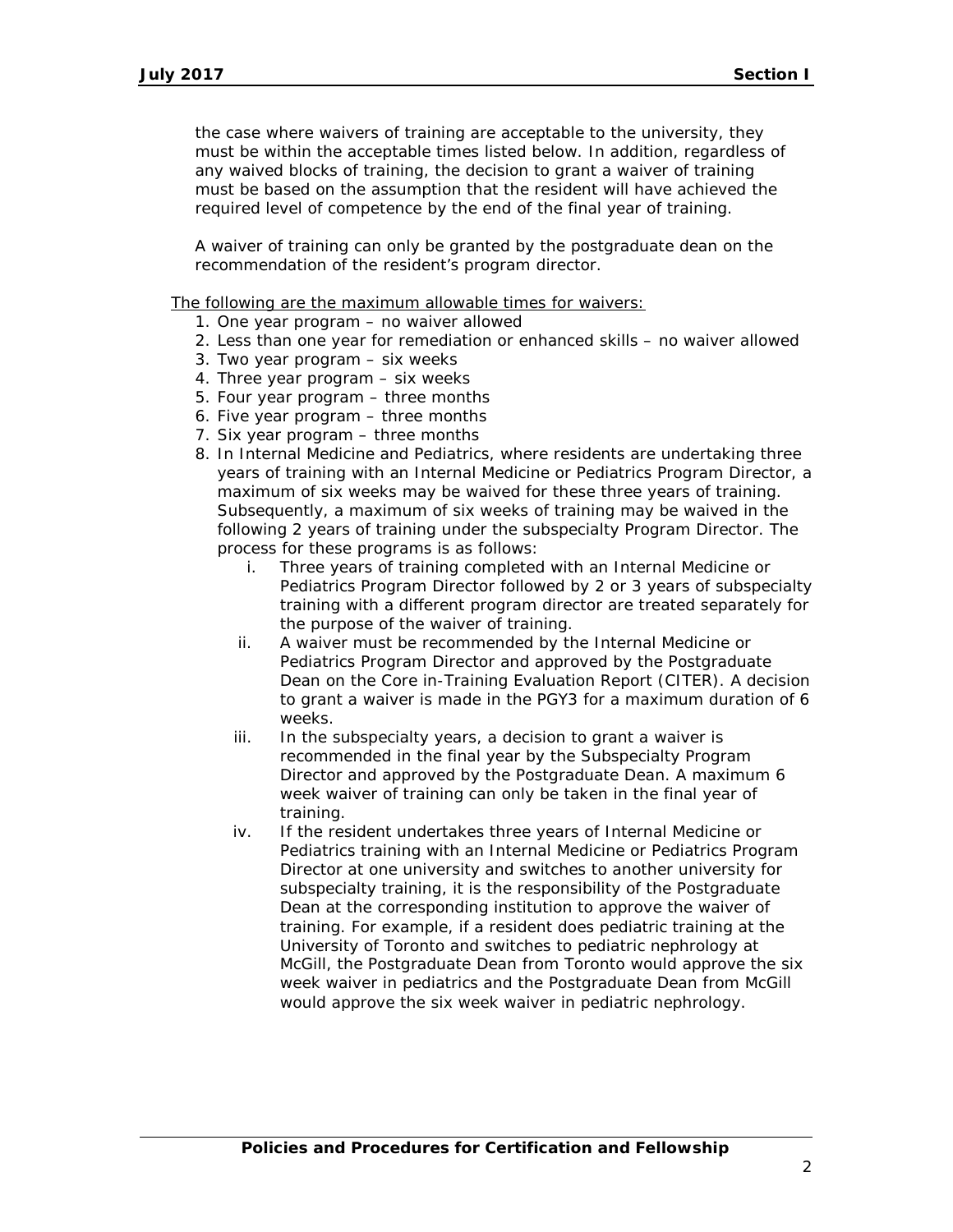# **5.8 Renewal of Examination Eligibility**

- **5.8.1** A candidate whose eligibility for the examinations leading to Royal College certification has expired after three (3) years through failure on the examinations or through failure to appear at the examinations or who are in the category of severe fail may be required to satisfactorily complete a study plan and/or an additional six (6) months of residency in order to regain examination eligibility.
- **5.8.2** Application for the renewal of eligibility must be made by the deadline in the year before the candidate hopes to be examined.
- **5.8.3** The Credentials Unit retains the authority to deny a candidate the option of doing a study plan and grant him or her eligibility conditional upon successful completion of one six (6) month block of broad-based senior residency in the specialty.
- **5.8.4** If a candidate reaches a point where they have not passed the examination after completion of one study plan and one six (6) month period of additional training in the specialty, no further eligibility for the specialty examination will be granted.
- **5.8.5** Under exceptional circumstances, a candidate who has completed a study plan and additional training and has not passed the examination, may be eligible for a final attempt at the examination. Eligibility for this final attempt may be contingent upon completion of a further two years (minimum) of accredited residency training with a successful FITER at the conclusion of the training. The Credentials Committee may, in its sole and absolute discretion, deny any further eligibility for the certification examinations regardless of a candidate's completion of any further study plans and/or training. The Credentials Committee's decision in this regard shall be final, subject only to the rights of appeal herein (see Section 5.6).
- **5.8.6** A renewal of eligibility is valid only for the examination session in the year following the granting of the renewal.

# **5.9 Study Plan criteria to regain eligibility to the certification examinations**

- **5.9.1** A study plan must be a minimum of six months.
- **5.9.2** A study plan must be completed in the six months before the examination is held.
- **5.9.3** A candidate must engage the assistance of a mentor, who must:
	- i. be a Fellow of the Royal College in the same specialty as the candidate
	- ii. assist the candidate in developing a study plan
	- iii. attest in writing to the Credentials Unit of the Royal College that they agree to be the candidate's mentor
	- iv. monitor the progress of the study plan
	- v. attest to the successful completion of the study plan by the deadline.
- **5.9.4** Study plans are a minimum of 6 months duration, and must include 6 out of the 8 tools listed below, with the exception of Surgical Foundations (see 5.10.5).
	- Practice short answer examination questions (SAQs)
	- Practice oral and objective structured clinical examinations (OSCEs)
	- Discipline-specific preparatory courses for examinations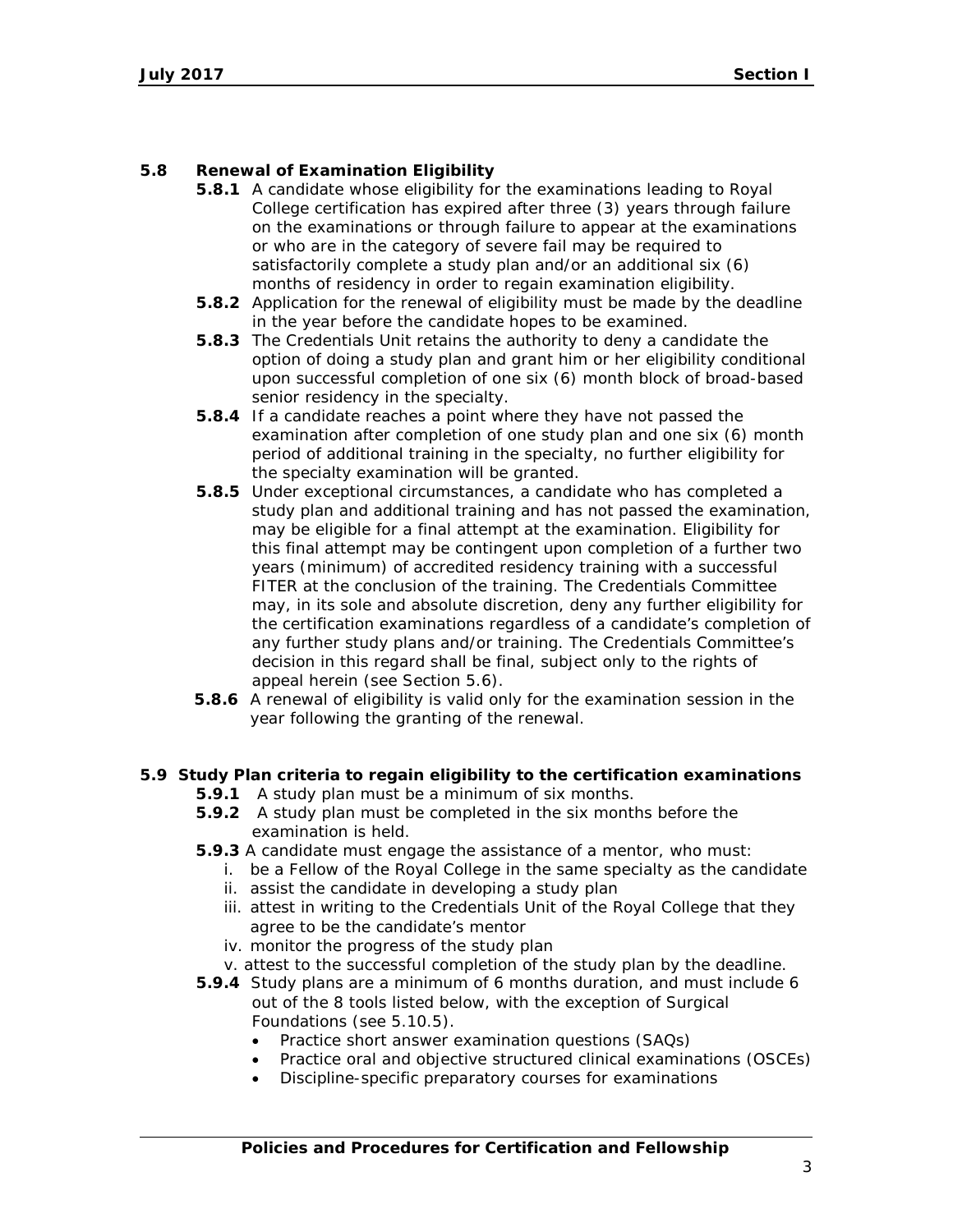- Detailed sessions set up with mentors to discuss the history/physical treatment plan for specific patients
- Participation in Grand Rounds
- Participation in study groups with final year residents in your specialty who are preparing for the Royal College examination
- If written communication skills are an issue, participation in a medical writing course
- If oral communication is an issue, completion of a relevant course
- **5.9.5** Study plans for Surgical Foundations must be a minimum of 6 months duration and include a minimum of 7 of the 10 tools listed below:
	- Schwartz's Principles of Surgery, 9e
	- Schwartz's test questions
	- Online surgical foundation review lectures (given by Canadian universities)
	- Participation in Grand Rounds
	- Practice short answer examination questions (SAQs)
	- Practice oral and objective structured clinical examinations (OSCEs)
	- Discipline-specific preparatory courses for examinations
	- Detailed sessions set up with mentors to discuss the history/physical treatment plan for specific patients
	- If written communication skills are an issue, participation in a medical writing course
	- If oral communication is an issue, completion of a relevant course
- **5.9.6** The deadline for the mentor to submit the form that attests that the candidate has successfully completed the study plan is March 1 for the specialty examinations of the same year and August 15 for the subspecialty examinations of the same year.
- **5.9.7** In order for a study plan to be considered complete, the candidate must register for the exam.
- **5.9.8** If the candidate does not complete the study plan, the candidate must restart the process and resubmit a study plan for the following examination session. However, this can only be done one time. After the second year of a study plan, the candidate must write the examination or the attempt is lost. The candidate will then be required to complete additional training to regain eligibility.

# **5.10 Additional training criteria to regain eligibility to the certification examinations**

- **5.10.1**All training plans must be sent to the Royal College for approval prior to commencing any additional training. The goal of an additional training plan is to optimize the principles of competencies. The supervisor and the candidate work together to tailor the training plan to address the candidate's needs and areas of weakness, to allow for the best chance of success at the examination.
- **5.10.2**At the conclusion of the training program, an agreed-upon period of time prior to the examination is to be used as protected time for final preparation. During that time, it is recommended that the candidate be relieved of all clinical duties.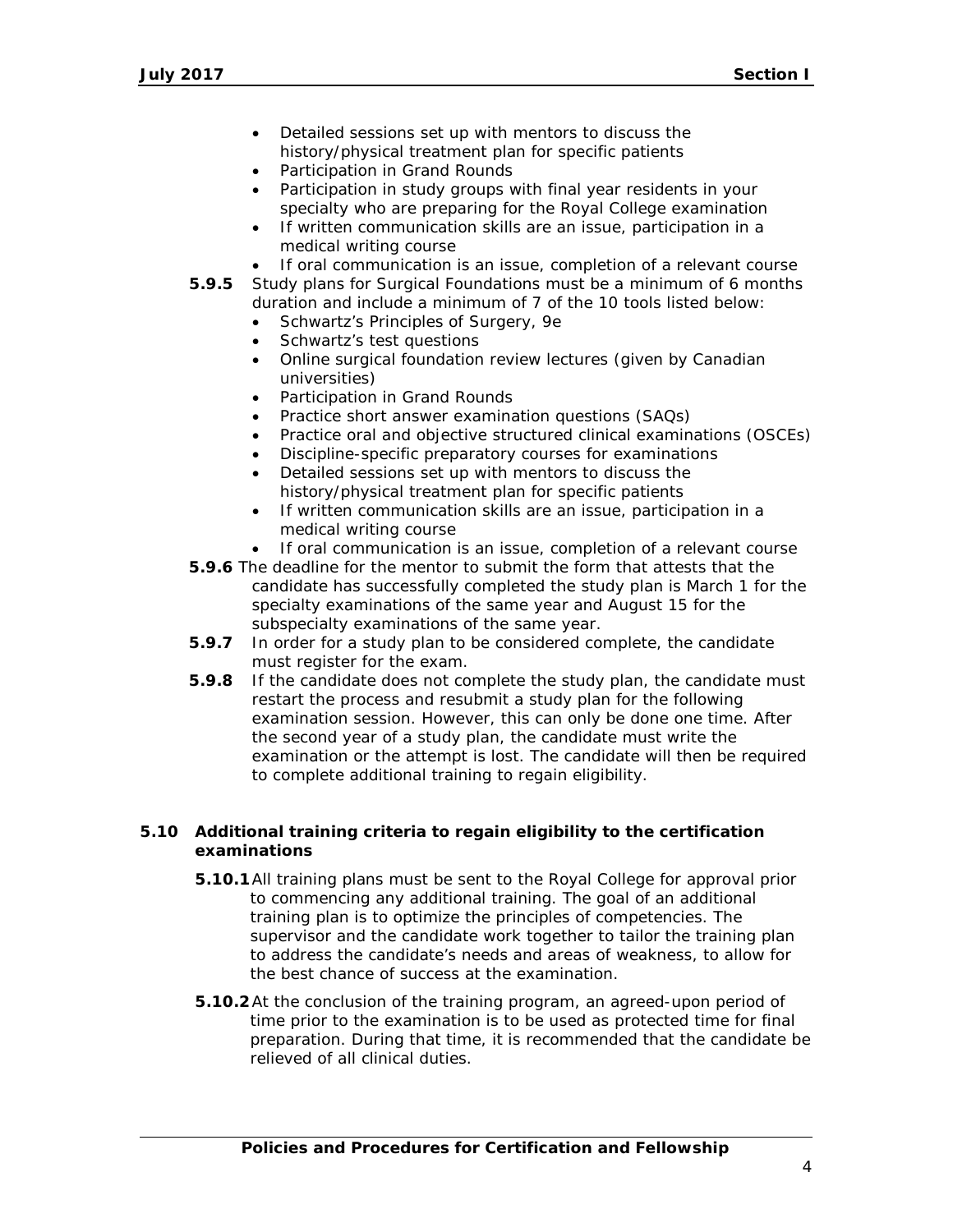**5.10.3**If a candidate is required to successfully complete additional training to regain eligibility to the certification examinations under the circumstances outlined in sections 5.8 and 5.9, they must demonstrate that they meet all in the requirements listed below in either category A or category B

# **Category A**

- the training takes place in an approved university setting including distributed sites, or under the auspices of a Canadian PGME office
- the institution where the training takes place must have a Royal College accredited program in the candidate's specialty
- the applicant must be registered at a Royal College-approved university setting including distributed sites.
- the Royal College, in consultation with the program director, postgraduate dean, or approved supervisor, will be responsible to: determine the length of the program (minimum 6 months in duration); ensure that the program carries the same duties as that of a final year resident in the specialty; ensure that the program adheres to the Royal College Specialty Training Requirements.
- the training plan must be sufficiently broad to cover the breadth of the specialty but also include focus on areas of weakness as identified by the candidate and program director
- the program director overseeing the training must be the same as for the accredited residency program
- candidates registered as a resident with the postgraduate office of a university will receive a Confirmation of Completion of Training form and a Final In-Training Evaluation Report or submit an attestation indicating that the candidate has successfully completed the training and is deemed to be ready for unsupervised practice.
- All training plans must be submitted to the Royal College for approval prior to training commencing.

# **Category B**

- The training is taken in a non-accredited training site or in the community setting
- The training plan must be a minimum of 6 months and must be submitted to the Royal College for approval prior to the start of the training.
- The proposed training must follow and include all applicable components that are set out in the Guidelines for an Acceptable Training Plan.
- In a non-accredited or community setting, the approved supervisor must sign a letter of attestation indicating that the candidate has successfully completed the training and is deemed to be ready for unsupervised practice.
- The supervisor must meet the following criteria:
	- o Supervisors must have a valid license and be practicing independently.
	- o Supervisors must be practicing at the same site in the same city in which the training is taking place.
	- o Supervisors must be certified by the Royal College.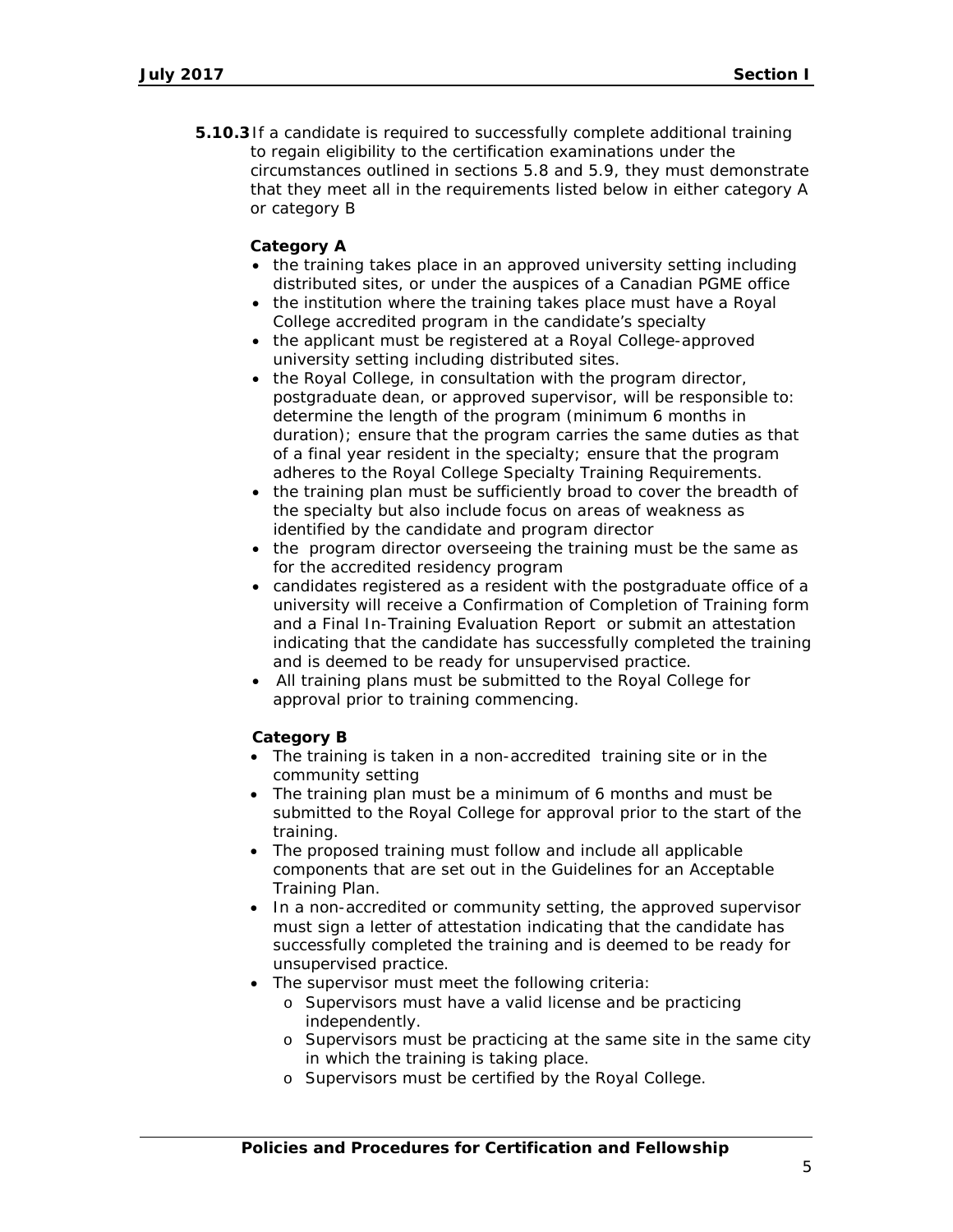- o Supervisors must be in practice in the same specialty or subspecialty, as appropriate, as the candidate.
- o Supervisors must be experienced in, or willing to learn about, the education and assessment of practicing physicians.
- o Supervisors must be able to provide constructive and honest feedback to the physician and the Royal College.
- o Supervisors must possess a strong sense of professional responsibility and commitment to the training of the physician and to their future patients.
- o Supervisors must be active in the Maintenance of Certification Program.
- o Supervisors must be willing to comply with all terms of the Royal College agreement.

# **5.10.4 Responsibilities of a Supervisor**

- Supervisors must verify that patient care provided by the physician meets the expectations of the highest standard of care mandated by the Royal College.
- Supervisors must be able to provide direct and immediate feedback to the physician.
- Supervisors must report immediately to the Royal College as well as their Medical Regulatory Authority, any and all demonstrations of unsafe or dangerous practices by the physician.
- Supervisors must report immediately to the Royal College any and all apparent breaches by the physician of his or her obligations to the Royal College.
- Supervisors should be aware of real or perceived biases in the relationship with the physician in training. Supervisors should not be an immediate family member nor hold a close personal relationship or business relationship with the physician.
- Supervisors must provide an attestation and report with confidence that the physician is ready for the exams, is ready for unsupervised practice and has completed all components in the agreed-upon training plan with the Royal College.
- Supervisors must be willing to report on the physicians' performance at least every 2 months.

# **5.10.5 Guidelines for an acceptable training plan**

# **Direct observation of patient encounter at facility**

- Clinical Supervision/Assessment
- Observation in clinic visits
- Observation of leading healthcare teams
- Case discussions of patients seen
- Review of medical charts
- Review of adverse cases
- Chart stimulated recall
- Review of clinic patients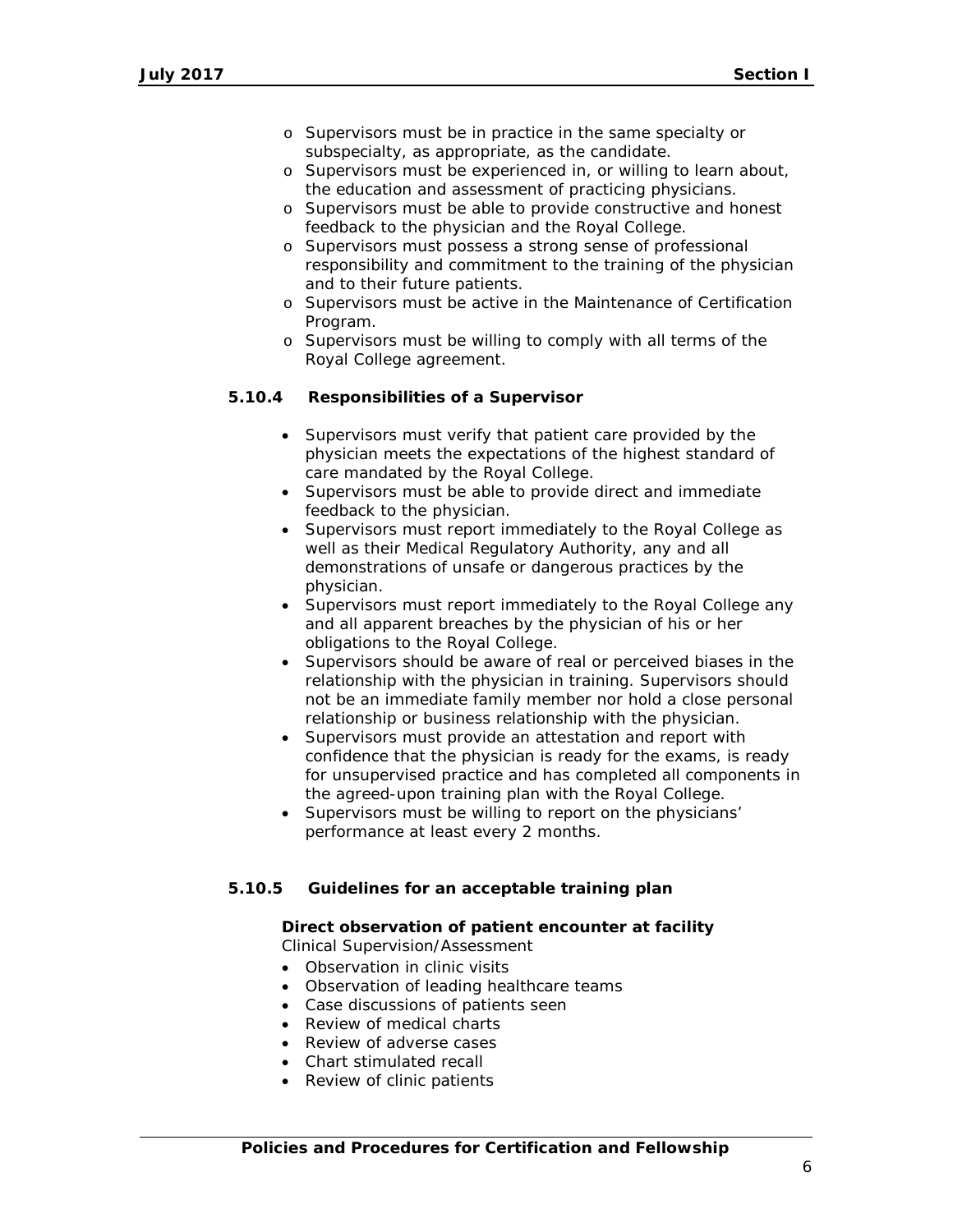- Random cases deemed worthy of discussion should be discussed.
- Operating Room assessment (if applicable). A supervisor will scrub in with the candidate to observe the candidate's surgical skills in the operating room.

# **Oral examination and case discussions**

There should be discussions of cases deemed difficult or worthy of discussion, in person with one of the supervisors throughout the month. These discussions should take place in the oral examination style.

# **Study plan**

The supervisor and candidate should create a reading plan focused on core materials that will prepare the candidate to write the exams.

# **Educational program**

It is highly recommended that the candidate include participation in the following activities as part of the training program:

- academic half days and academic rounds
- formal exam preparatory courses
- grand rounds
- Royal College Maintenance of Certification Program

# **OSCE Practice Sessions**

A suggested part of this training program is for the candidate to join in the OSCE practice sessions given to the senior residents of the relevant specialty, or a similar activity.

# **Final Assessment**

The final assessment will be done by all of the supervisors/mentors. The final attestation or assessment form will be completed by one supervisor and signed off after the team members all agree.

# **Periodic Updates**

In terms of periodic updates, a log of educational encounters and activities will be kept and will be made available for verification at any time. The College may make periodic contact with the supervisor by phone or mail as it finds necessary. An update of activities will be provided to the College every two months along with feedback on how the candidate is progressing.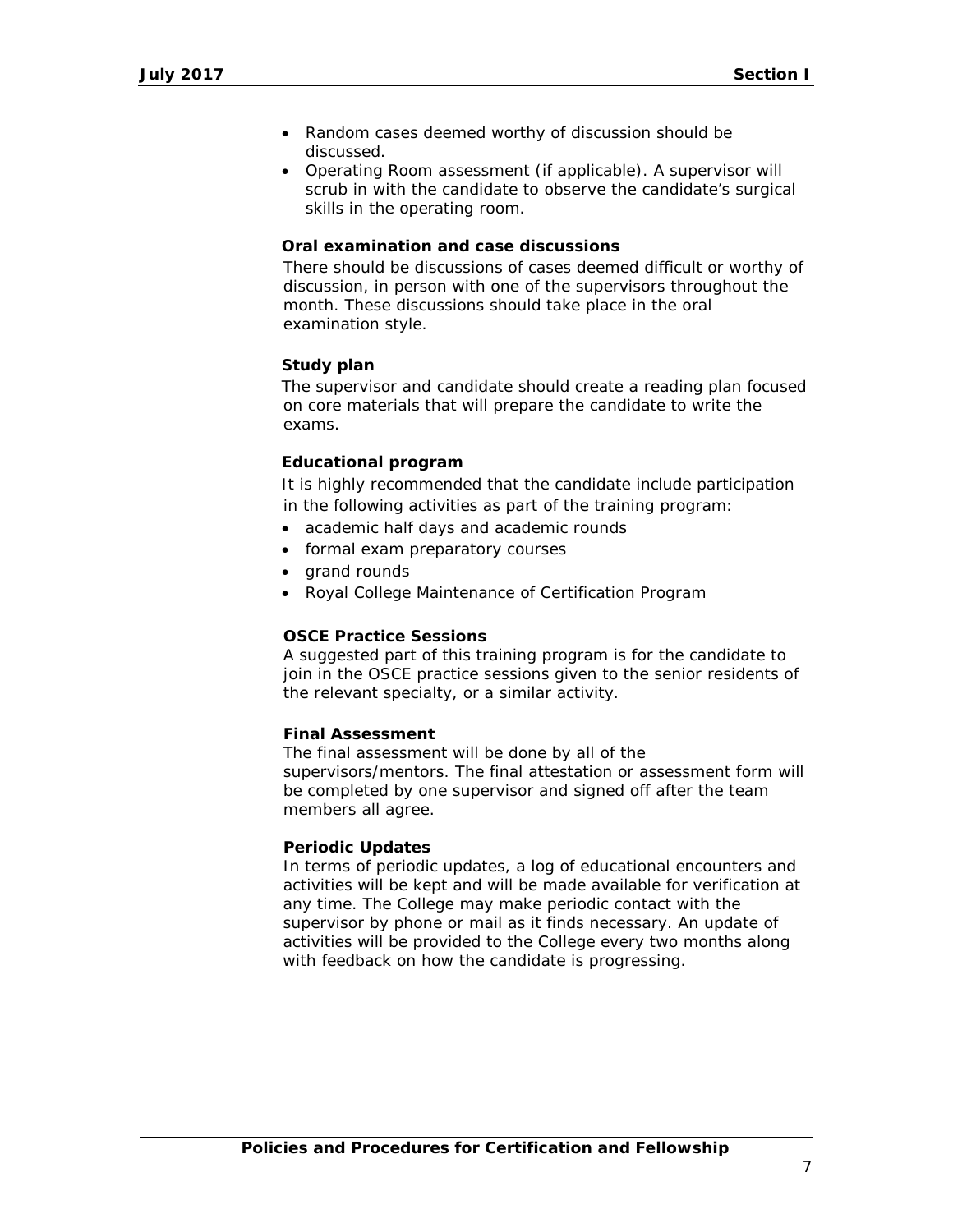# **SECTION I – GENERAL INFORMATION**

### **1.1 Introduction**

The Royal College *Policies and Procedures for Certification and Fellowship* is a detailed policies and procedures manual that outlines the process leading to certification by the Royal College. The guide is divided into seven main sections for easy reference and clearly outlines each step in the certification process.

The following represents the basic steps to achieving Royal College certification:

- The applicant has obtained a medical qualification acceptable to the Royal College (refer to Section III of this guide).
- The applicant has trained in an accredited Royal College/ACGME approved program (refer to Section IV of this guide) or for non-Royal College accredited/non-ACGME approved training, the applicant has trained in a postgraduate medical education system deemed acceptable by the Royal College (see Section VII of this guide).
- The applicant has satisfactorily completed the specialty specific objectives of training and specialty training requirements (refer to Section V of this guide).
- The applicant has successfully completed all examination requirements (refer to Section VI of this guide).

# **1.2 Contact Information**

For further information, to request an application for assessment of training for examination eligibility, or to obtain objectives of training or specialty training requirements, please contact the Office of Education at:

#### **The Royal College of Physicians and Surgeons of Canada**

Office of Education - Credentials Unit 774 Echo Drive Ottawa, ON K1S 5N8 Canada Telephone: (613) 730-8191 Toll Free: 1 (800) 668-3740 Credentials Unit – Extension: 7750 Fax: (613) 730-3707 E-mail: [credentials@royalcollege.ca](mailto:credentials@royalcollege.ca) Website: [www.royalcollege.ca](http://www.royalcollege.ca/)

**Please note**: Applicants are responsible for ensuring that the Royal College has their correct mailing address and telephone numbers at all times.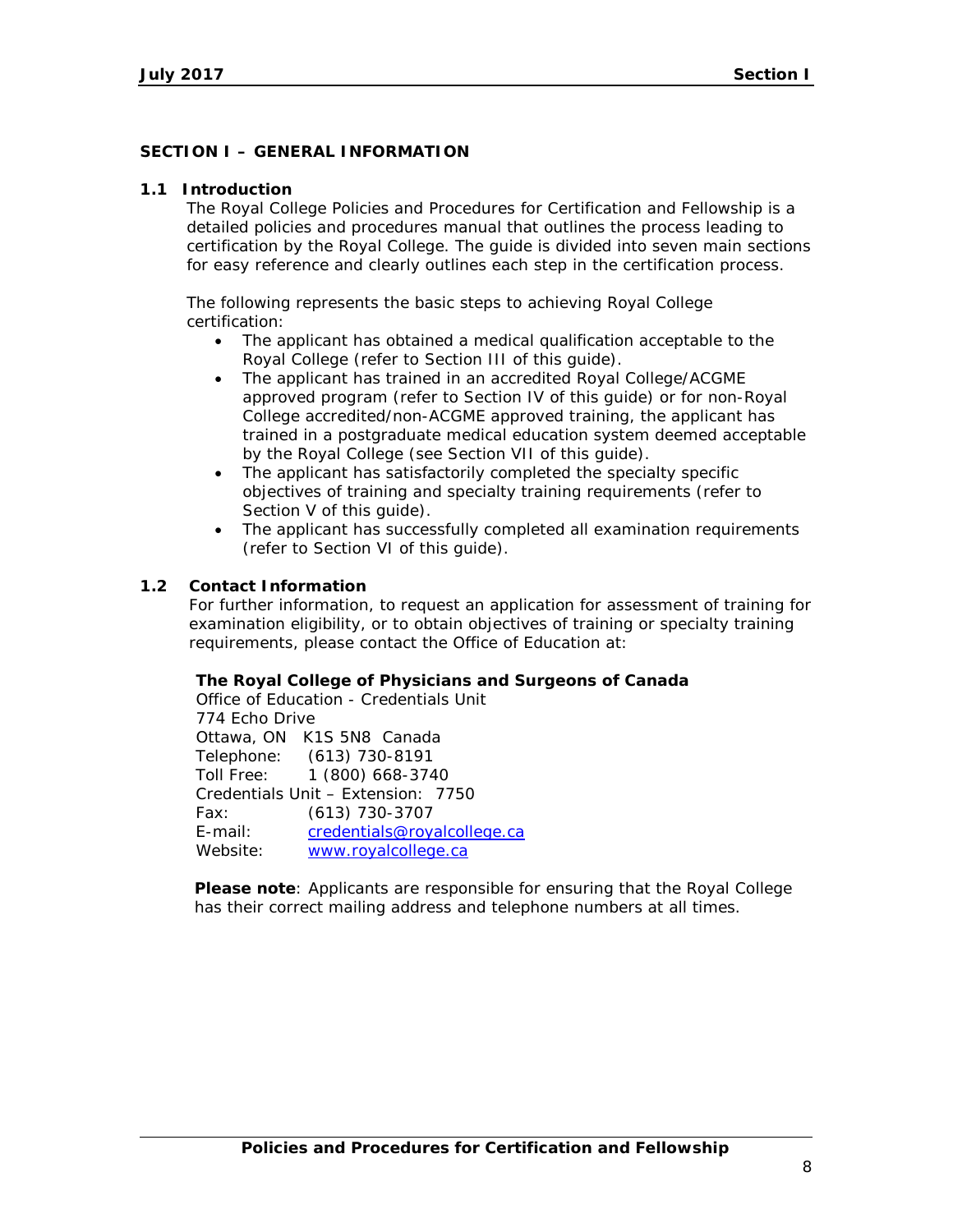# **1.3 Acronyms**

Common acronyms include:

| <b>ACGME</b> |                          | Accreditation Council for Graduate Medical Education (in the United |
|--------------|--------------------------|---------------------------------------------------------------------|
|              |                          | States)                                                             |
| <b>CACMS</b> |                          | Committee on Accreditation of Canadian Medical Schools              |
| CanMEDS      | $\sim$                   | Canadian Medical Education Directions for Specialists               |
| <b>CBME</b>  |                          | Competency-based medical education                                  |
| CCT          |                          | - Confirmation of completion of training                            |
| <b>CFPC</b>  |                          | College of Family Physicians of Canada                              |
| FAIMER       |                          | - Foundation for Advancement of International Medical Education and |
|              |                          | Research                                                            |
| <b>FITER</b> | $\sim$                   | Final In-Training Evaluation Report                                 |
| <b>FRCPC</b> | $\overline{\phantom{a}}$ | Fellow of the Royal College of Physicians of Canada                 |
| <b>FRCSC</b> | $\sim$                   | Fellow of the Royal College of Surgeons of Canada                   |
| IMG.         |                          | International Medical Graduate                                      |
| LCME         |                          | Liaison Committee on Medical Education                              |
| MCC.         |                          | Medical Council of Canada                                           |
| MCCEE        | $\overline{\phantom{a}}$ | Medical Council of Canada Evaluating Examination                    |
| MCCQE        | $\overline{\phantom{a}}$ | Medical Council of Canada Qualifying Examination                    |
| MD.          |                          | Doctor of Medicine                                                  |
| RC.          |                          | Royal College of Physicians and Surgeons of Canada                  |
| <b>USMLE</b> | $\blacksquare$           | <b>United States Medical Licensing Examinations</b>                 |
| <b>WHO</b>   |                          | <b>World Health Organization</b>                                    |
|              |                          |                                                                     |

# **1.4 Definitions, Terms and Quick Reference**

Postgraduate medical education, training and residency training are used interchangeably throughout this guide.

# **1.4.1 Accreditation Without Certification Subspecialties**

"Accreditation Without Certification" is a process whereby the Royal College recognizes subspecialties for the purpose of accrediting programs, but does not offer examinations leading to certification in the designated subspecialty.

### **1.4.2 Assessment of Training for Eligibility to Access the Royal College Certification Examination**

All applicants must have their residency training assessed by the Royal College to ensure that the specialty specific training requirements have been met in a program that is recognized and approved by the Royal College. More specific information about "Applications for Assessment of Training" is outlined in Section II of this guide. Applicants seeking credit towards examination eligibility for training in a postgraduate medical education system outside of accredited Royal College/ACGME approved programs should refer to Section VII "International Training (non-Royal College Accredited/Non-ACGME Approved)" for additional information regarding the application process

# **1.4.3 Citizenship**

Applicants do not have to live in Canada or hold Canadian citizenship in order to become eligible for the examinations leading to Royal College certification.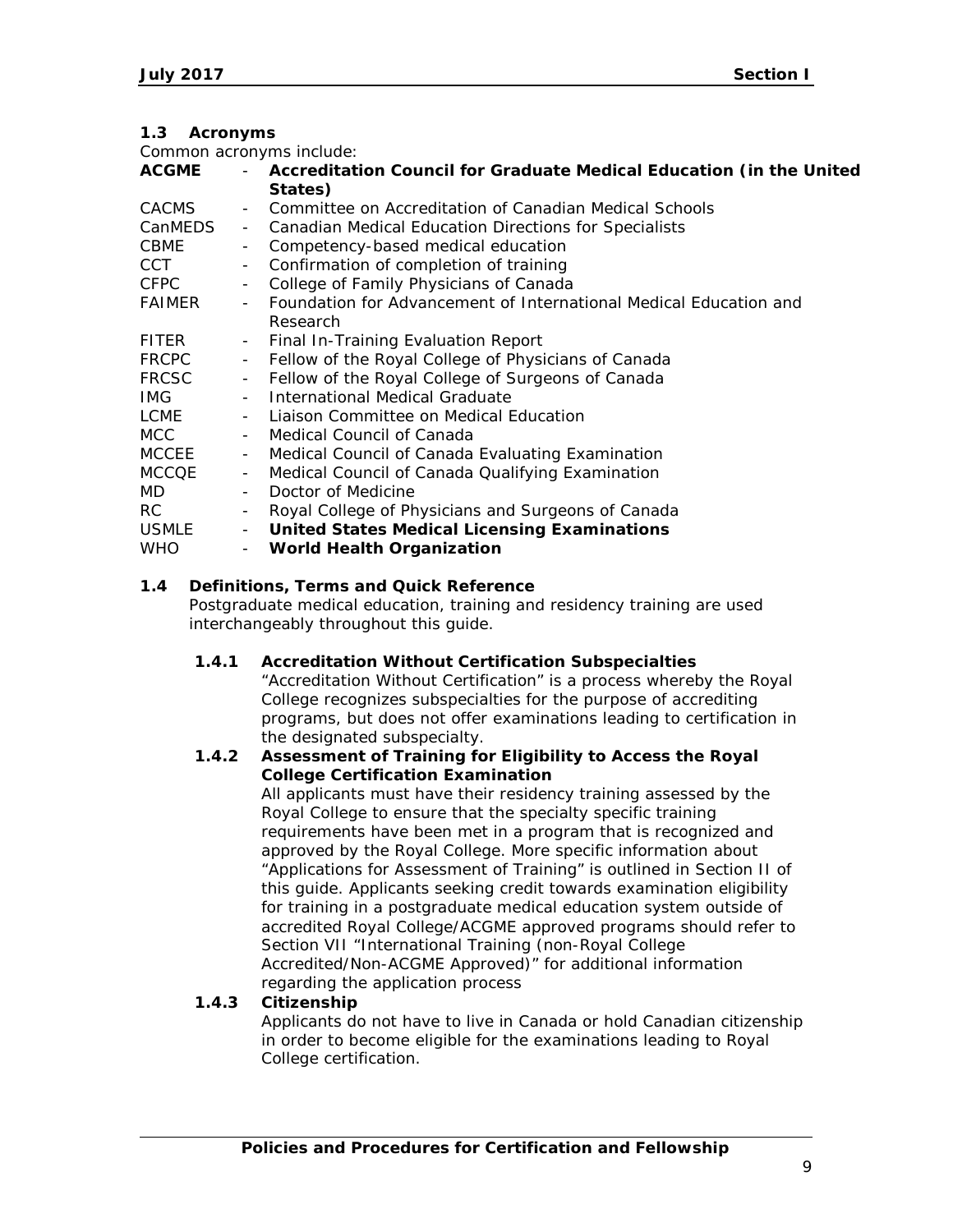# **1.4.4 Elective**

An elective is defined as a discretionary, non-mandatory component of training. More specific information on electives is outlined in Section IV, Part B "Other Postgraduate Medical Education".

# **1.4.5 Licensure**

The Royal College does not grant licences to practice medicine. Applicants who intend to obtain a licence to practice in one of the provinces or territories of Canada must hold appropriate registration with the provincial/territorial regulatory authority. Applicants should contact the provincial/territorial medical regulatory authority directly for more information. Links to the regulatory authorities can be found on the Royal College website: [www.royalcollege.ca.](http://www.royalcollege.ca/)

**1.4.6 Objectives of Training and Specialty Training Requirements** Each specialty and subspecialty recognized by the Royal College has specific mandatory Objectives of Training and Specialty Training Requirements. Specific information about the objectives of training and specialty training requirements developed for each specialty and subspecialty should be read in conjunction with this guide. The objectives of training and specialty training requirements for postgraduate medical education for all Royal College recognized specialties and subspecialties are available on the Royal College website at [www.royalcollege.ca](http://www.royalcollege.ca/)

# **1.4.7 Preceptor**

A qualified practitioner who supervises practice-based training in which the learner is immersed in the practitioner's clinical practice for a defined period of time.

# **1.4.8 Preceptorship**

For the purposes of credentialing requirements of the Royal College, the definition of preceptorship is a defined period of clinical education organized around focused immersion in a single supervisor's practice. It is educationally sound, meaning it must have has educational objectives, direct supervision, and assessment, and is under the auspices of an accredited RCPSC/ACGME approved program. Focused immersion in a physician's practice includes clinical duties, observation, feedback and non-patient related experiences.

# **1.4.9 Royal College Certification Examinations**

Applicants are ruled eligible to take the examinations leading to Royal College certification if all of the criteria of eligibility and residency training requirements have been met. Candidates for the examinations must register with the Royal College in order to take the examination. More specific information on examinations is outlined in Section VI "Royal College Examinations" of this guide.

# **1.4.10 Reciprocity**

The Royal College has no reciprocal arrangements for recognizing examinations or qualifications of any other College or Board in any specialty or subspecialty. Applicants with certification from any other specialty or subspecialty examinations, College or Board, are not exempt from any of the requirements of the Royal College.

# **1.4.11 Residency**

A residency is a specialty training program that is completed after medical school. These programs offer supervised and specific training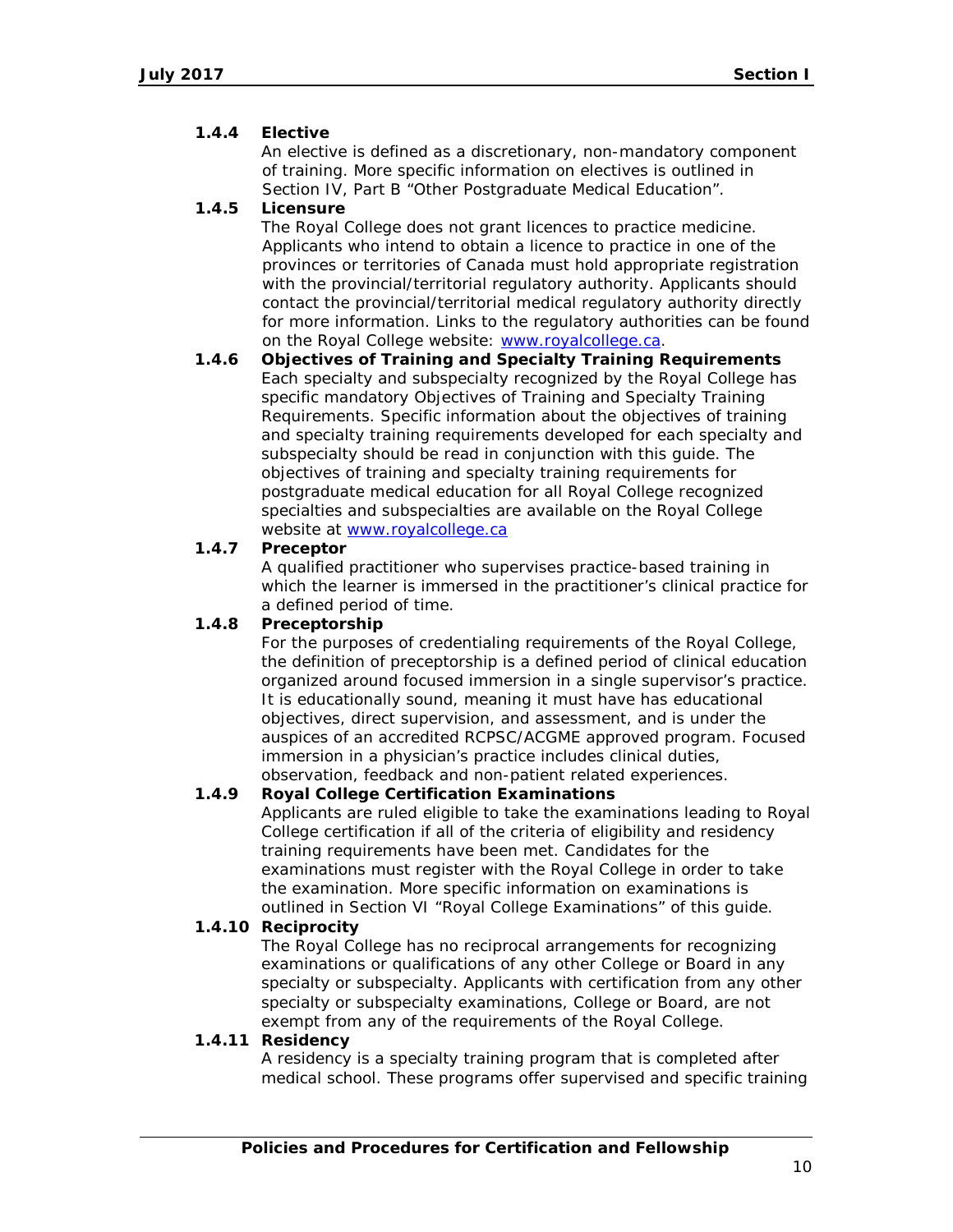for the resident in their chosen specialty/subspecialty. The Royal College has no jurisdiction over appointment to or promotion in residency programs, or residents' salaries.

# **1.4.12 Ruling**

A ruling is a decision on examination eligibility only. Once the applicant's residency training has been assessed, the Royal College will make a "ruling" (decision) on examination eligibility. The Royal College retains the authority to review all applications for preliminary assessment of training on a case-by-case basis and to determine the ruling on examination eligibility. The Royal College also retains the authority to withdraw acceptance of an applicant's credentials and/or require that an applicant complete additional training. Please refer to the conditions on rulings outlined in Section V "Royal College Rulings on Examination Eligibility".

# **1.4.13 Specialist Certification**

Certification in a specialty or subspecialty will be granted upon the satisfactory completion of all credentials, training, and examination requirements. The Royal College certification confirms that specialist physicians and surgeons have met Royal College standards and training requirements.

# **1.5 List of Specialties and Subspecialties Recognized by the Royal College**

The Royal College currently recognizes 61 specialties and subspecialties. Examinations leading to Royal College certification are conducted in the following specialties and subspecialties:

# **SPECIALTIES**

Anatomical Pathology Anesthesiology Cardiac Surgery Dermatology Diagnostic Radiology Emergency Medicine General Pathology General Surgery Hematological Pathology Internal Medicine Medical Biochemistry Medical Genetics and Genomics Medical Microbiology Neurology (adult or pediatric) Neuropathology

**Neurosurgery** Nuclear Medicine Obstetrics and Gynecology **Ophthalmology** Orthopedic Surgery Otolaryngology – Head & Neck Surgery Pediatrics Physical Medicine and Rehabilitation Plastic Surgery **Psychiatry** Public Health & Preventive Medicine Radiation Oncology Urology Vascular Surgery

# **SUBSPECIALTIES**

**Subspecialties with Examination** *prior Royal College certification in specialty of:*

Adolescent Medicine *Pediatrics*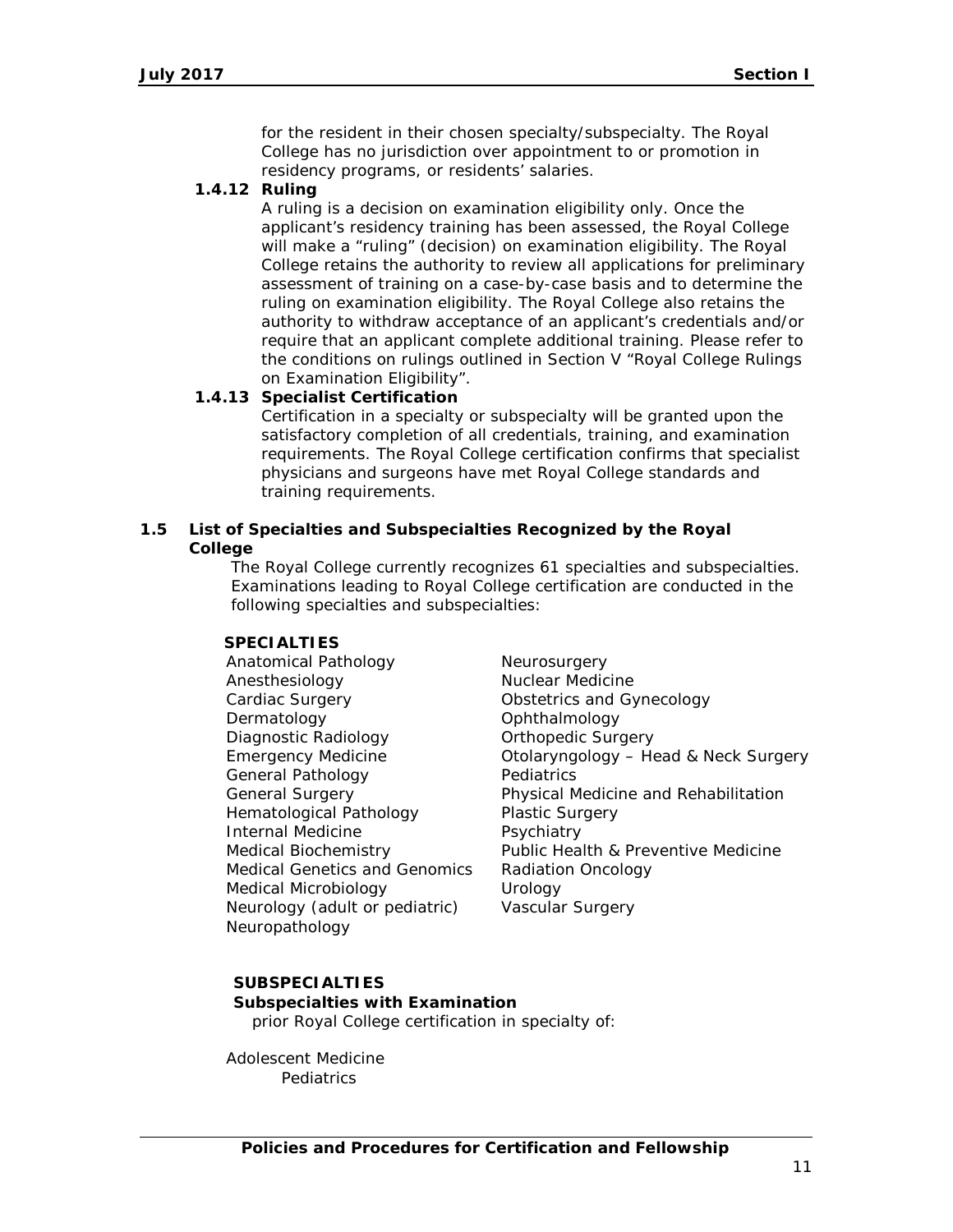Cardiology (adult or pediatric) *Internal Medicine / Pediatrics* Child and Adolescent Psychiatry *Psychiatry* Clinical Immunology and Allergy (adult or pediatric) *Internal Medicine / Pediatrics* Clinical Pharmacology and Toxicology *Anesthesiology / Emergency Medicine / Internal Medicine / Pediatrics / Psychiatry* Colorectal Surgery *General Surgery* Critical Care Medicine (adult or pediatric) *Anesthesiology / Cardiac Surgery / Emergency Medicine / General Surgery / Internal Medicine / Pediatrics* Developmental Pediatrics *Pediatrics* Endocrinology and Metabolism (adult or pediatric) *Internal Medicine / Pediatrics* Forensic Pathology *Anatomical Pathology / General Pathology* Forensic Psychiatry *Psychiatry* Gastroenterology (adult or pediatric) *Internal Medicine / Pediatrics* General Internal Medicine *Internal Medicine* General Surgical Oncology *General Surgery* Geriatric Medicine *Internal Medicine* Geriatric Psychiatry *Psychiatry* Gynecologic Oncology *Obstetrics & Gynecology* Gynecologic Reproductive Endocrinology & Infertility *Obstetrics & Gynecology* Hematology *Internal Medicine* Infectious Diseases (adult or pediatric) *Internal Medicine / Pediatrics* Interventional Radiology *Diagnostic Radiology* Maternal-Fetal Medicine *Obstetrics & Gynecology* Medical Oncology *Internal Medicine* Neonatal-Perinatal Medicine *Pediatrics* Nephrology (adult or pediatric) *Internal Medicine / Pediatrics*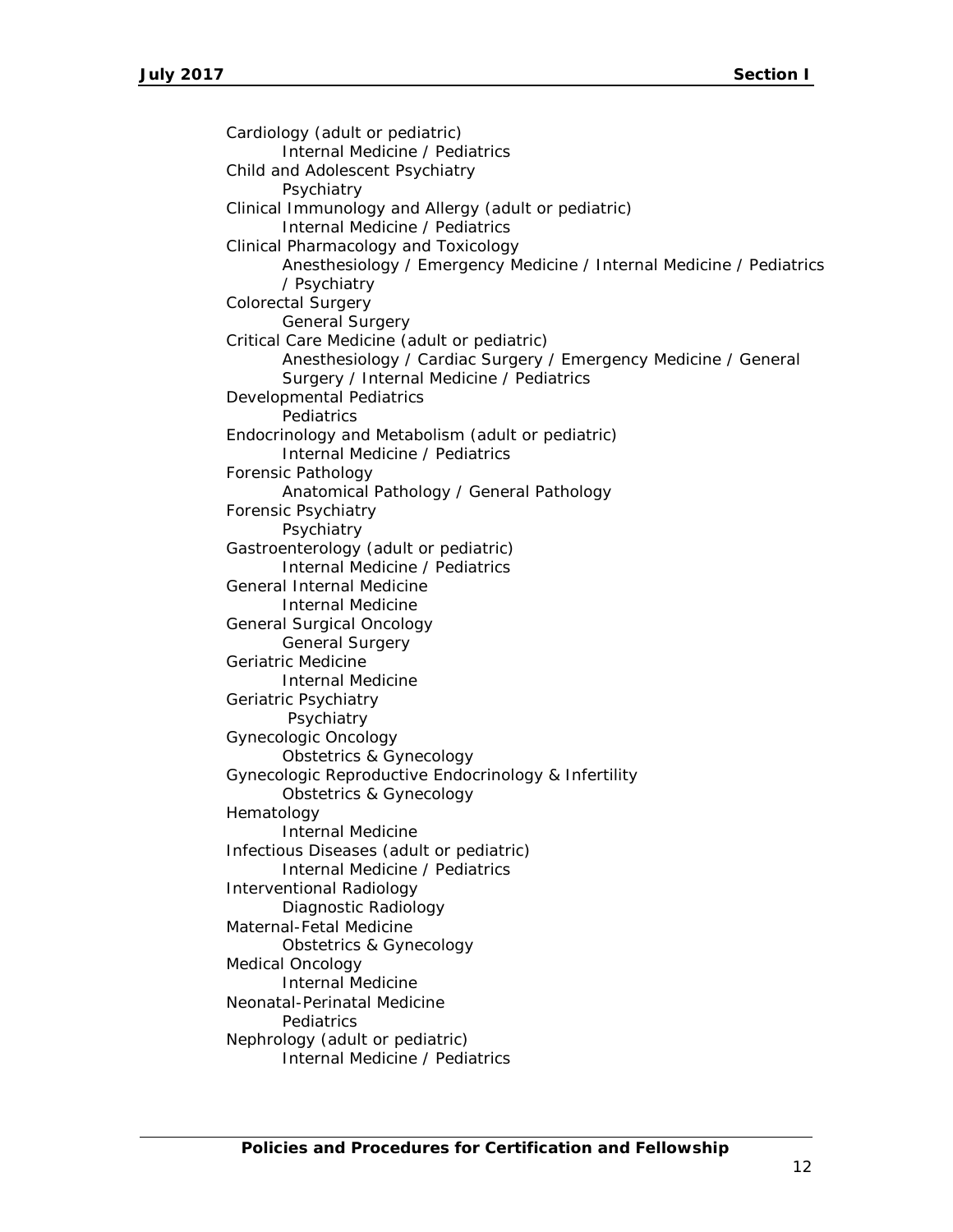Neuroradiology *Diagnostic Radiology* Occupational Medicine *Internal Medicine* Pain Medicine *Anesthesiology* Palliative Medicine *Multiple entry routes* Pediatric Emergency Medicine *Emergency Medicine / Pediatrics* Pediatric Surgery *General Surgery* Pediatric Hematology/Oncology *Pediatrics* Pediatric Radiology *Diagnostic Radiology* Respirology (adult or pediatric) *Internal Medicine / Pediatrics* Rheumatology (adult or pediatric) *Internal Medicine / Pediatrics* Thoracic Surgery *General Surgery*

#### **Special Programs**

Clinician Investigator Program Palliative Medicine (conjoint with College of Family Physicians of Canada) Surgical Foundations

#### **Areas of Focused Competence (diploma)**

*Entry route (Note: CBME = Competency-based medical education)*

Acute Care Point of Care Ultrasonography *Any MD, although usually from Emergency Medicine, Pediatric Emergency Medicine, or any acute care related specialty +CBME* Addiction Medicine *Any Royal College specialty+CBME* Adolescent and Young Adult (AYA) Oncology *Pediatric Hematology/Oncology, Hematology, Medical Oncology or Radiation Oncology + CBME* Adult Cardiac Electrophysiology *Cardiology + CBME* Adult Echocardiography *Cardiology, Diagnostic Radiology, Internal Medicine, Anesthesiology, Cardiac Surgery or Critical Care Medicine + CBME* Adult Hepatology *Gastroenterology or Internal Medicine which includes 12 months Adult Hepatology + CBME* Adult Interventional Cardiology *Cardiology + CBME*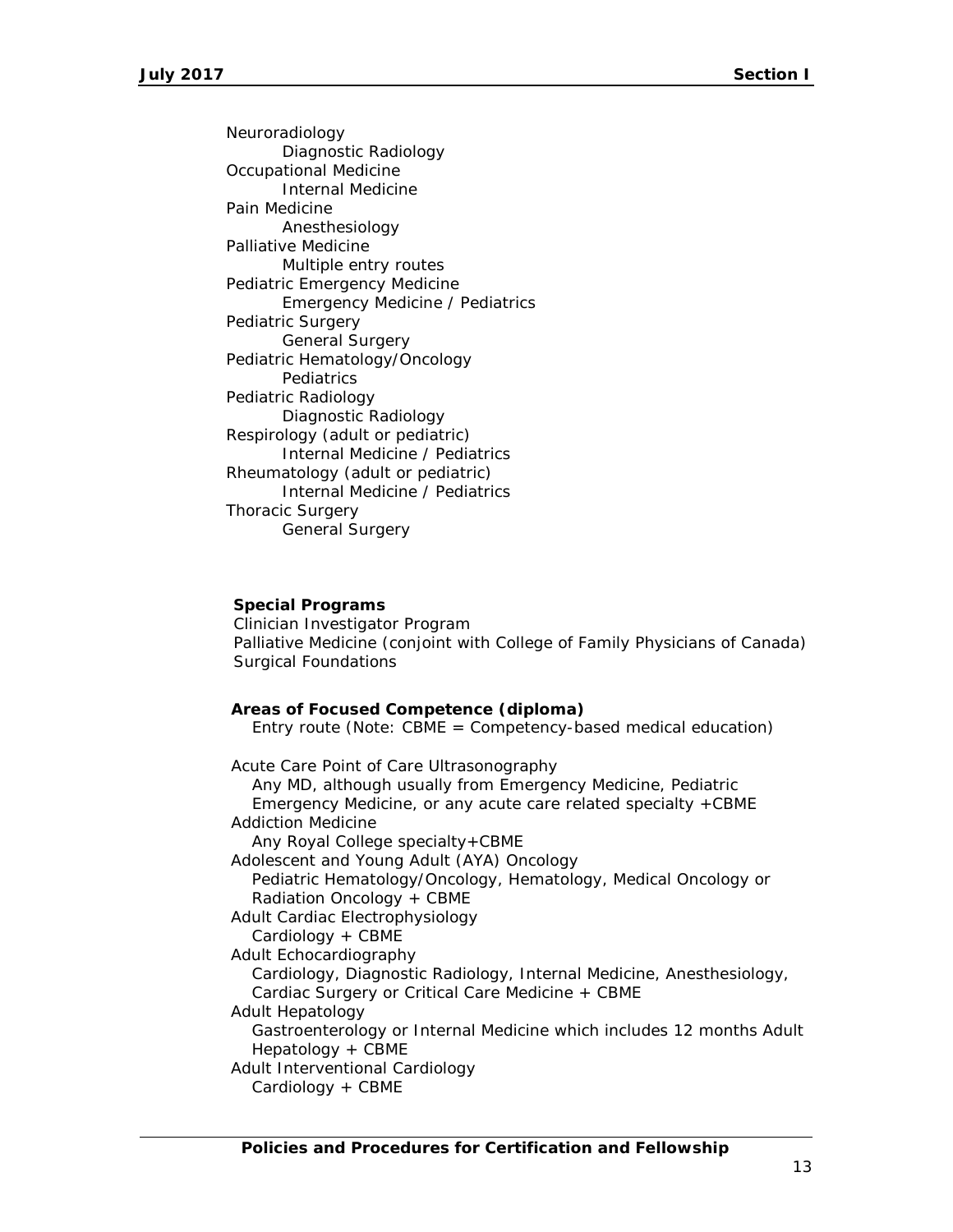Adult Thrombosis Medicine *Internal Medicine or Emergency Medicine + CBME* Advanced Heart Failure and Cardiac Transplantation *Cardiology + CBME* Aerospace Medicine *Any MD, although historically come from Internal Medicine, Occupational Medicine, Public Health and Preventive Medicine, and Family Medicine + CBME* Brachytherapy *Radiation Oncology + CBME* Child Maltreatment Pediatrics *Pediatrics + CBME* Clinician Educator *CBME* Cytopathology *Anatomical Pathology or General Pathology + CBME* Emergency Medical Services *Emergency Medicine, Pediatric Emergency Medicine, Pediatrics, Anesthesiology or Critical Care Medicine + CBME* Hyperbaric Medicine *Any MD, + Royal College certification, or enrolment in a residency training program from the Royal College or CFPC* Patient Safety and Quality Improvement *Any MD, + Royal College certification, or enrolment in a residency training program from the Royal College or CFPC* Pediatric Urology *Urology + CBME* Sleep Disorder Medicine *Psychiatry or Neurology or Otolaryngology – Head and Neck Surgery or Respirology or Developmental Pediatrics + CBME* Solid Organ Transplantation *Cardiology, Cardiac Surgery, Gastroenterology, General Surgery, Infectious Diseases, Nephrology, Respirology, Thoracic Surgery or Urology + CBME* Sport and Exercise Medicine *Emergency Medicine, Internal Medicine, Orthopedic Surgery, Pediatrics, Physical Medicine & Rehabilitation or Rheumatology + CBME* Transfusion Medicine *Internal Medicine + Hematology, Pediatrics + Pediatric Hematology/Oncology, Hematological Pathology, Anesthesiology or General Pathology + CBME* Trauma General Surgery *General Surgery + CBME*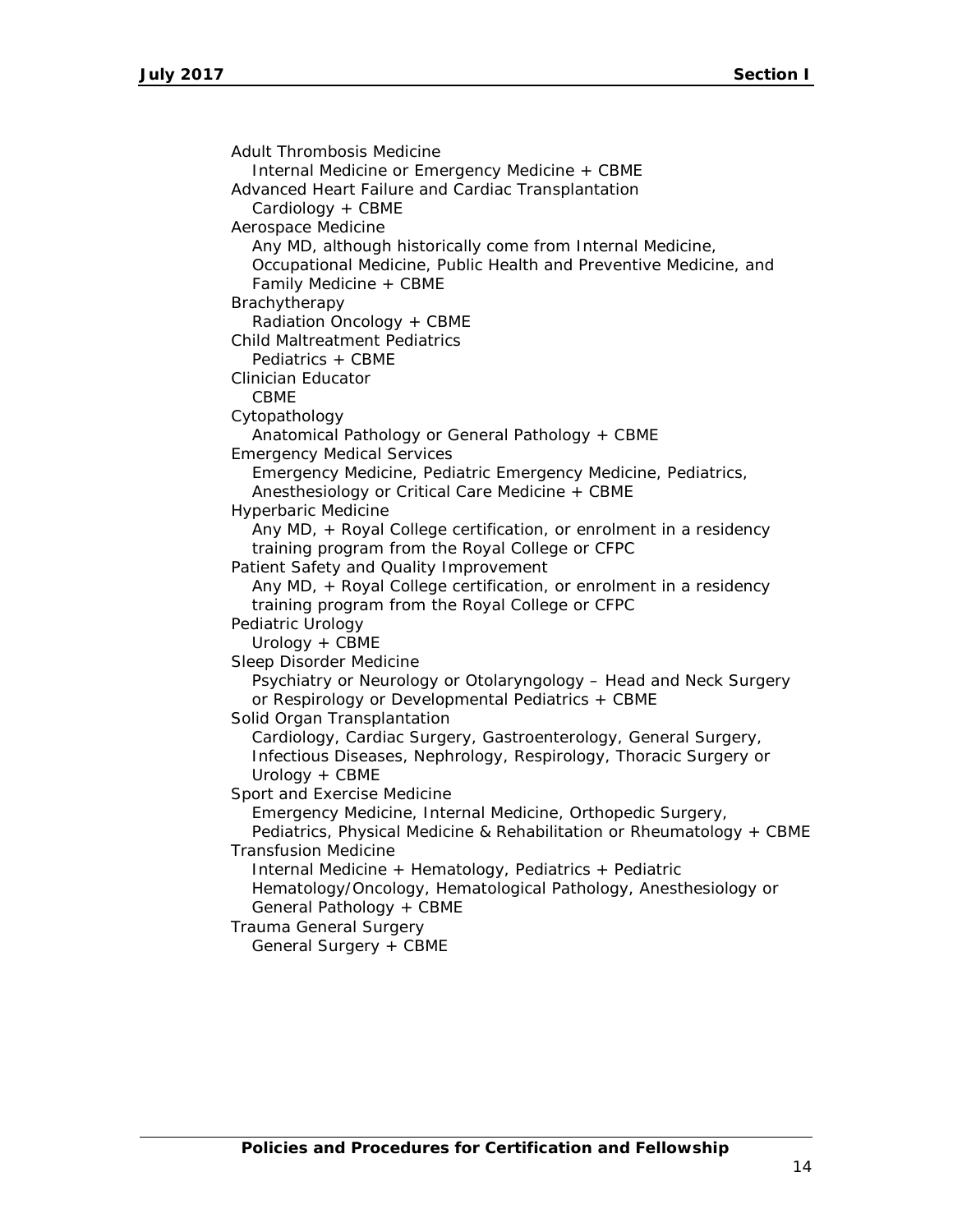# **SECTION II – APPLICATIONS FOR ASSESSMENT OF TRAINING**

# **General Information**

All applicants for certification, even if residency training is in a postgraduate medical education program accredited by the Royal College, must be assessed by the Royal College. Applicants should carefully study this guide and the specialty specific objectives of training and specialty training requirements before submitting an application for assessment of training. The 'Application for Preliminary Assessment of Training' is available by contacting the Royal College Credentials Unit (see contact information in Section I) or by download (PDF format) on the Royal College website: [www.royalcollege.ca.](http://www.royalcollege.ca/) The specialty specific objectives of training and specialty training requirements are also available on the Royal College website.

### **Please note that the provision of a Royal College 'Application for Preliminary Assessment of Training' form does not guarantee that the Royal College will recognize the applicant's postgraduate medical education.**

# **2.1 Eligibility Criteria**

A Royal College 'Application for Preliminary Assessment of Training' form should only be completed by those who can document that they meet one of the following requirements:

- **2.1.1** a resident currently or previously enrolled in a specialty or subspecialty residency program accredited by the Royal College or approved by the ACGME in the United States.
- **2.1.2** Medical graduates who are seeking recognition of any training in a postgraduate medical education system outside of an accredited Royal College/ACGME approved program should also refer to Section VII for more information about the application process.

# **2.2 Documentation**

- **2.2.1** Applicants are responsible for providing documentation of all credentials by appropriate authorities and for all periods of training. The Royal College retains the right to request additional documentation from an applicant (e.g. letters of reference) in order to complete an assessment of training.
- **2.2.2** Verification by appropriate authorities of all credentials and all periods of non-Canadian training must be forwarded with the application.
- **2.2.3** Documentation of a medical degree must certify that the degree has been awarded. A certificate showing that the candidate has passed the final examinations of a medical school is not sufficient.
- **2.2.4** All documents and information obtained by the Royal College during the course of an assessment of training become the property of the Royal College and will remain confidential. Applicants are therefore requested to provide certified copies and NOT original documents. All personal information is managed in accordance with the Royal College General Privacy Statement. Please refer to the Privacy Statement on the Royal College website: [www.royalcollege.ca](http://www.royalcollege.ca/) for an explanation of how personal information is managed.
- **2.2.5** Under the Royal College General Privacy Statement, individuals have the right to view information stored in their personal files. To access your personal information, forward a written request to the Royal College Privacy Officer at [privacy@royalcollege.ca.](mailto:privacy@royalcollege.ca) In some instances,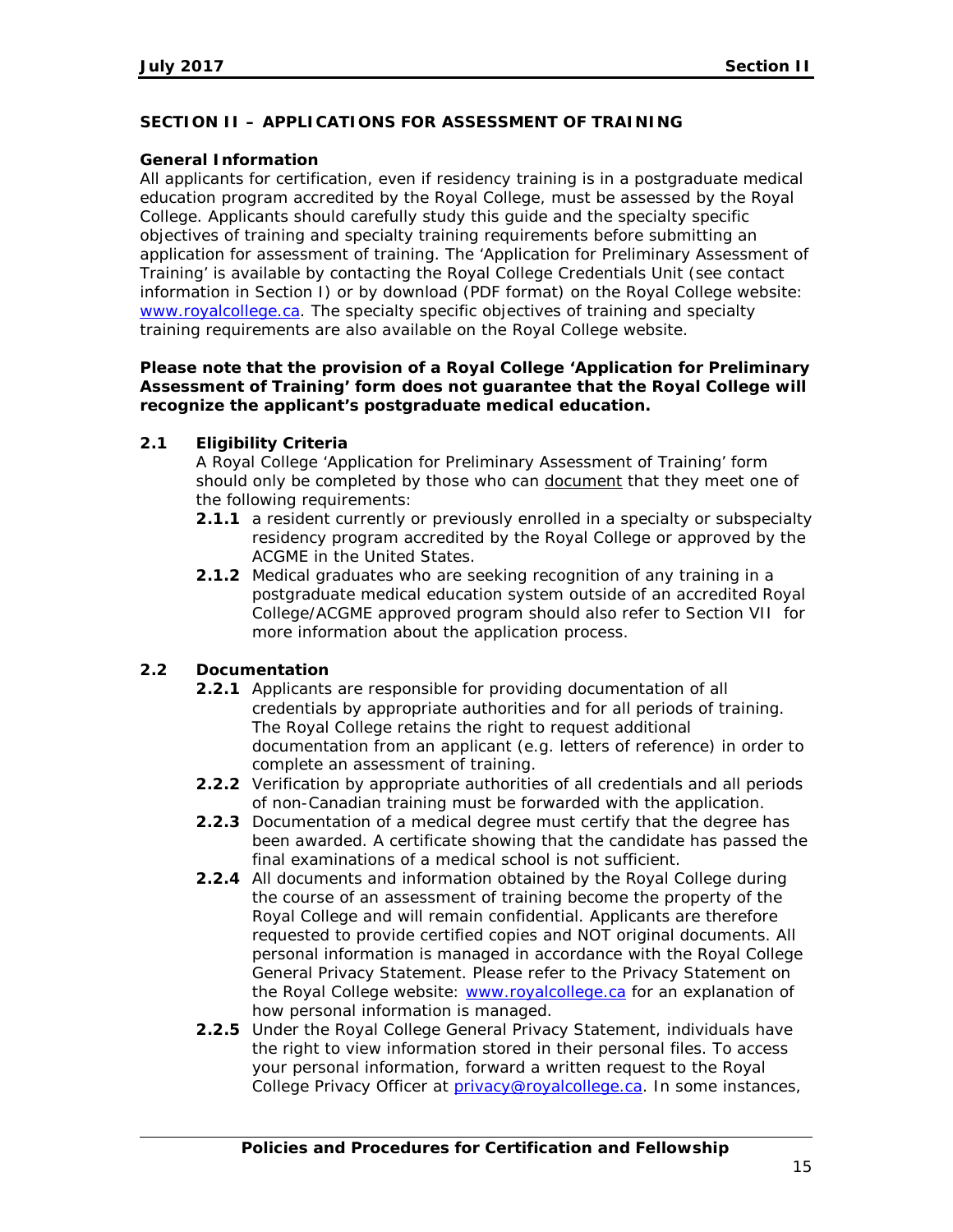information must be severed from the documents before access is granted. Please refer to the General Privacy Statement on the Royal College website: [www.royalcollege.ca](http://www.royalcollege.ca/) for more information.

**2.2.6** The Royal College requires an applicant's consent whenever personal information is collected and/or disclosed to appropriate parties. Depending on the nature of the information, an individual's consent may be collected on a form, within a letter, orally, or in some instances, consent will be implied. For more details, please refer to the Privacy Statement on the Royal College website: [www.royalcollege.ca.](http://www.royalcollege.ca/)

# **2.3 Confirmation of Completion of Training**

**2.3.1** Satisfactory completion of postgraduate medical education must be documented and verified by a program director and the postgraduate office on a Royal College 'Confirmation of Completion of Training' (CCT) form. The CCT will be obtained part way through the final year of residency. Applicants are responsible for providing the name of the program director who will be responding to requests from the Royal College for evaluation reports and CCT forms.

# **2.4 Assessment Fees**

- **2.4.1** Assessment fees are non-refundable and must accompany an application for preliminary assessment of training. To obtain an Assessment Fees Schedule please refer to the Royal College website: [www.royalcollege.ca.](http://www.royalcollege.ca/)
- **2.4.2** The assessment fee for Royal College/ACGME applicants covers the cost of assessment services for as long as the applicant is continuously enrolled as a resident in a specialty or subspecialty residency program in an accredited Royal College/ACGME approved program, or for four (4) years, whichever is longer. Once this time period has lapsed, a request for a new assessment must include another non-refundable assessment fee.
- **2.4.3** Assessment fees are reviewed annually by the Royal College and are subject to change.
- **2.4.4** *Additional fees* will be charged for the assessment of training for the examinations in second or subsequent specialties.
- **2.4.5** *Additional fees* may be charged for the assessment of training taken outside of Canada, including the United States.

# **2.5 Application Deadlines**

- **2.5.1** Applicants are encouraged to apply well in advance of the application deadlines to avoid late penalty fees. To view the specialty or subspecialty deadline dates by which the completed preliminary assessment form must be received in the Royal College Credentials Unit, please refer to the Royal College website: [www.royalcollege.ca](http://www.royalcollege.ca/) for application deadlines.
- **2.5.2** Assessment of training normally takes at least six (6) months, but may take up to eighteen (18) months, if periods of non-Canadian training, including the United States, must be assessed, or if the application requires supplementary analysis.
- **2.5.3** All applications for preliminary assessment of training or for updated assessment of additional training must be received before the end of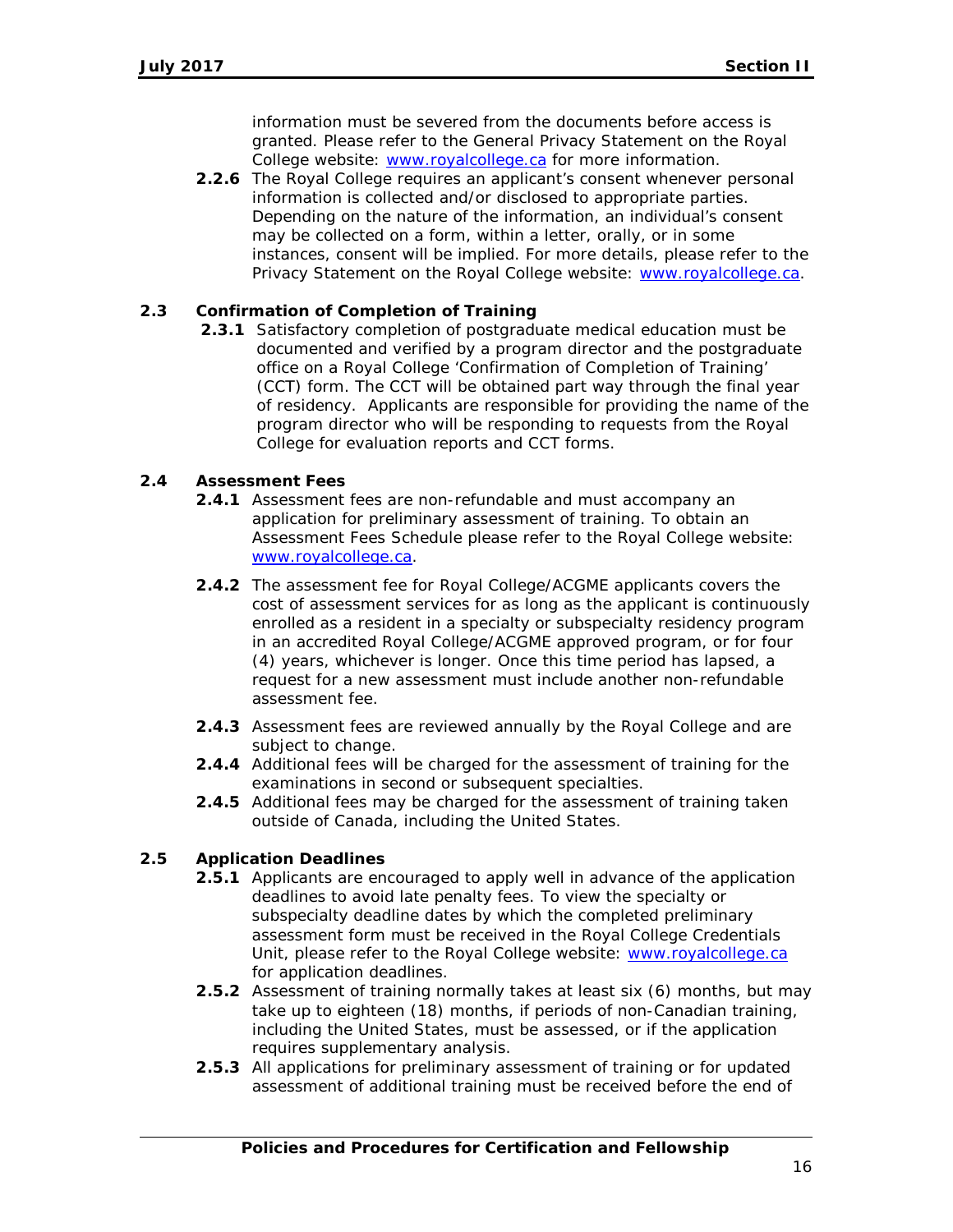the business day on the date of the relevant deadline. Subsequent requests for updated assessment of additional training must be received before the relevant deadline for the next year's examination session.

### **2.6 Penalty Fees**

- **2.6.1** Applications received between 1 and 90 days after the deadline date will be accepted on payment of a non-refundable penalty fee (see Royal College website for current fees), with no guarantee that the application can be processed in time for the next examination session.
- **2.6.2** Applications received 91 or more days after the deadline date will be accepted on payment of a non-refundable penalty fee (see Royal College website for current fees), with no guarantee that the application can be processed in time for the next examination session.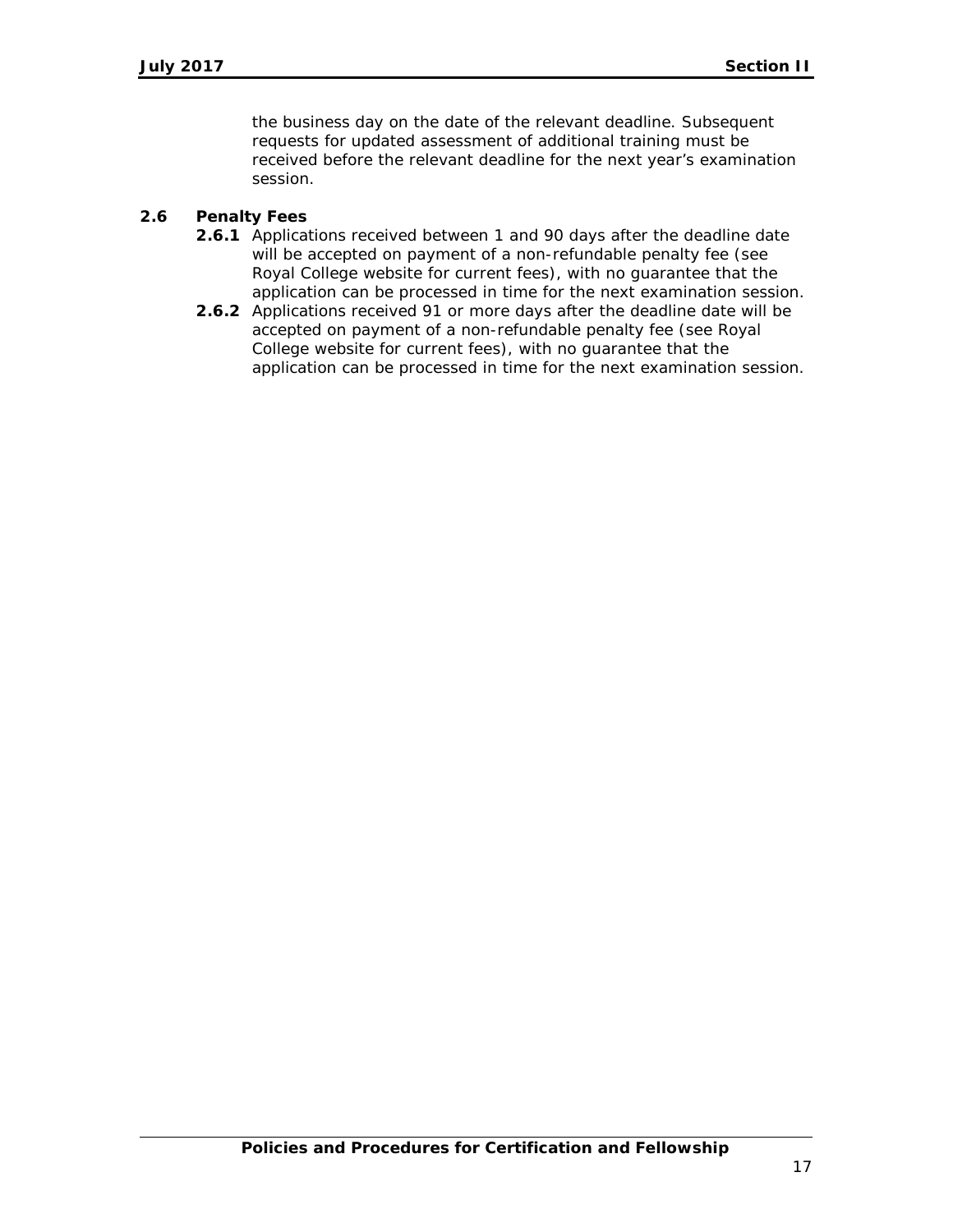### **SECTION III – EXAMINATION ELIGIBILITY REQUIREMENTS**

#### **General Information**

The Royal College will assess whether an applicant's training and credentials meet the eligibility requirements for admission to the examinations for their specialty or subspecialty area. These eligibility criteria are:

### **3.1 Medical Qualification Acceptable to the Royal College Definition**

- **3.1.1** The Royal College bylaws define "medical qualification" as a degree granted by a faculty, college or school of medicine, upon satisfactory completion of a full curriculum of studies in medicine.
- **3.1.2** The Royal College defines the term "medicine" to include surgery and obstetrics, and does not include chiropractic, homeopathy, osteopathy, podiatry, stomatology, or veterinary science.
- **3.1.3** The Royal College defines "practice of medicine" to mean the practice of the medical, surgical, and laboratory disciplines, and the specialties and areas of subspecialties thereof.

### **Eligibility**

- **3.1.4** The Royal College recognizes qualifications from medical schools that grant the degree of Doctor of Medicine (MD) and Doctor of Osteopathy (DO) and:
	- (i) are accredited by the CACMS or the LCME, or
	- (ii) are recognized by the WHO listing of programs through FAIMER at [https://imed.faimer.org/.](https://imed.faimer.org/)
	- (iii) **ONLY** DO's recognized by the American Osteopathic Association are acceptable
- **3.1.5** Applicants with medical qualifications from medical schools other than CACMS/LCME accredited medical schools OR DOs recognized by the American Osteopathic Association must have succeeded at **one** of the following screening examinations in order to have their medical qualifications recognized by the Royal College:
	- (i) the MCC QE, Parts I and II, or
	- (ii) the United States Medical Licensing Examination, Parts I, II and III.
- **3.1.6** Applicants with qualifications from medical schools in countries other than Canada and the United States of America may be required to provide the Royal College with information concerning the curriculum of their undergraduate medical experience.

#### **3.2 Satisfactory Moral, Ethical and Professional Standing**

- **3.2.1** Applicants must demonstrate satisfactory moral, ethical and professional standing in clinical and/or research activities. This requires that the applicant appropriately relates to patients, students, colleagues, and other health care professionals with respect to gender, ethnicity and cultural, religious and personal values.
- **3.2.2** Applicants must demonstrate an understanding of medical ethics by the end of their training. This includes the ability to recognize, analyze, and resolve ethical issues in clinical and research practice, as well as an understanding of the medical, legal, ethical and professional obligations to which physicians in Canada are bound.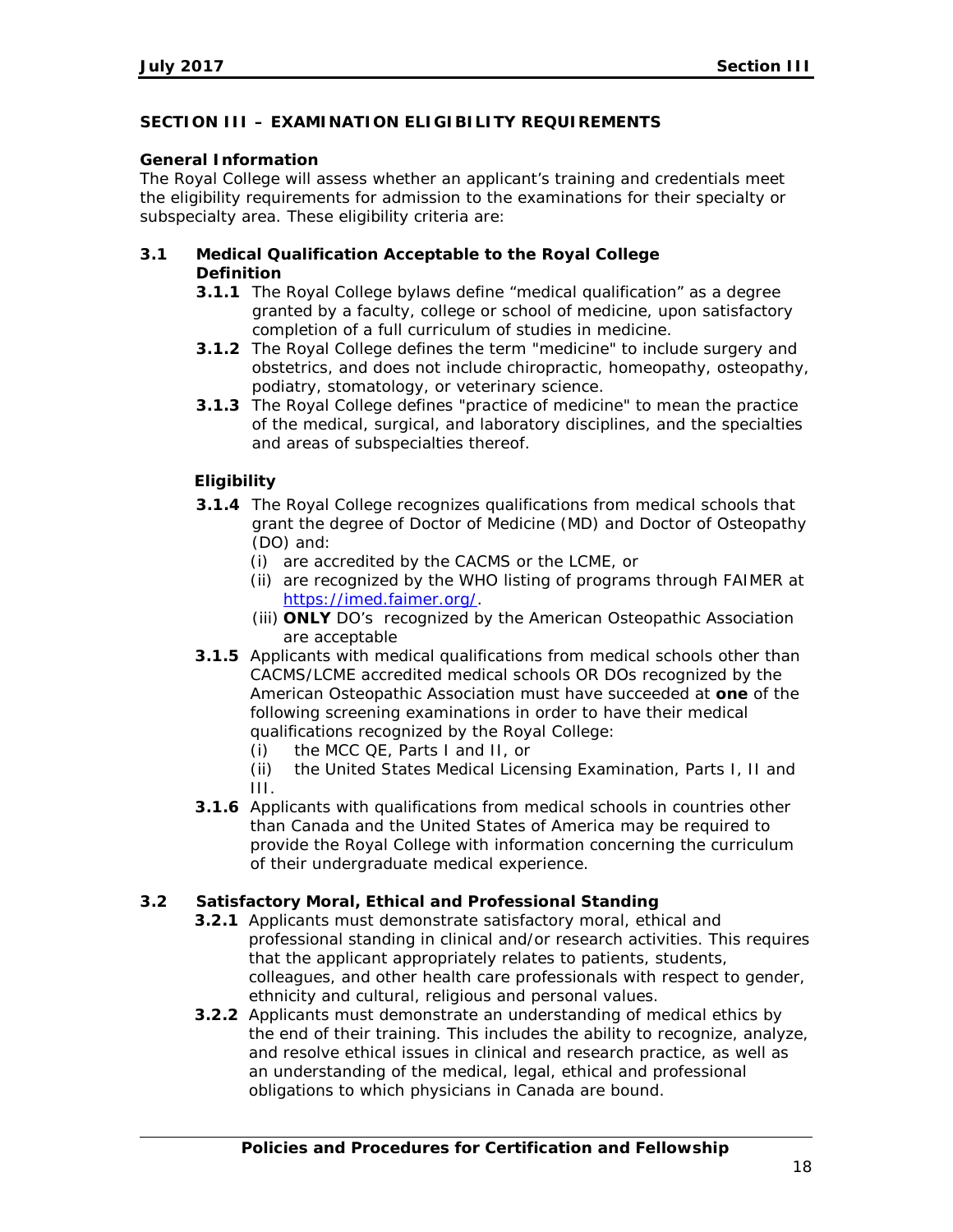- **3.2.3** If, at any time prior to certification, the Royal College receives information pertaining to a revocation of a medical licence, a criminal conviction or charge and/or other relevant information which puts into issue an applicant/candidate's satisfactory moral, ethical and/or professional standing, the Chair of the Credentials Committee shall appoint a subcommittee made up of no less than three members of the Credentials Committee (the Subcommittee) to investigate and review the matter. Upon completion of its investigation and review, the Subcommittee may refuse to grant eligibility, suspend a candidate's eligibility or revoke a candidate's eligibility. Prior to refusing to grant eligibility or to suspending or revoking a candidate's eligibility, the Subcommittee shall disclose to the applicant/candidate the nature of the information received and allow the applicant/candidate an opportunity to provide information and make submissions as to his/her satisfactory moral, ethical and/or professional standing. The decision of the Subcommittee is subject to review only in accordance with the reconsideration and appeal processes provided for at section 5.5 and section 5.6 herein.
- **3.3 Satisfactory Completion of Postgraduate Medical Education** Eligibility for the examinations leading to Royal College certification requires satisfactory completion of all requirements of postgraduate medical education as defined in the specialty specific objectives of training and specialty training requirements, in a program that is recognized and approved by the Royal College.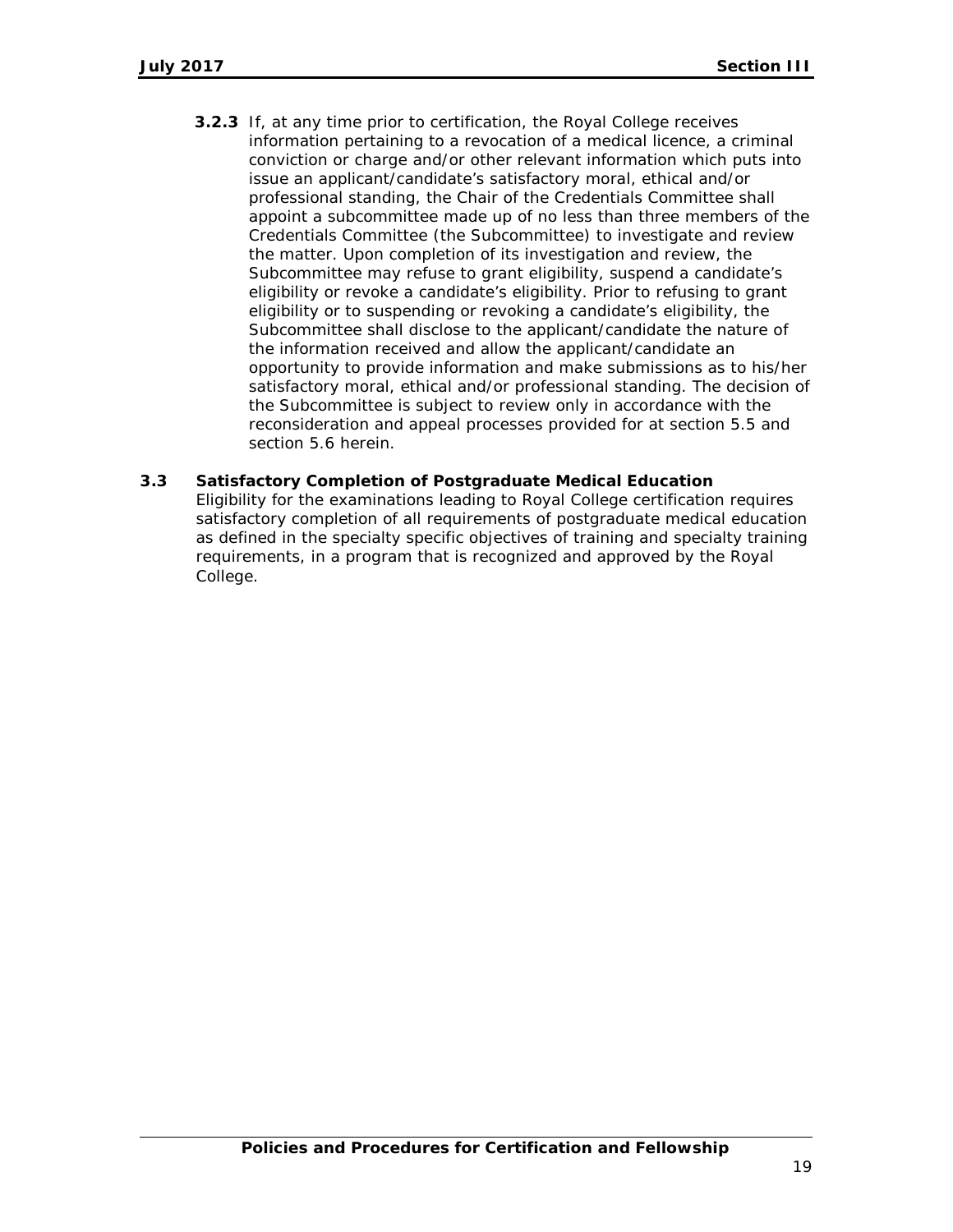# **SECTION IV – POSTGRADUATE MEDICAL EDUCATION**

# **PART A – RESIDENCY EDUCATION**

# **4.1 Residency Education**

# **4.1.1 Definition**

The Royal College Credentials Unit classifies postgraduate clinical trainees in accredited Royal College/ACGME approved programs as **residents** if they meet **all** of the following criteria:

- (i) the applicant is registered with the office of postgraduate medical education of a medical school in the United States or Canada,
- (ii) the applicant is admitted to and enrolled in an accredited Royal College/ACGME approved residency program, the content of which is defined, supervised and evaluated by the residency program director and the residency program committee, and
- (iii) the applicant's postgraduate clinical training is in a specialty or subspecialty recognized by the Royal College.

# **4.1.2Principles**

- (i) Residency is characterized by increasing levels of independent decision-making on the part of the resident within the context of the supervision and counsel of the teaching staff who maintain ultimate responsibility for the professional services provided.
- (ii) The senior resident must report to and have direct access to the supervising staff physician in order to achieve senior responsibility.
- (iii) The residency program must develop and refine the resident's decision-making skills so that at completion of training the resident can function as an independent consultant in their chosen specialty/subspecialty.
- (iv) The residency requirements must be fulfilled in a progressive fashion to include senior responsibility.

# **4.2 Residency Training Requirements**

- **4.2.1** Residency training requirements are subject to change. Normally, when amendments are made, an appropriate period is allowed to protect the interest of the resident who has already embarked on a program recognized by the Royal College. However, should a resident interrupt training, no assurance can be given that all training taken prior to the interruption will still be acceptable, even though previously recognized by the Royal College.
- **4.2.2** By the end of training, the resident must have achieved the objectives of the specialty/subspecialty, and must successfully meet the requirements of the CanMEDS competencies as they relate to their specialty/subspecialty. At any point during a resident's training, the Program Director with the approval of the Post Graduate Dean, has the authority to lengthen or change a resident's program if evaluations reveal that the resident is not meeting the specialty training requirements. For more information about CanMEDS and the specialty/subspecialty objectives of training, please refer to the Royal College website: [www.royalcollege.ca.](http://www.royalcollege.ca/)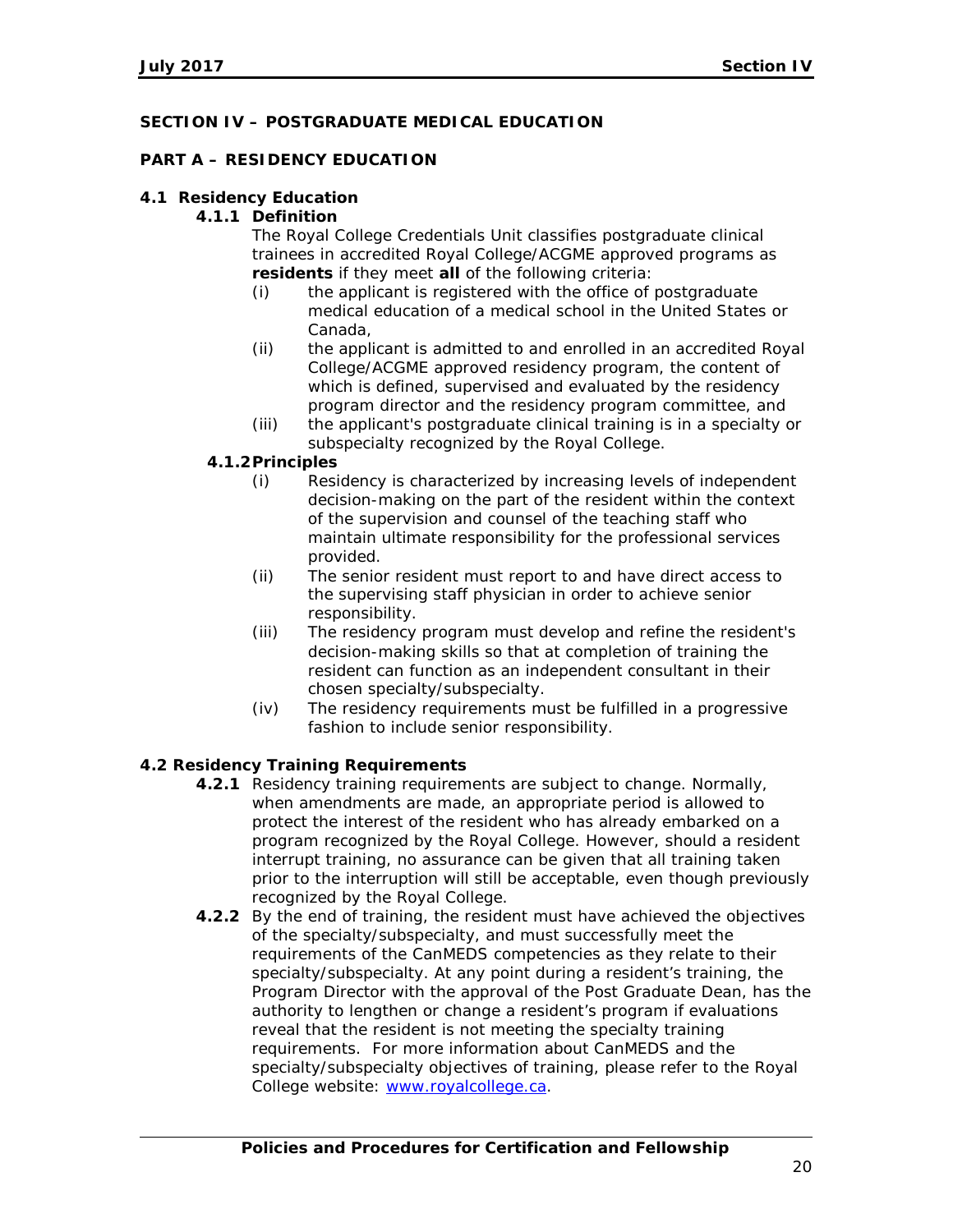- **4.2.3** Applicants for Royal College certification in some specialties will be required to provide evidence that they have completed at least one (1) year of approved postgraduate basic clinical training. For basic clinical training, the Royal College Credentials Unit will normally accept: rotating, transitional, mixed or straight internships; residency training in family medicine; and/or basic clinical training that is integrated into specialty residency programs. The basic clinical training year is a mixed clinical educational experience incorporating rotations on a variety of settings, such as surgical, medical, pediatrics and ambulatory. For more information, please refer to the specialty specific objectives of training and specialty training requirements on the Royal College website: [www.royalcollege.ca.](http://www.royalcollege.ca/)
- **4.2.4** Overlap of Training Between Specialties
	- **a.** The Royal College will accept overlapped training between specialties if the specialty training requirements of the disciplines allow it and the credit is recommended by the program directors. For example, in Internal Medicine and Pediatrics the fourth year of specialty training is often the first year of subspecialty training. This kind of overlapped training is allowed by the Credentials Unit if the residency training programs are taken consecutively.
	- **b.** In the case where an applicant applies for a double-counting of credit when there has been a gap in training between two specialties, the Royal College reserves the right to withhold an application of credit for an overlapping year unless recommendations of credit from the program directors and post graduate deans of both specialties accompany the application and the corresponding Specialty Committees of the Royal College agree that the overlap of training can be granted.

# **4.3 Modifications to Residency Training**

The Royal College understands that it may be necessary for some residents to modify their training due to personal circumstances described under applicable human rights legislation. The Royal College will support modifications that are necessary to prevent discrimination, except where such accommodation would impose undue hardship on the Royal College. Undue hardship includes, among other things, any compromise to the validity, reliability and/or integrity of the Royal College certification and examination process and outcome.

#### **4.3.1 Fractional (part-time) residency training**

- (iii) The program director and postgraduate dean must approve the resident's fractional training syllabus.
- (iv) The program director and postgraduate dean must certify that the supervision and assessment of the part-time resident is at least equivalent to that of other residents in the residency program and that the total educational experience is fully equivalent to normal full-time residency.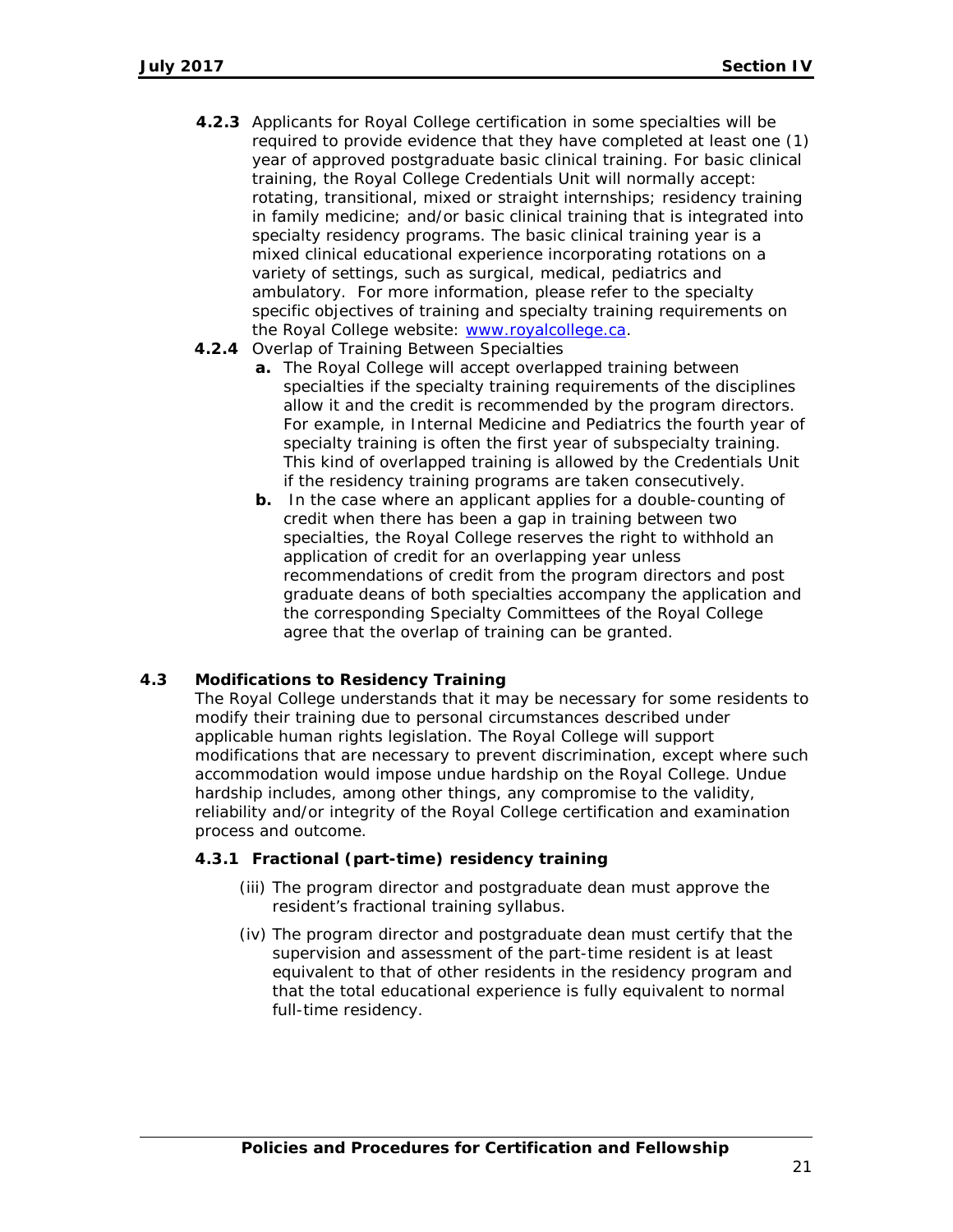### **4.3.2 Waiver of training after a leave of absence from residency**

#### **Accommodation**

The policy detailed in this Section 4.3.2 is subject to the Royal College of Physicians and Surgeons of Canada (Royal College) commitment to accommodate residents with personal circumstances enumerated under applicable human rights legislation, as provided in Sections 4.3 and 6.9 of this guide.

#### **Policy on granting a leave of absence**

The Royal College expects that all residents must have achieved the goals and objectives of the training program and be competent to commence independent practice by the completion of their training program. It is understood by the Royal College that residents may require leaves of absence from training. The circumstances that would qualify residents for leaves of absence are determined by the university. It is expected that any time lost during a leave will be made up upon the resident's return.

# **Policy on granting a waiver of training:**

The postgraduate office may allow a waiver of training following a leave of absence, in accordance with university policy and within the maximum time for a waiver determined by the Royal College. A decision to grant a waiver of training can only be taken in the final year of the program but cannot be granted after the resident has taken the certification examinations. Similarly, the end-of-training date for a resident cannot be changed to an earlier date after the resident has taken the certification examinations.

Each university will develop its own policy on whether or not it is willing to grant a waiver of training for time taken as a leave of absence. However, in the case where waivers of training are acceptable to the university, they must be within the acceptable times listed below. In addition, regardless of any waived blocks of training, the decision to grant a waiver of training must be based on the assumption that the resident will have achieved the required level of competence by the end of the final year of training.

A waiver of training can only be granted by the postgraduate dean on the recommendation of the resident's program director.

The following are the maximum allowable times for waivers:

- 1. One year program no waiver allowed
- 2. Less than one year for remediation or enhanced skills no waiver allowed
- 3. Two year program six weeks
- 4. Three year program six weeks
- 5. Four year program three months
- 6. Five year program three months
- 7. Six year program three months
- 8. In Internal Medicine and Pediatrics, where residents are undertaking three years of training with an Internal Medicine or Pediatrics Program Director, a maximum of six weeks may be waived for these three years of training. Subsequently, a maximum of six weeks of training may be waived in the following 2 years of training under the subspecialty Program Director. The process for these programs is as follows: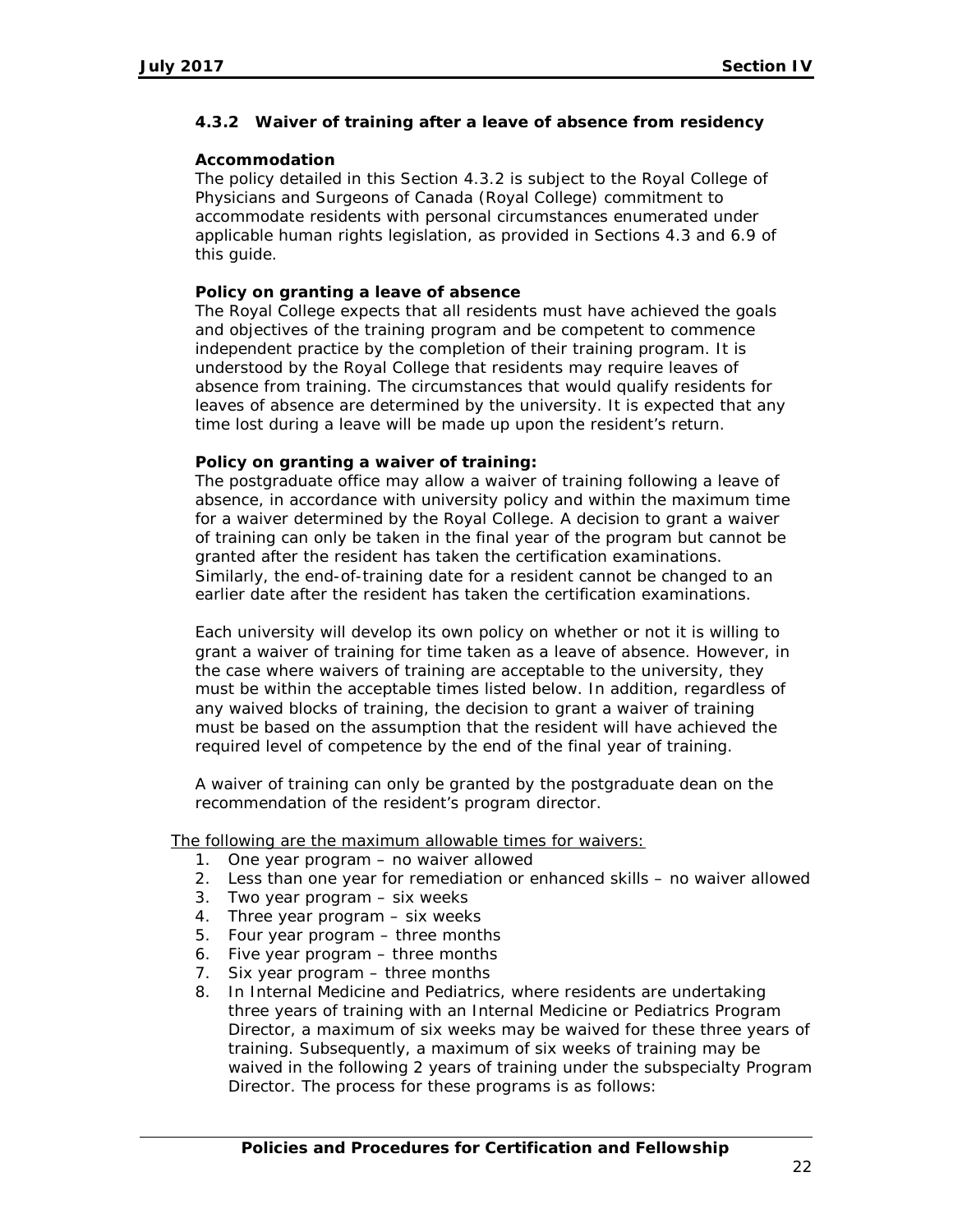- i. Three years of training completed with an Internal Medicine or Pediatrics Program Director followed by 2 or 3 years of subspecialty training with a different program director are treated separately for the purpose of the waiver of training.
- ii. A waiver must be recommended by the Internal Medicine or Pediatrics Program Director and approved by the Postgraduate Dean on the Core in-Training Evaluation Report (CITER). A decision to grant a waiver is made in the PGY3 for a maximum duration of 6 weeks.
- iii. In the subspecialty years, a decision to grant a waiver is recommended in the final year by the Subspecialty Program Director and approved by the Postgraduate Dean. A maximum 6 week waiver of training can only be taken in the final year of training.
- iv. If the resident undertakes three years of Internal Medicine or Pediatrics training with an Internal Medicine or Pediatrics Program Director at one university and switches to another university for subspecialty training, it is the responsibility of the Postgraduate Dean at the corresponding institution to approve the waiver of training. For example, if a resident does pediatric training at the University of Toronto and switches to pediatric nephrology at McGill, the Postgraduate Dean from Toronto would approve the six week waiver in pediatrics and the Postgraduate Dean from McGill would approve the six week waiver in pediatric nephrology.

### **4.3.3 Residents with Special Needs, Conditions or Disabilities Policy**

- (i) The supervision of the resident with special needs, conditions or disabilities must not be less than that of the other residents in the residency training program; the resident with special needs, conditions or disabilities may require **more** supervision than that of the other residents if recommended by the Specialty Committee(s).
- (ii) All objectives considered essential to practice, as defined by the appropriate Specialty Committee(s), must be achieved by the resident with special needs, conditions or disabilities at the same level of competence as other residents.
- (iii) The evaluation methods used to assess objectives in the domains:
	- affected by the special need, condition or disability may be different from that applied to other residents in the residency training program,
	- not affected by the special need, condition or disability must be identical to all other residents in the residency training program.
	- (iv) The Specialty Committee(s) may consult the Royal College Evaluation Committee for their recommendations regarding evaluation methods and assessment of residents with special needs, conditions or disabilities.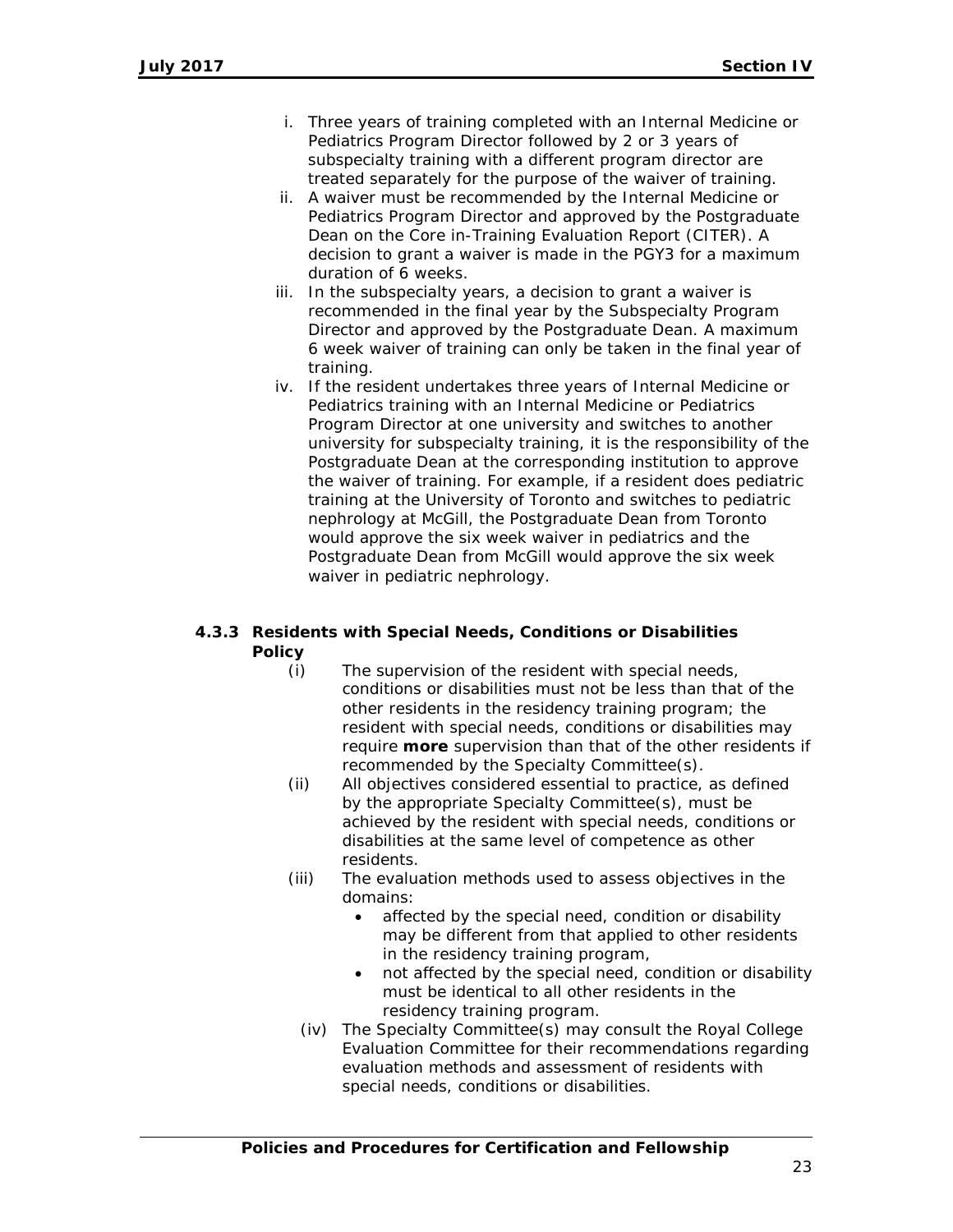#### **Procedures**

- (v) The Royal College Credentials Unit must be notified **in advance** of any modified residency training.
- (vi) Where applicable, the Royal College may require a written verification by the treating physician of a resident, describing the special need, condition or disability, or other personal characteristic enumerated under applicable human rights legislation, and its potential impact on residency training and evaluation.
- (vii) The special need, condition or disability or other personal characteristic enumerated under applicable human rights legislation, must be verified, documented and considered valid by the program director, the postgraduate dean, the appropriate Specialty Committee(s) and the Royal College Credentials Unit.
- (viii) The modified residency program must be approved by the program director, the appropriate Specialty Committee(s) and the Royal College Credentials Unit.
- (ix) The program director must provide a syllabus for the applicant's entire residency program.

### **PART B – OTHER POSTGRADUATE MEDICAL EDUCATION**

At the discretion of the Royal College Credentials Unit, some credit may also be given for postgraduate medical education other than residency training.

#### **4.4 Family Medicine Training**

Training taken in Canadian programs accredited by the College of Family Physicians of Canada (CFPC) may be accepted for partial credit in some specialties.

#### **4.5 Clinical or Basic Research**

The guidelines for credit given towards meeting specialty training requirements for a research experience are available from the Royal College Office of Education, Credentials Unit. The advice and support of the residency program director must be sought **before** commencing the research experience.

# **Eligibility**

- **4.5.1** Credit is only given at the discretion of the Royal College Credentials Committee:
	- (i) where the specialty training requirements permit,
	- (ii) where the specialty residency program director can provide assurance that the postgraduate clinical residency requirements can be reduced appropriately, and
	- (iii) if the research experience, in the judgment of the Royal College Credentials Unit, is of outstanding quality.
- **4.5.2** Credit will be considered if the research has been done in an academic centre:
	- (i) as part of a program in which research methodology is taught,
	- (ii) where the research supervisor or mentor has an established research record,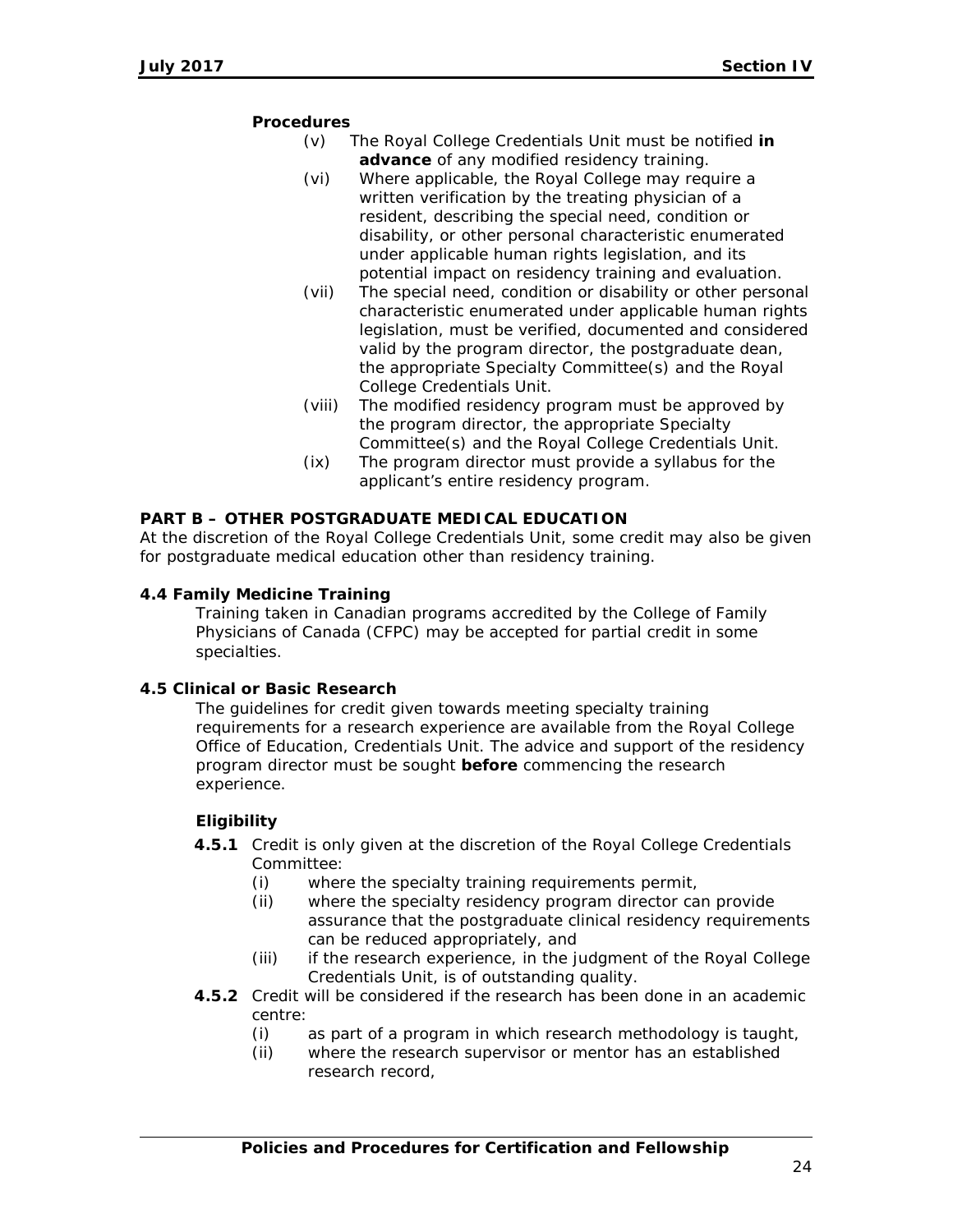- (iii) when it is documented that the applicant had a significant role in the research project,
- (iv) when it is documented that the research is relevant to the specialty in which the applicant seeks certification, and
- (v) where there are defined objectives for the research experience and a formal evaluation process for the resident.

# **Conditions**

- **4.5.3** Research conducted outside of a recognized residency or higher degree program in an approved university **may** be considered for a maximum of one (1) year of credit, in some specialties.
- **4.5.4** An advanced degree or full-time training in a relevant discipline taken before or after graduation in medicine can be considered for a maximum of one (1) year of credit in some specialties. Documentation of the advanced degree or full-time training must be provided, together with evidence that the study or research was relevant to the objectives of the specialty in which the candidate is seeking certification.

### **4.6 Electives**

#### **Eligibility**

- **4.6.1** Electives taken in an unaccredited setting may be accepted towards specialty or subspecialty training requirements if **all** of the following conditions are met:
	- (i) the resident must be enrolled in a recognized program at the time the elective is taken,
	- (ii) the total duration of rotations taken at unaccredited sites must not exceed six (6) months of the total training for the specialty or subspecialty,
	- (iii) the elective period is planned by the program director and the resident, which is then accepted by the program director as meeting the specialty training requirements,
	- (iv) there is a clearly defined elective supervisor,
	- (v) there are clearly defined and understood educational objectives, and
	- (vi) there is a well defined in-training evaluation system to include evaluation of the resident during the elective period that is based on the educational objectives of the elective and that is clearly understood beforehand by the resident, the elective supervisor, and the program director.

### **4.7 Other Acceptable Postgraduate Clinical Training to meet Royal College Training Requirements**

**4.7.1** The Royal College Credentials Unit **may** recognize other postgraduate clinical training only if the trainee requires a single additional year of training in order to meet Royal College requirements. This training must take place at the site of an accredited Royal College/ACGME approved program and meet **all** of the following criteria:

(i) the content of the postgraduate clinical training is the same as that of a Royal College accredited/ACGME approved residency program,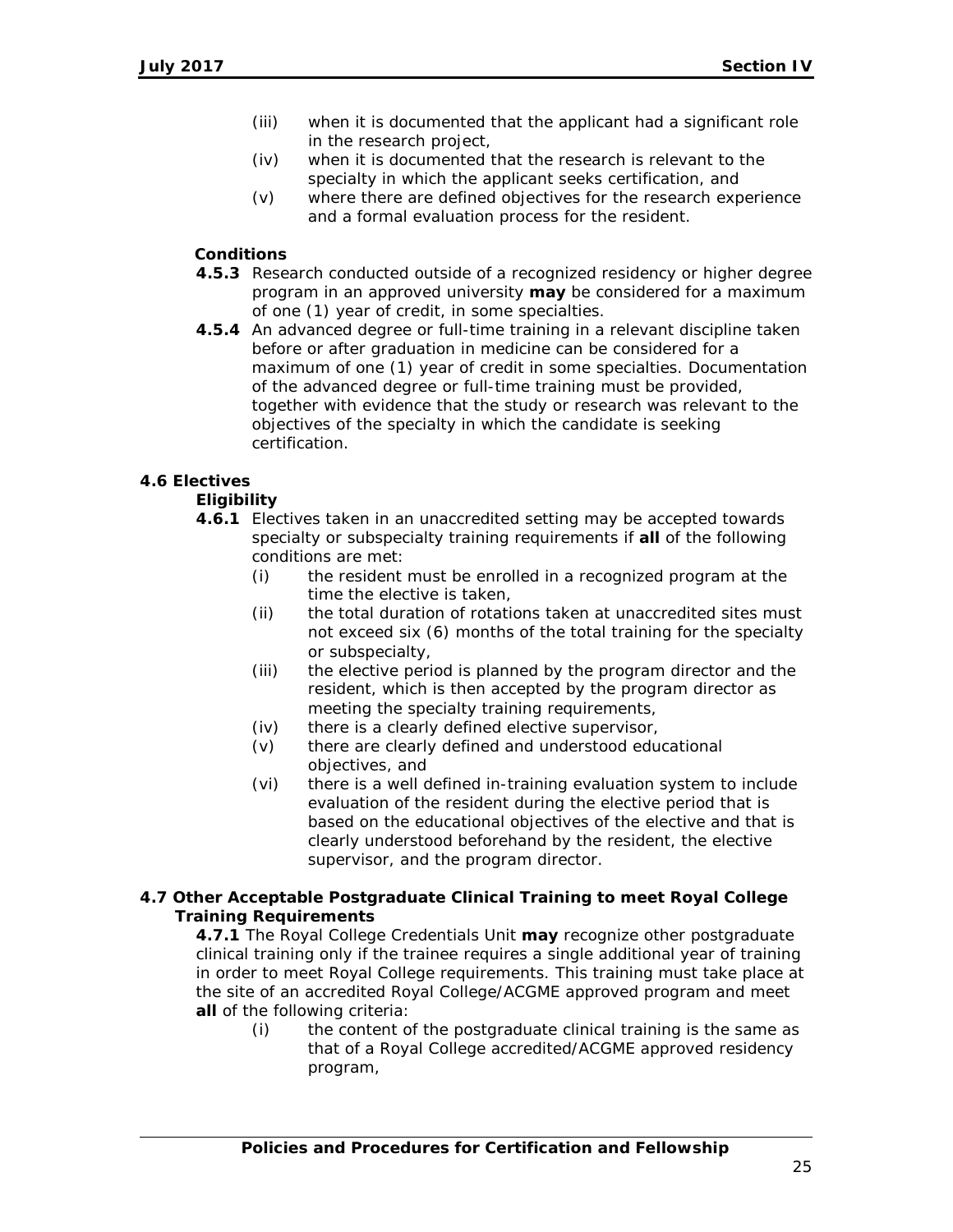- (ii) the training is directed, evaluated and supervised in the same manner as a resident's training,
- (iii) the program director is the same as that for the residency program, and
- (iv) the applicant is registered with the office of postgraduate medical education of a medical school in Canada or with the office of graduate medical education of a medical school in the United States.
- **4.7.2** Credit will not be given for postgraduate clinical training time spent in preceptorship practice except where defined in the specialty training requirements and within the definition as outlined in section 1.4.8.
- **4.7.3** Credit will not be given for postgraduate clinical training time spent in teaching positions.
- **4.7.4** Credit will not be given for training taken in disconnected periods in blocks of less than six months.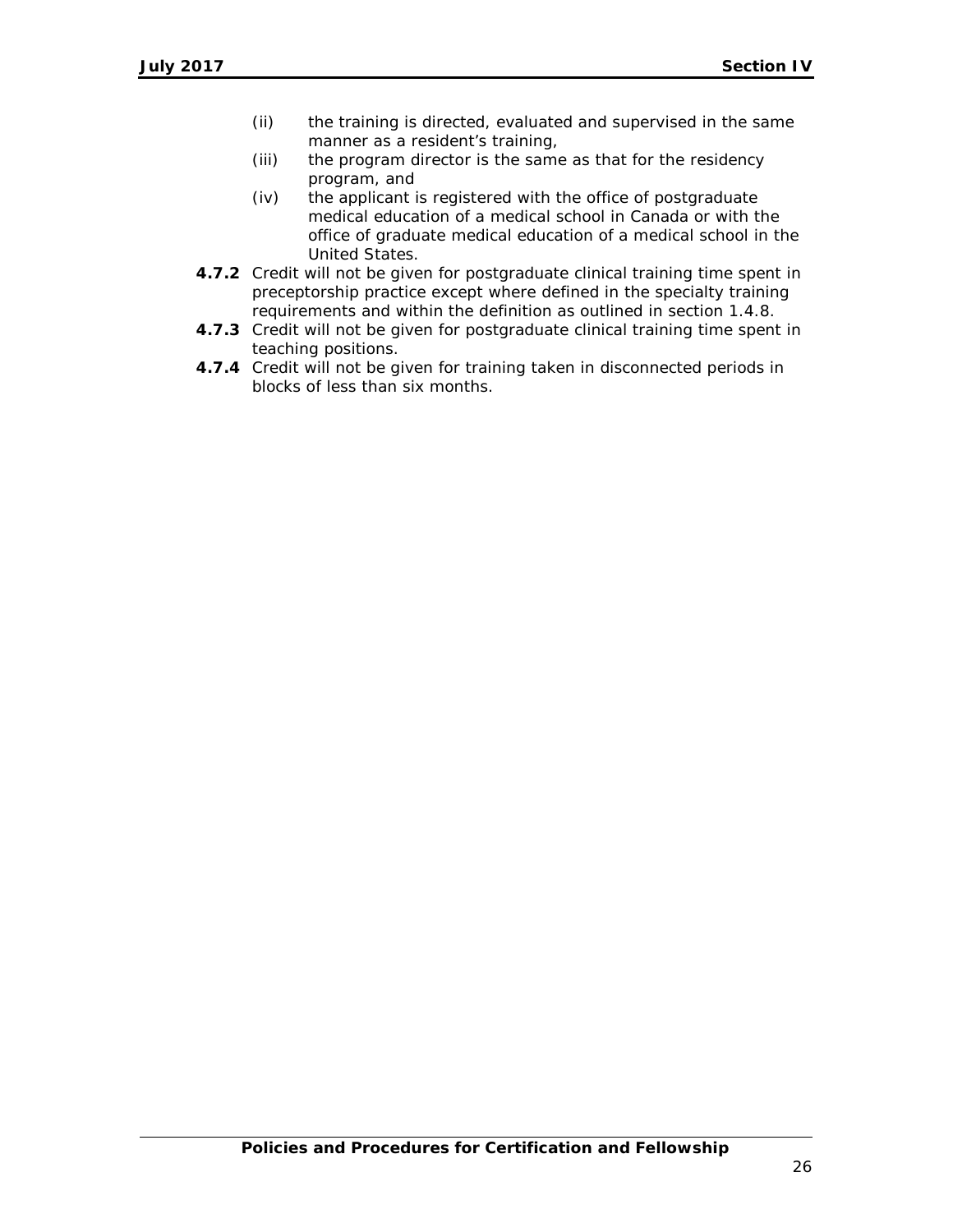### **SECTION V – ROYAL COLLEGE RULINGS ON EXAMINATION ELIGIBILITY**

### **General Information**

The attestation to the satisfactory completion of specialty or subspecialty residency training (e.g. CCT) does not alone ensure admission to the examinations leading to Royal College certification.

# **5.1 Issuing a Royal College Ruling Letter**

- **5.1.1** When the preliminary assessment of training for eligibility to access the Royal College certification examination has been completed, the Royal College will issue a "ruling letter" on examination eligibility and/or conditions to be met to attain eligibility.
- **5.1.2** A successful Final In-Training Evaluation Report (FITER) is a criterion of eligibility to the Royal College certification examinations. The FITER must be completed by a Residency Program Director on behalf of the Residency Program Committee (RPC). It must be signed by the Program Director and Postgraduate Dean. Under exceptional circumstances, applicants who cannot obtain a FITER will be required to submit for approval a Comprehensive Competency Report (CCR) completed by a supervisor, a letter of attestation of competence (from supervisor or Chief of Staff) or a FITER-equivalent document.
- **5.1.3** Applicants who have **not met** the residency training requirements of the Royal College will be required to take further residency training in a program that is recognized and approved by the Royal College if they wish to be eligible for the examinations leading to Royal College Certification. A requirement for further residency training imposes no obligation on any residency program to provide such training.

# **5.2 Examination Eligibility Rulings**

In order to be ruled eligible for the examinations leading to Royal College certification, an applicant must demonstrate that:

- (i) there is documentary evidence that skills essential to the practice of the specialty or subspecialty have been evaluated as satisfactory,
- (ii) the requirements for full specialty or subspecialty residency training including senior responsibility have been achieved,
- (iii) the professional and ethical standing of the applicant has been assessed as satisfactory,
- (iv) the specialty specific objectives of training and specialty training requirements have been completed satisfactorily, and
- (v) the policies and procedures for certification and fellowship have been followed.

# **5.3 Conditions Pertaining to Rulings**

**5.3.1** A ruling on training credit or eligibility for the examinations is only valid when it is signed by an executive officer of the Royal College.

- **5.3.2** A ruling is valid for:
	- 3 years for certification examinations administered yearly (this includes Principles of Surgery examination)
	- 5 years for certification examinations administered every second year (currently only Clinical Pharmacology & Toxicology)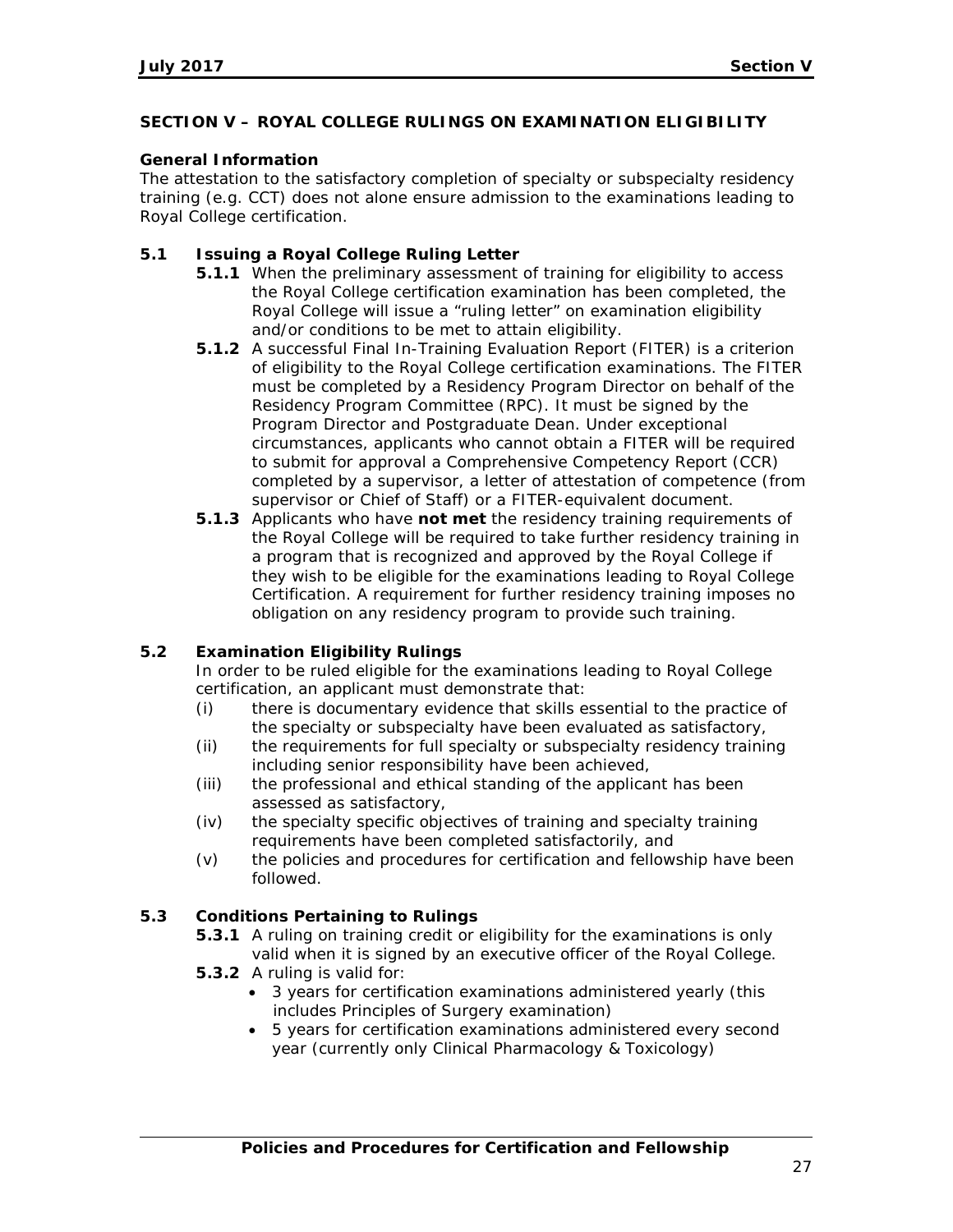# **5.4 Review of a Ruling**

- **5.4.1** A review of a ruling may be considered if substantive new information about credentials, training, or professional practice is received. New information may be received from the applicant or any other knowledgeable source and should be sent to the Executive Director of the Office of Specialty Education of the Royal College.
- **5.4.2** The request for a 'review' of a ruling will be considered by the appropriate Royal College credentialing body. The original ruling may be amended or reconfirmed with reasons given.

# **5.5 Reconsideration of a Ruling**

Applicants may request a 'reconsideration' of a ruling if there was an error in the administration of policy or procedure in an applicant's assessment of training or practice. Applicants must follow this procedure:

- (i) the applicant must notify the Executive Director of the Office of Specialty Education of the Royal College by registered or certified mail within 60 working days of the date of the ruling, with a clear written statement outlining the ways in which policies or procedures were improperly applied,
- (ii) the reconsideration request must be submitted with a non-refundable fee (see Royal College website for current fees),
- (iii) the applicant will be notified in writing by the Royal College that the request for reconsideration of a ruling has been received, and
- (iv) the request for a 'reconsideration' of a ruling will be considered by the appropriate Royal College credentialing body. The Royal College may amend the original ruling or reconfirm it with reasons given.

# **5.6 Appeal of a Decision on a Royal College Ruling Policy**

- **5.6.1** The 'appeal of a decision' on a Royal College ruling will be conducted by a panel of three (3) members of the Royal College Credentials Committee designated by the Executive Director of the Office of Specialty Education of the Royal College.
- **5.6.2** The criteria for membership on the appeal panel would include knowledge of credentialing. If a conflict of interest exists or any other impediment, the Executive Director of the Office of Specialty Education of the Royal College will appoint appeal panel members from outside of the Royal College Credentials Committee.
- **5.6.3** Appeals of a Royal College ruling are not intended for a review of a ruling on the grounds of substantive new information about credentials, training, or professional practice. Refer to Section 5.4 "Review of a Ruling" for the review process. On the other hand, if there was a misapplication of policy in an assessment of training, an applicant may appeal the decision on a Royal College ruling. In determining whether the decision on a Royal College ruling conformed with Royal College policies and procedures, the appeal panel will consider all the information that was available to the Royal College in reaching its decision, including the applicant's statement of misapplication of policy.
- **5.6.4** The appeal panel may amend or reconfirm the Royal College ruling.
- **5.6.5** There is no provision for further appeal to the Royal College of the decision of the appeal panel, which are considered final.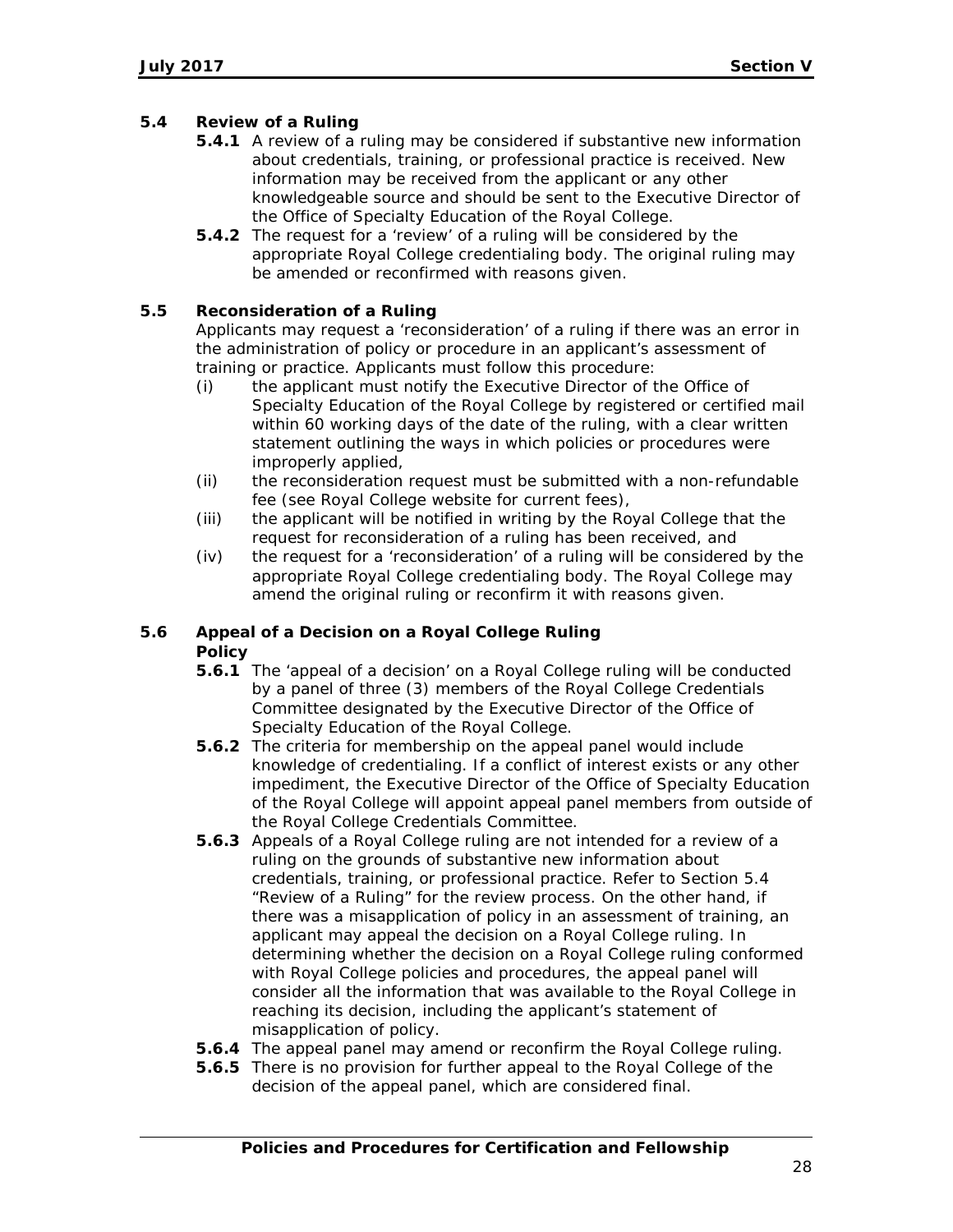# **Procedures**

**5.6.6** An applicant who wishes to 'appeal' a decision on a Royal College ruling must notify the Executive Director of the Office of Specialty Education of the Royal College by registered or certified mail within 30 working days of the date of their final ruling, with a written statement of the reasons for the request. The appeal request must be submitted with a non-refundable fee (see Royal College website for current fees).

# **5.7 Withdrawal of Examination Eligibility**

- **5.7.1** The Royal College retains the authority to withdraw acceptance of an applicant's credentials or withdraw permission to access the examinations leading to Royal College certification on the recommendation of an Examination Board, the Royal College Credentials Unit, or the applicant's program director.
- **5.7.2** The Royal College may require that the applicant satisfy specific requirements as a condition of accessing the examination leading to Royal College certification.
- **5.7.3** If a candidate performs poorly on a Royal College examination, the Royal College may require the candidate to undergo a study plan and/or additional training before regaining eligibility to repeat the examination leading to Royal College certification.
- **5.7.4** Withdrawal of a satisfactory CCT or FITER form, or questionnaire attestation will result in withdrawal of examination eligibility.

# **5.8 Renewal of Examination Eligibility**

- **5.8.1** A candidate whose eligibility for the examinations leading to Royal College certification has expired after three (3) years through failure on the examinations or through failure to appear at the examinations or who are in the category of severe fail may be required to satisfactorily complete a study plan and/or an additional six (6) months of residency in order to regain examination eligibility.
- **5.8.2** Application for the renewal of eligibility must be made by the deadline in the year before the candidate hopes to be examined.
- **5.8.3** The Credentials Unit retains the authority to deny a candidate the option of doing a study plan and grant him or her eligibility conditional upon successful completion of one six (6) month block of broad-based senior residency in the specialty.
- **5.8.4** If a candidate reaches a point where they have not passed the examination after completion of one study plan and one six (6) month period of additional training in the specialty, no further eligibility for the specialty examination will be granted.
- **5.8.5** Under exceptional circumstances, a candidate who has completed a study plan and additional training and has not passed the examination, may be eligible for a final attempt at the examination. Eligibility for this final attempt may be contingent upon completion of a further two years (minimum) of accredited residency training with a successful FITER at the conclusion of the training. The Credentials Committee may, in its sole and absolute discretion, deny any further eligibility for the certification examinations regardless of a candidate's completion of any further study plans and/or training. The Credentials Committee's decision in this regard shall be final, subject only to the rights of appeal herein (see Section 5.6).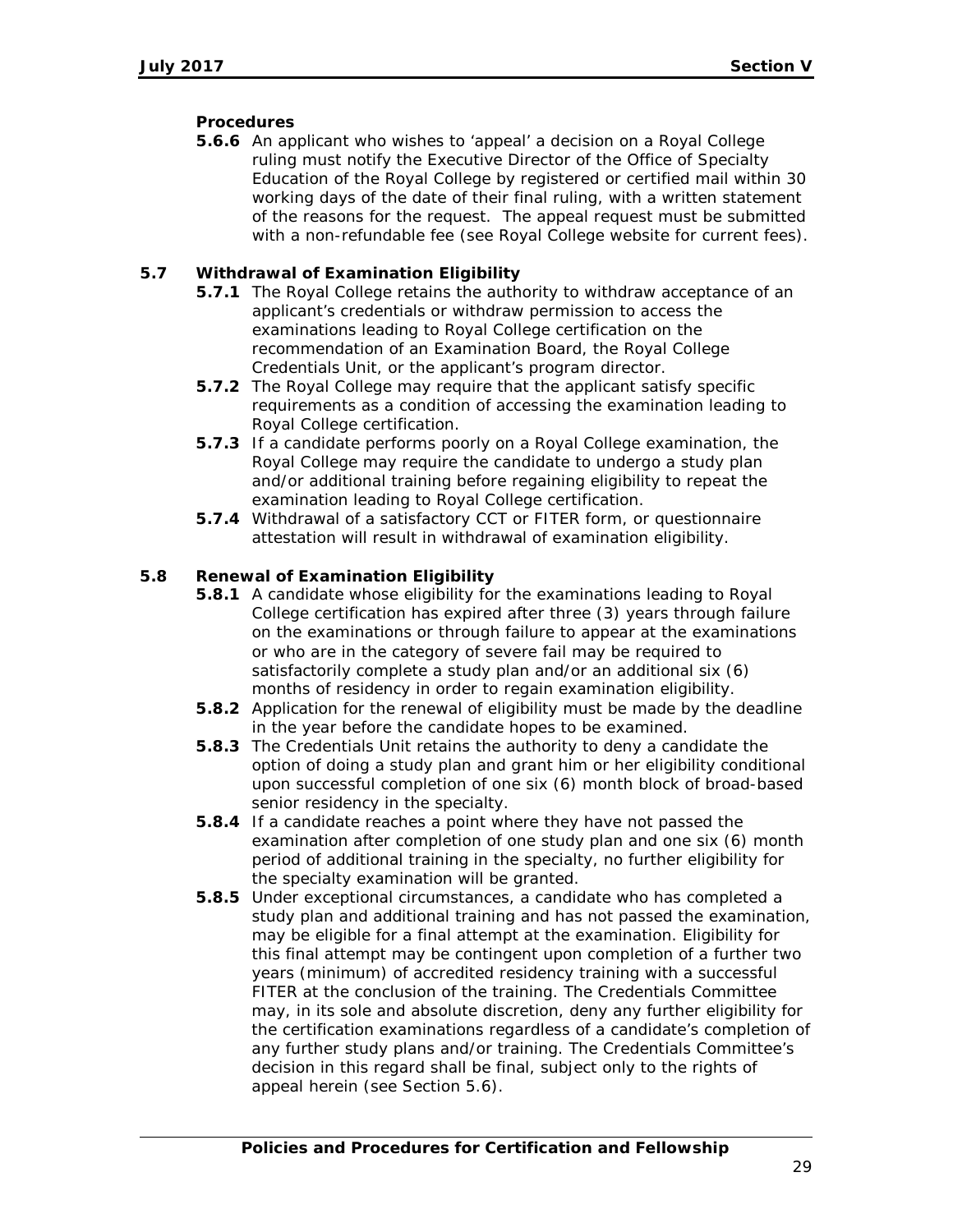**5.8.6** A renewal of eligibility is valid only for the examination session in the year following the granting of the renewal.

# **5.9 Study Plan criteria to regain eligibility to the certification examinations**

- **5.9.1** A study plan must be a minimum of six months.
- **5.9.2** A study plan must be completed in the six months before the examination is held.
- **5.9.3** A candidate must engage the assistance of a mentor, who must:
	- i. be a Fellow of the Royal College in the same specialty as the candidate
	- ii. assist the candidate in developing a study plan
	- iii. attest in writing to the Credentials Unit of the Royal College that they agree to be the candidate's mentor
	- iv. monitor the progress of the study plan
	- v. attest to the successful completion of the study plan by the deadline.
- **5.9.4** Study plans are a minimum of 6 months duration, and must include 6 out of the 8 tools listed below, with the exception of Surgical Foundations (see 5.10.5).
	- Practice short answer examination questions (SAQs)
	- Practice oral and objective structured clinical examinations (OSCEs)
	- Discipline-specific preparatory courses for examinations
	- Detailed sessions set up with mentors to discuss the history/physical treatment plan for specific patients
	- Participation in Grand Rounds
	- Participation in study groups with final year residents in your specialty who are preparing for the Royal College examination
	- If written communication skills are an issue, participation in a medical writing course
	- If oral communication is an issue, completion of a relevant course
- **5.9.5** Study plans for Surgical Foundations must be a minimum of 6 months duration and include a minimum of 7 of the 10 tools listed below:
	- Schwartz's Principles of Surgery, 9e
	- Schwartz's test questions
	- Online surgical foundation review lectures (given by Canadian universities)
	- Participation in Grand Rounds
	- Practice short answer examination questions (SAQs)
	- Practice oral and objective structured clinical examinations (OSCEs)
	- Discipline-specific preparatory courses for examinations
	- Detailed sessions set up with mentors to discuss the history/physical treatment plan for specific patients
	- If written communication skills are an issue, participation in a medical writing course
	- If oral communication is an issue, completion of a relevant course
- **5.9.6** The deadline for the mentor to submit the form that attests that the candidate has successfully completed the study plan is March 1 for the specialty examinations of the same year and August 15 for the subspecialty examinations of the same year.
- **5.9.7** In order for a study plan to be considered complete, the candidate must register for the exam.
- **5.9.8** If the candidate does not complete the study plan, the candidate must restart the process and resubmit a study plan for the following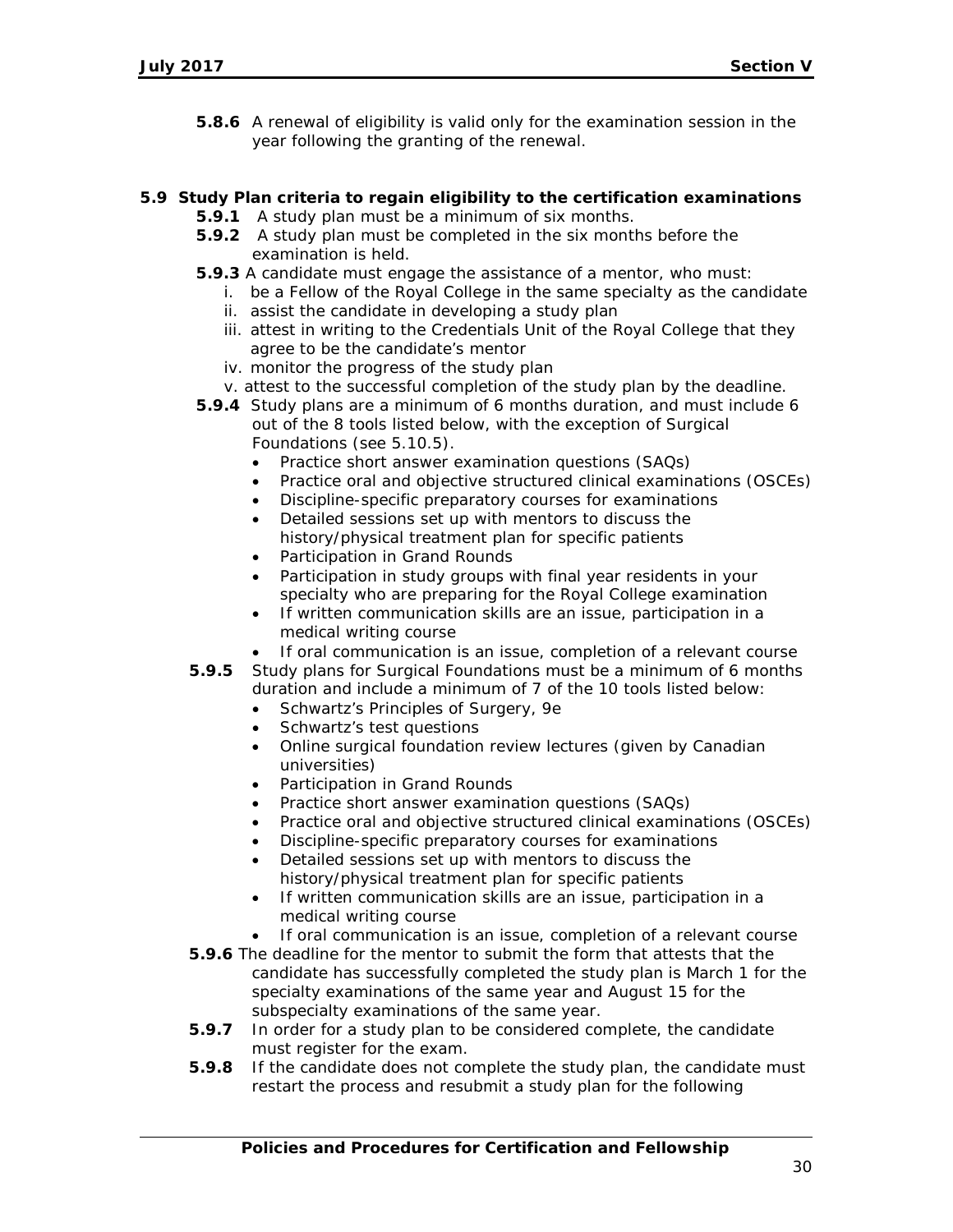examination session. However, this can only be done one time. After the second year of a study plan, the candidate must write the examination or the attempt is lost. The candidate will then be required to complete additional training to regain eligibility.

### **5.10 Additional training criteria to regain eligibility to the certification examinations**

- **5.10.1**All training plans must be sent to the Royal College for approval prior to commencing any additional training. The goal of an additional training plan is to optimize the principles of competencies. The supervisor and the candidate work together to tailor the training plan to address the candidate's needs and areas of weakness, to allow for the best chance of success at the examination.
- **5.10.2**At the conclusion of the training program, an agreed-upon period of time prior to the examination is to be used as protected time for final preparation. During that time, it is recommended that the candidate be relieved of all clinical duties.
- **5.10.3**If a candidate is required to successfully complete additional training to regain eligibility to the certification examinations under the circumstances outlined in sections 5.8 and 5.9, they must demonstrate that they meet all in the requirements listed below in either category A or category B

### **Category A**

- the training takes place in an approved university setting including distributed sites, or under the auspices of a Canadian PGME office
- the institution where the training takes place must have a Royal College accredited program in the candidate's specialty
- the applicant must be registered at a Royal College-approved university setting including distributed sites.
- the Royal College, in consultation with the program director, postgraduate dean, or approved supervisor, will be responsible to: determine the length of the program (minimum 6 months in duration); ensure that the program carries the same duties as that of a final year resident in the specialty; ensure that the program adheres to the Royal College Specialty Training Requirements.
- the training plan must be sufficiently broad to cover the breadth of the specialty but also include focus on areas of weakness as identified by the candidate and program director
- the program director overseeing the training must be the same as for the accredited residency program
- candidates registered as a resident with the postgraduate office of a university will receive a Confirmation of Completion of Training form and a Final In-Training Evaluation Report or submit an attestation indicating that the candidate has successfully completed the training and is deemed to be ready for unsupervised practice.
- All training plans must be submitted to the Royal College for approval prior to training commencing.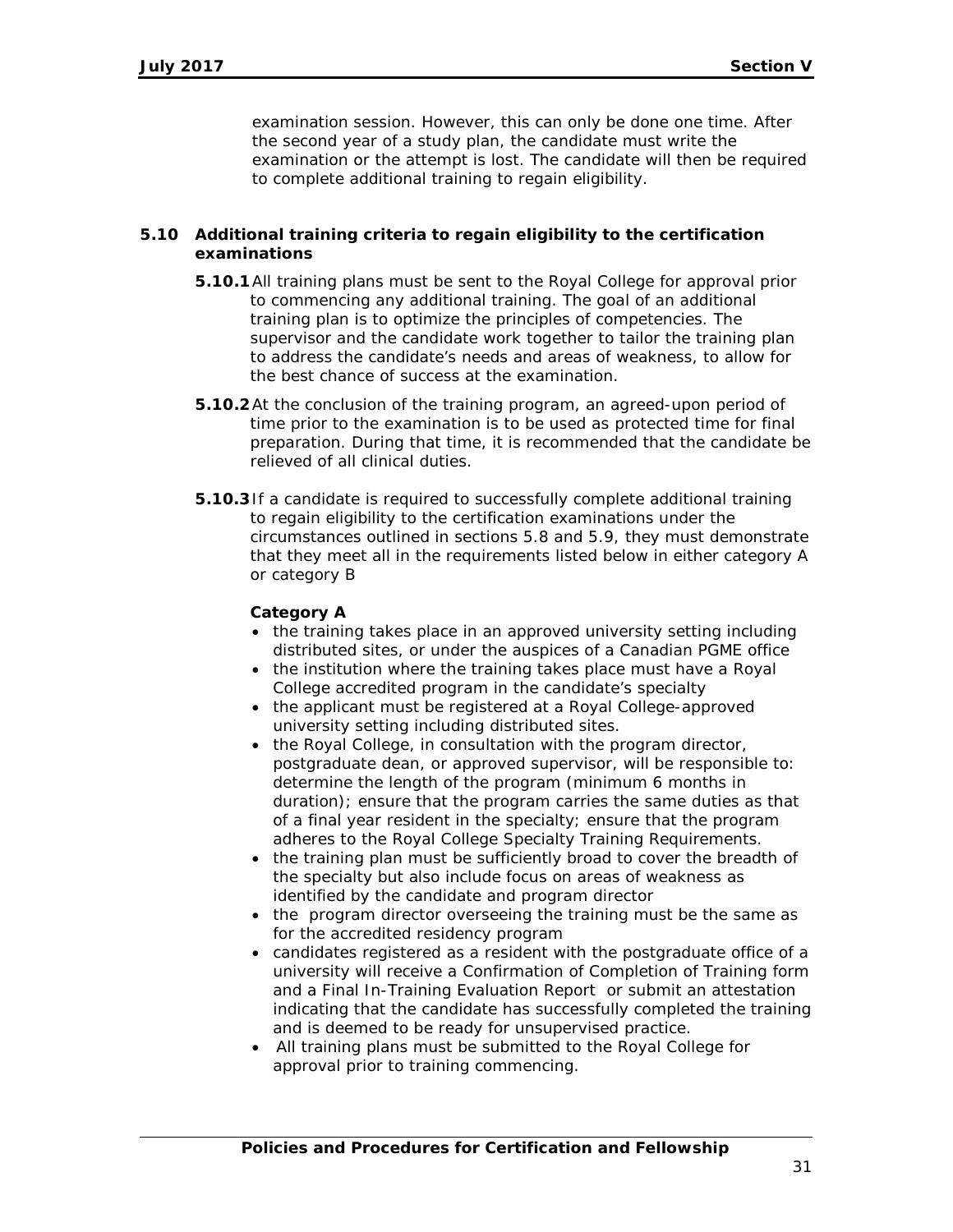# **Category B**

- The training is taken in a non-accredited training site or in the community setting
- The training plan must be a minimum of 6 months and must be submitted to the Royal College for approval prior to the start of the training.
- The proposed training must follow and include all applicable components that are set out in the Guidelines for an Acceptable Training Plan.
- In a non-accredited or community setting, the approved supervisor must sign a letter of attestation indicating that the candidate has successfully completed the training and is deemed to be ready for unsupervised practice.
- The supervisor must meet the following criteria:
	- o Supervisors must have a valid license and be practicing independently.
	- o Supervisors must be practicing at the same site in the same city in which the training is taking place.
	- o Supervisors must be certified by the Royal College.
	- o Supervisors must be in practice in the same specialty or subspecialty, as appropriate, as the candidate.
	- o Supervisors must be experienced in, or willing to learn about, the education and assessment of practicing physicians.
	- o Supervisors must be able to provide constructive and honest feedback to the physician and the Royal College.
	- o Supervisors must possess a strong sense of professional responsibility and commitment to the training of the physician and to their future patients.
	- o Supervisors must be active in the Maintenance of Certification Program.
	- o Supervisors must be willing to comply with all terms of the Royal College agreement.

# **5.10.4 Responsibilities of a Supervisor**

- Supervisors must verify that patient care provided by the physician meets the expectations of the highest standard of care mandated by the Royal College.
- Supervisors must be able to provide direct and immediate feedback to the physician.
- Supervisors must report immediately to the Royal College as well as their Medical Regulatory Authority, any and all demonstrations of unsafe or dangerous practices by the physician.
- Supervisors must report immediately to the Royal College any and all apparent breaches by the physician of his or her obligations to the Royal College.
- Supervisors should be aware of real or perceived biases in the relationship with the physician in training. Supervisors should not be an immediate family member nor hold a close personal relationship or business relationship with the physician, or be on the Royal College examination board.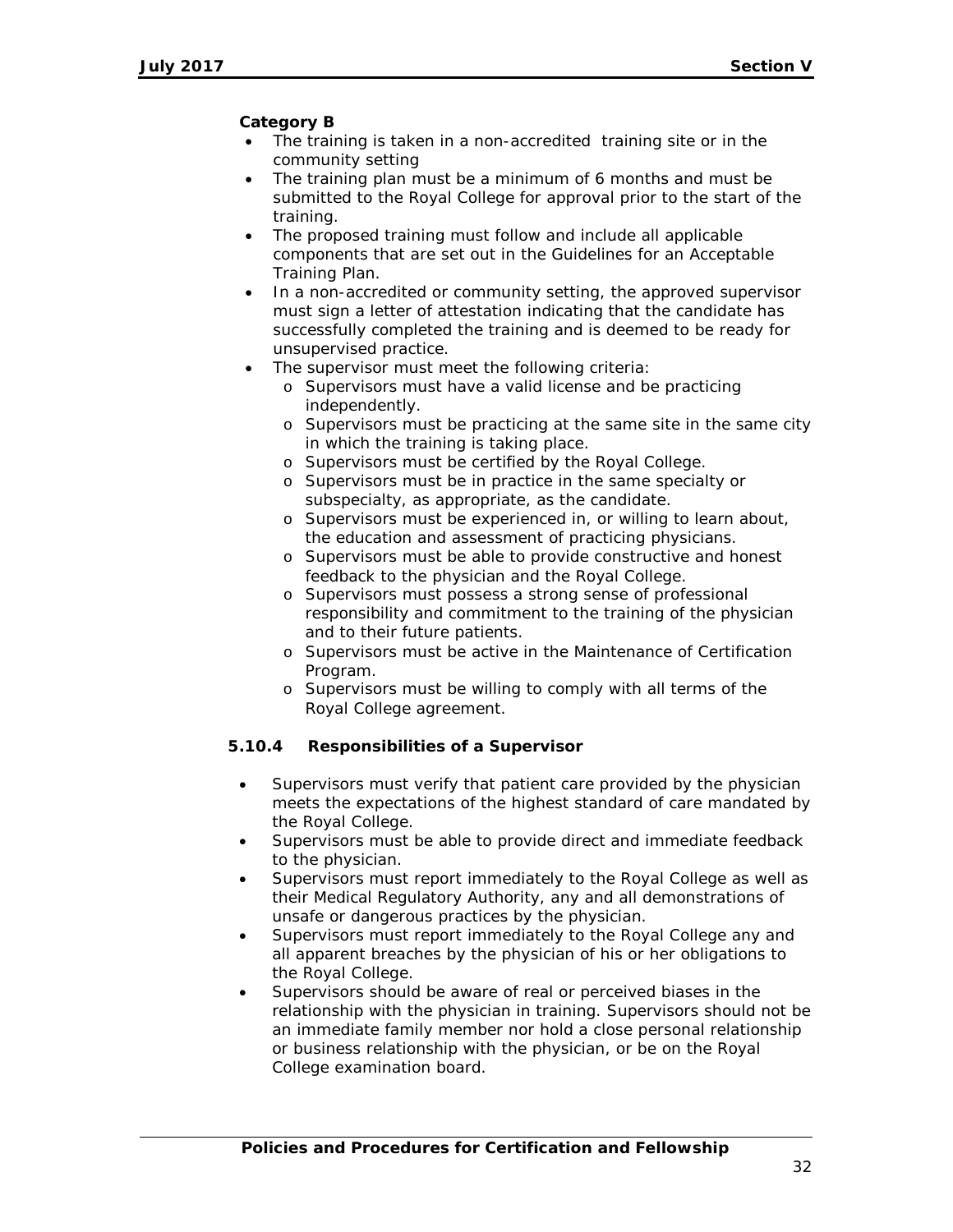- Supervisors must provide an attestation and report with confidence that the physician is ready for the exams, is ready for unsupervised practice and has completed all components in the agreed-upon training plan with the Royal College.
- Supervisors must be willing to report on the physician's performance at least every 2 months.

# **5.10.5 Guidelines for an acceptable training plan**

#### **Direct observation of patient encounter at facility**

Clinical Supervision/Assessment

- Observation in clinic visits
- Observation of leading healthcare teams
- Case discussions of patients seen
- Review of medical charts
- Review of adverse cases
- Chart stimulated recall
- Review of clinic patients
- Random cases deemed worthy of discussion should be discussed.
- Operating Room assessment (if applicable). A supervisor will scrub in with the candidate to observe the candidate's surgical skills in the operating room.

### **Oral examination and case discussions**

There should be discussions of cases deemed difficult or worthy of discussion, in person with one of the supervisors throughout the month. These discussions should take place in the oral examination style.

#### **Study plan**

The supervisor and candidate should create a reading plan focused on core materials that will prepare the candidate to write the exams.

#### **Educational program**

It is highly recommended that the candidate include participation in the following activities as part of the training program:

- academic half days and academic rounds
- formal exam preparatory courses
- grand rounds
- Royal College Maintenance of Certification Program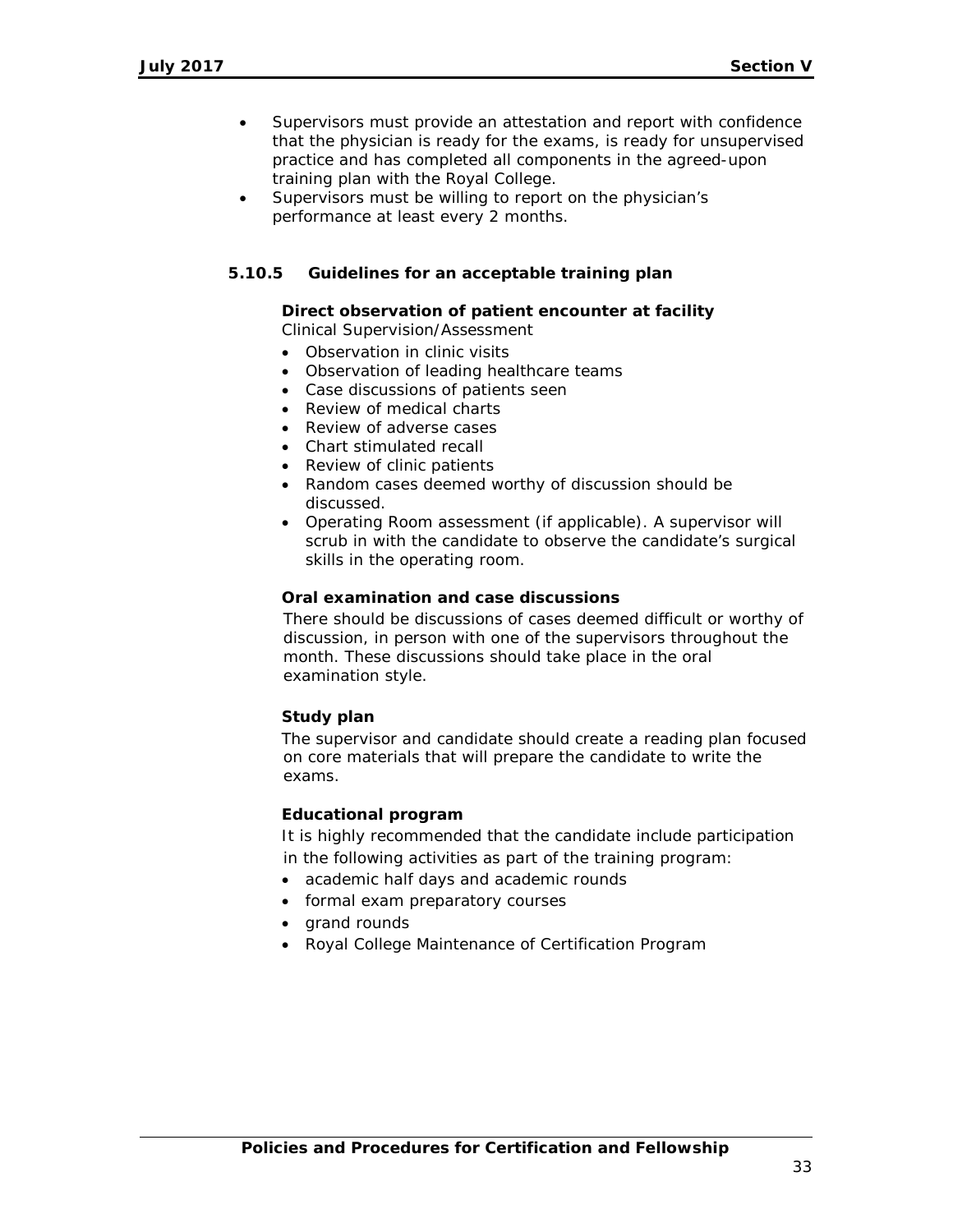# **OSCE Practice Sessions**

A suggested part of this training program is for the candidate to join in the OSCE practice sessions given to the senior residents of the relevant specialty, or a similar activity.

### **Final Assessment**

The final assessment will be done by all of the supervisors/mentors. The final attestation or assessment form will be completed by one supervisor and signed off after the team members all agree.

# **Periodic Updates**

A log of educational encounters and activities will be kept and will be made available for verification at any time. The College may make periodic contact with the supervisor by phone or mail as it finds necessary. An update of activities will be provided to the College every two months along with feedback on how the candidate is progressing.

# **5.11 Deferral of examination eligibility**

- **5.11.1** In the event that the candidate misses an examination due to a serious accident, illness or other impediment the Royal College will consider deferral of examination eligibility for one year. In practice, this will provide the candidate with one additional year of eligibility.
- **Note:** Deferrals will only be granted in exceptional situations. Deferrals will generally not be granted for missed flights and other travel delays, minor illness, lack of preparedness or scheduling conflicts.
- **5.11.2** Candidates who know in advance of the examination that it will be missed should contact the Royal College to request a deferral as early as possible.
- **5.11.3** Candidates who miss an examination unexpectedly must submit a request for deferral within five business days of the missed examination date.
- **5.11.4** All requests for deferral must include the following documentation:
	- 1. A written request for deferral and a detailed description of the circumstances leading to the request, signed by the candidate;
	- 2. In the case of serious accident or illness, an original letter, on office letterhead, from the candidate's qualified treating professional identifying and confirming the accident or illness, together with verification that the accident or illness was serious enough to warrant missing the examination; and,
	- 3. In the case of any other impediment, appropriate documentation, from a source with direct involvement or knowledge of the circumstances in question.
- **Note:** The Royal College may request additional information and/or confirmation, as it considers necessary on a case by case basis.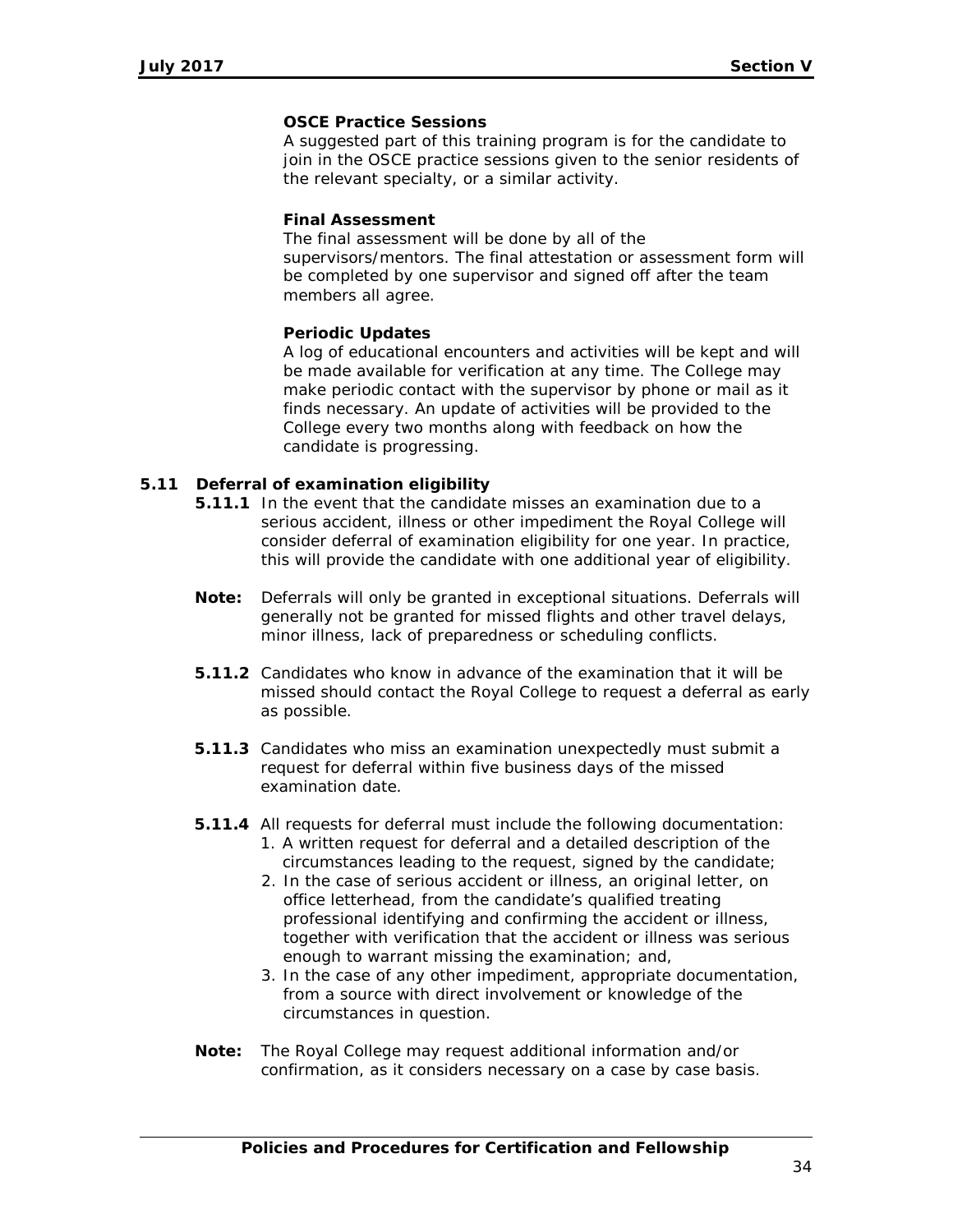**5.11.5** The final decision regarding a request for deferral lies with the Associate Director of Assessment, Office of Specialty Education or a delegate.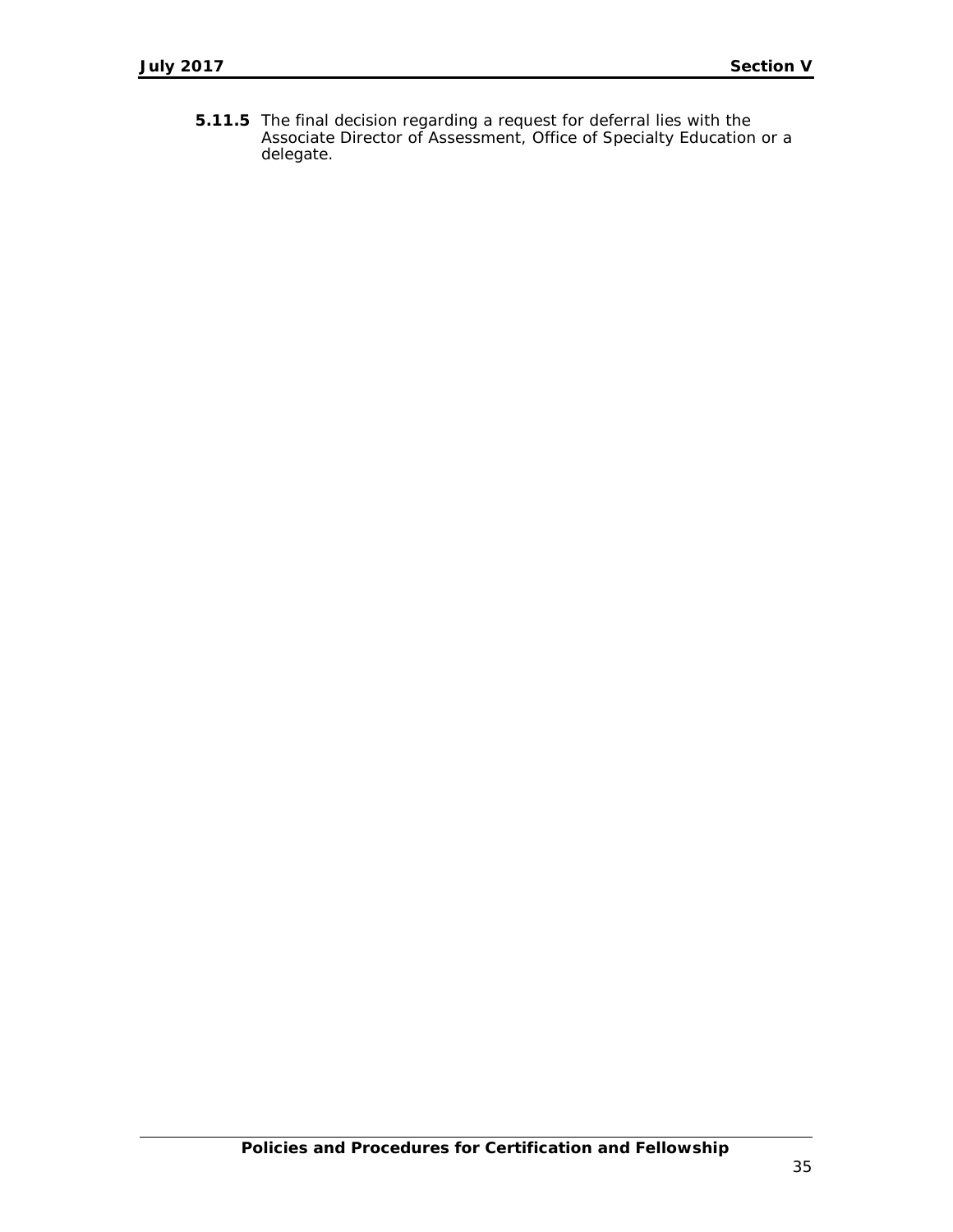# **SECTION VI – ROYAL COLLEGE EXAMINATIONS**

### **General Information**

In the context of a candidate preparing for the Royal College examination, the Royal College does not provide or endorse any preparatory courses, syllabi or reading lists. The candidate should seek the advice of the program director for examination preparation.

# **6.1 Surgical Foundations Examination**

- **6.1.1** In the surgical specialties of Cardiac Surgery, General Surgery, Neurosurgery, Orthopedic Surgery, Otolaryngology, Plastic Surgery, Urology and Vascular Surgery, candidates must successfully complete the Surgical Foundations examination to attain eligibility for any examination in the relevant surgical specialty.
- **6.1.2** The Surgical Foundations examination is held annually in the spring and examination dates are set on a yearly basis. A ruling for the Surgical Foundations examination is valid for three years as noted under section 5.3. For more information about the registration deadline, examination dates, sites and format for the Surgical Foundations examination, please refer to the Royal College website: [www.royalcollege.ca.](http://www.royalcollege.ca/)

# **6.2 Examinations in Accreditation without Certification (AWC) disciplines that convert to subspecialty with examination**

- **6.2.1** All graduates of Royal College accredited AWC programs that convert to subspecialty with examination are eligible to take the certification examinations starting with the first set of examinations offered. Eligibility to the certification examinations is contingent upon the applicant's successful completion of an approved primary entry specialty residency for the discipline (e.g. Maternal Fetal Medicine applicants must have completed an accredited or approved Royal College residency in Obstetrics and Gynecology).
- **6.2.2** All graduates of ACGME or other approved programs in disciplines that convert from an AWC to a subspecialty with examination are eligible to take the certification examinations if the program was approved subsequent to the recognition of the subspecialty as an Accreditation Without Certification program by the Royal College of Physicians and Surgeons of Canada.
- **6.2.3** Eligibility for all of these applicants is contingent upon fulfilling all the requirements outlined in the "Policies and Procedures for Certification and Fellowship" and the Specialty Training Requirements of the subspecialty, as with all other disciplines.
- **6.2.4** If a graduate of an AWC program that has converted to certification with examination chooses to challenge the certifying examinations and fails, the physician maintains their AWC status with the Royal College.

# **6.3 Examination Registration**

- **6.3.1** Residents who intend to register for the examination leading to Royal College certification must have:
	- (i) applied for assessment of credentials/training, and
	- (ii) received from the Royal College an official ruling letter confirming their eligibility for the examination.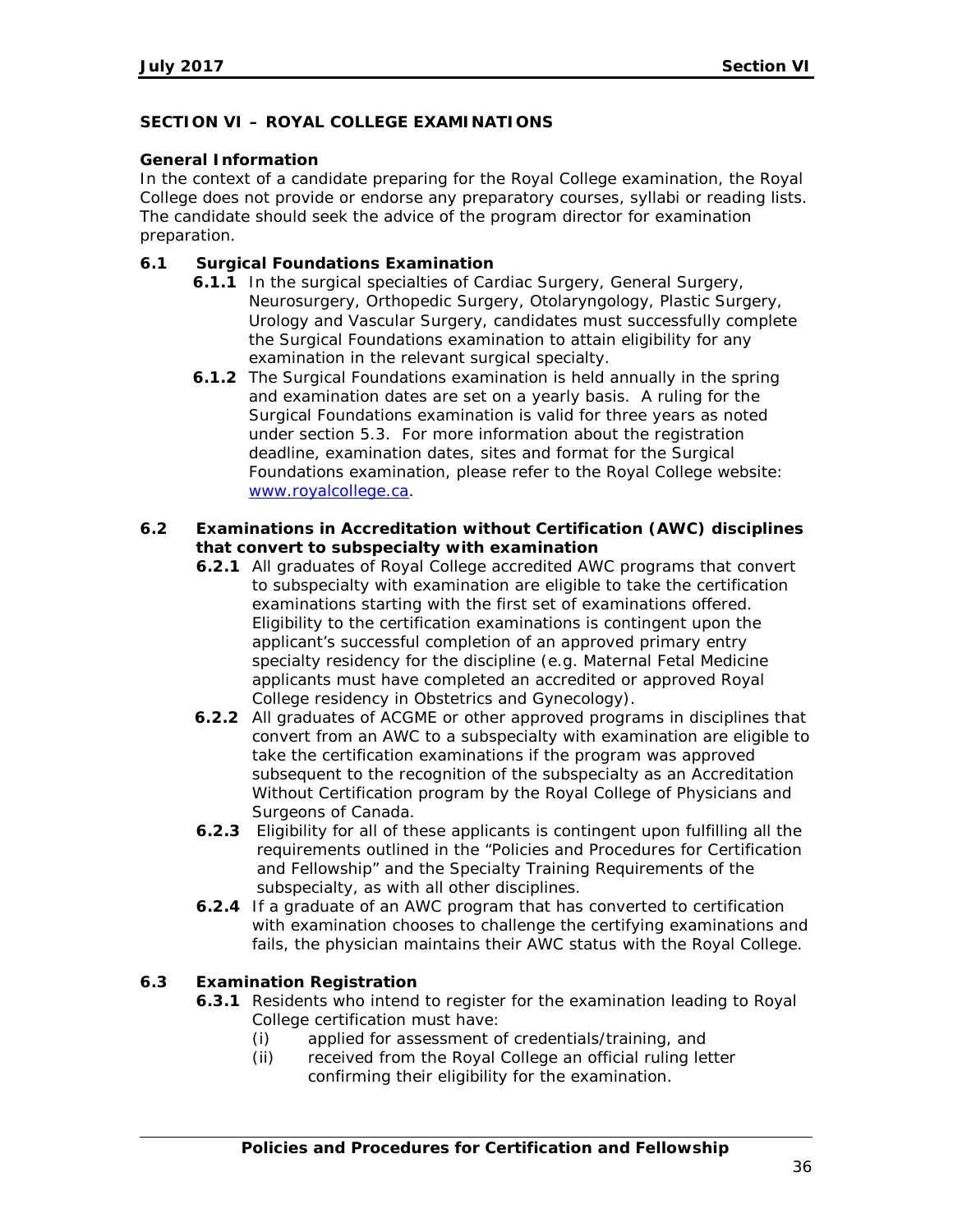- **6.3.2** Registration forms for the examination are sent, on request, only to those who have been ruled eligible for the examination in their specialty or subspecialty.
- **6.3.3** Residents who have applied for assessment of credentials/training and who are ruled eligible for the next examination session will receive information about the examination with their official ruling letter. More specific information on rulings is outlined in Section V "Royal College Rulings on Examination Eligibility" of this guide.

### **6.4 Deadline for Examination Registration**

- **6.4.1** The registration deadlines for each respective specialty and subspecialty are available on the Royal College website: [www.royalcollege.ca](http://www.royalcollege.ca/)
- **6.4.2** The "registration deadline" is the last day for receipt by the Royal College of the registration form for the examination leading to Royal College certification.

#### **6.5 Examination Dates**

**6.5.1** Examination dates are subject to change without notice. Please refer to the Royal College website: [www.royalcollege.ca](http://www.royalcollege.ca/) to obtain the official examination dates.

#### **6.6 Examination Sites**

**6.6.1** Examinations, including the Principles of Surgery examination, **may** be held in various centres across Canada. Candidates will be notified of the site(s) where the examination(s) will occur when candidates receive the Royal College examination form.

# **6.7 Examination Format**

- **6.7.1** The Royal College examination incorporates combined written and oral components that may include one or more short answer written papers and/or multiple choice questions, oral, clinical, practical or other examination components.
- **6.7.2** Information about the examination format of each specialty and subspecialty is available on the Royal College website: [www.royalcollege.ca.](http://www.royalcollege.ca/)
- **6.7.3** Candidates are notified as soon as possible of changes in the examination format or timing approved by the Royal College Evaluation Committee.

#### **6.8 End of Training Dates Relative to Examination Dates**

- **6.8.1** Applicants who are expected to complete full residency training by February 28 may appear at the final examinations of the previous fall. Applicants who will complete full residency training by December 31 may appear at the spring final examinations of that year.
- **6.8.2** Changes to these deadlines may only be made in exceptional circumstances, such as the accommodation of a resident under Section 4.3 or 6.9 of this guide, and only with the prior consent of the Royal College Credentials Unit, the program director and the postgraduate

dean.

**6.8.3** If a resident's training is off cycle and/or changes universities in the final year of training, the program director may not be able to attest to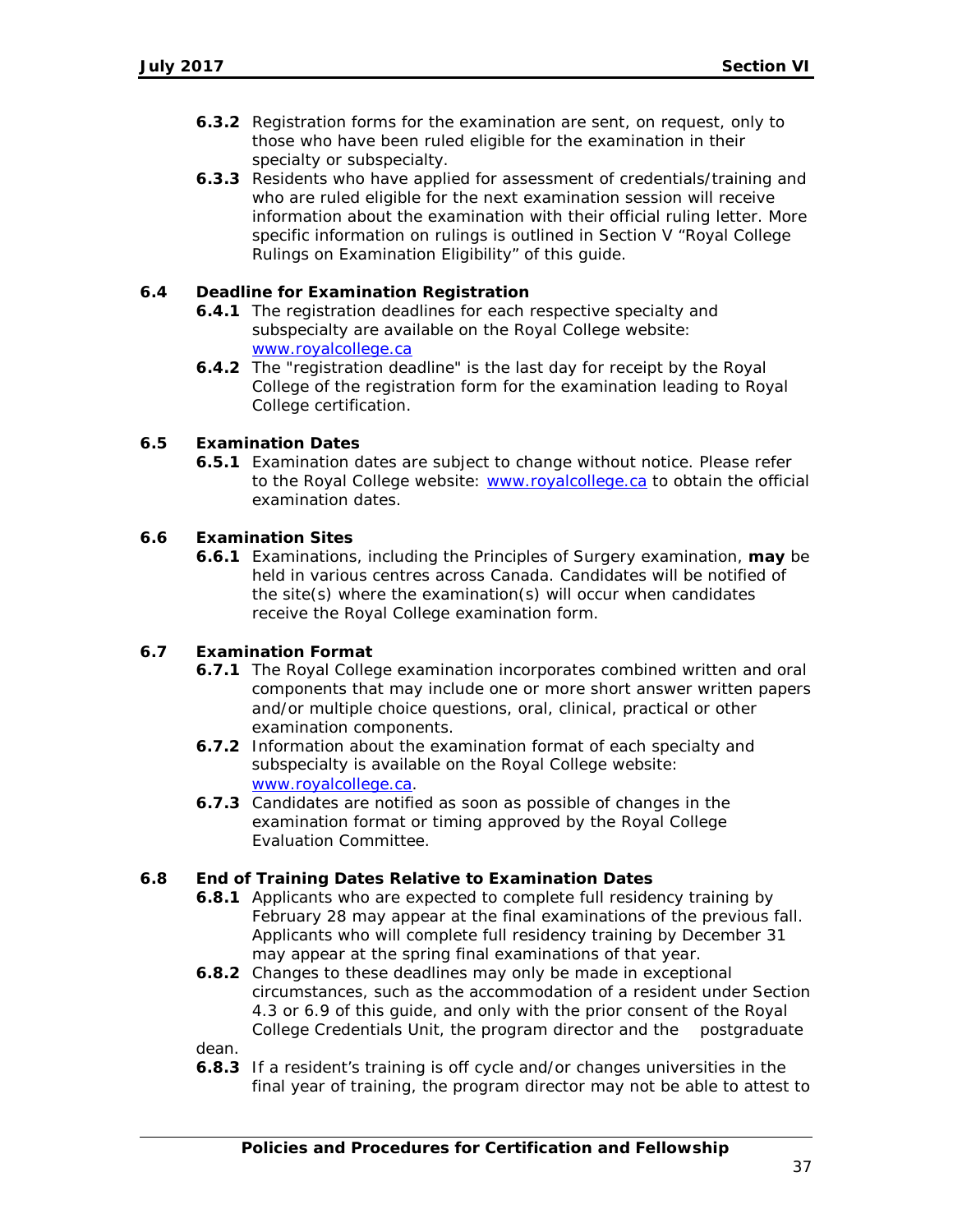confirmation of completion of training before the examination registration deadline. In such a case, examination eligibility will be deferred to the following year.

#### **6.9 Candidates requiring Special Accommodations,**

- **6.9.1** The Royal College will attempt to accommodate candidates with specific requirements for the examination provided that the validity of the examination is maintained and the accommodation does not cause undue hardship or unreasonable expense for the Royal College.
- **6.9.2** Requests for examination accommodation must be submitted to the Royal College at the time of application for the examination. Requests must include the following documentation:
	- $\blacksquare$  a description of the candidate's accommodation and its severity;
	- a description of the candidate's functional limitations as a result of the accommodation
	- any previously provided similar accommodations by their university or other medical education programs;
	- supporting documentation from a qualified treating professional appropriate for evaluating the accommodation, including:
		- confirmation of the candidate's accommodation, its severity, and the candidates' functional limitations; and,
		- specific recommendations for testing accommodations.

**Note:** The Royal College may request additional information, as it considers necessary, on a case by case basis.

- **6.9.3** In the event that the need for an examination accommodation arises after the application for examination is submitted, the candidate must inform the Manager of Credentials, The McLaughlin Centre for Evaluation, and submit the documentation described in section 6.9.2, as soon as possible. It may not be possible to arrange examination accommodations requested too close to the examination date.
- **6.9.4** The final decision regarding an accommodation request lies with the Associate Director of Assessment, Office of Specialty Education or a delegate.
- **6.9.5** Prior to taking the Royal College examination, the candidate and the Royal College must confirm special arrangements in writing.

#### **6.10 Language of Examinations**

- **6.10.1**The Royal College examinations are offered in both English and French.
- **6.10.2**Candidates must indicate at the time of registration for the examinations whether they wish to be examined in the English or French language.
- **6.10.3**Candidates whose first language is not English or French should ensure that they have reasonable fluency, written and oral, in either English or French.

# **6.11 Decisions of Royal College Examination Boards**

**6.11.1**The Royal College Examination Boards are empowered by the Royal College Evaluation Committee and by the Council of the Royal College to make final decisions on the examinations of all candidates, following procedures approved by the Royal College Evaluation Committee and Council of the Royal College.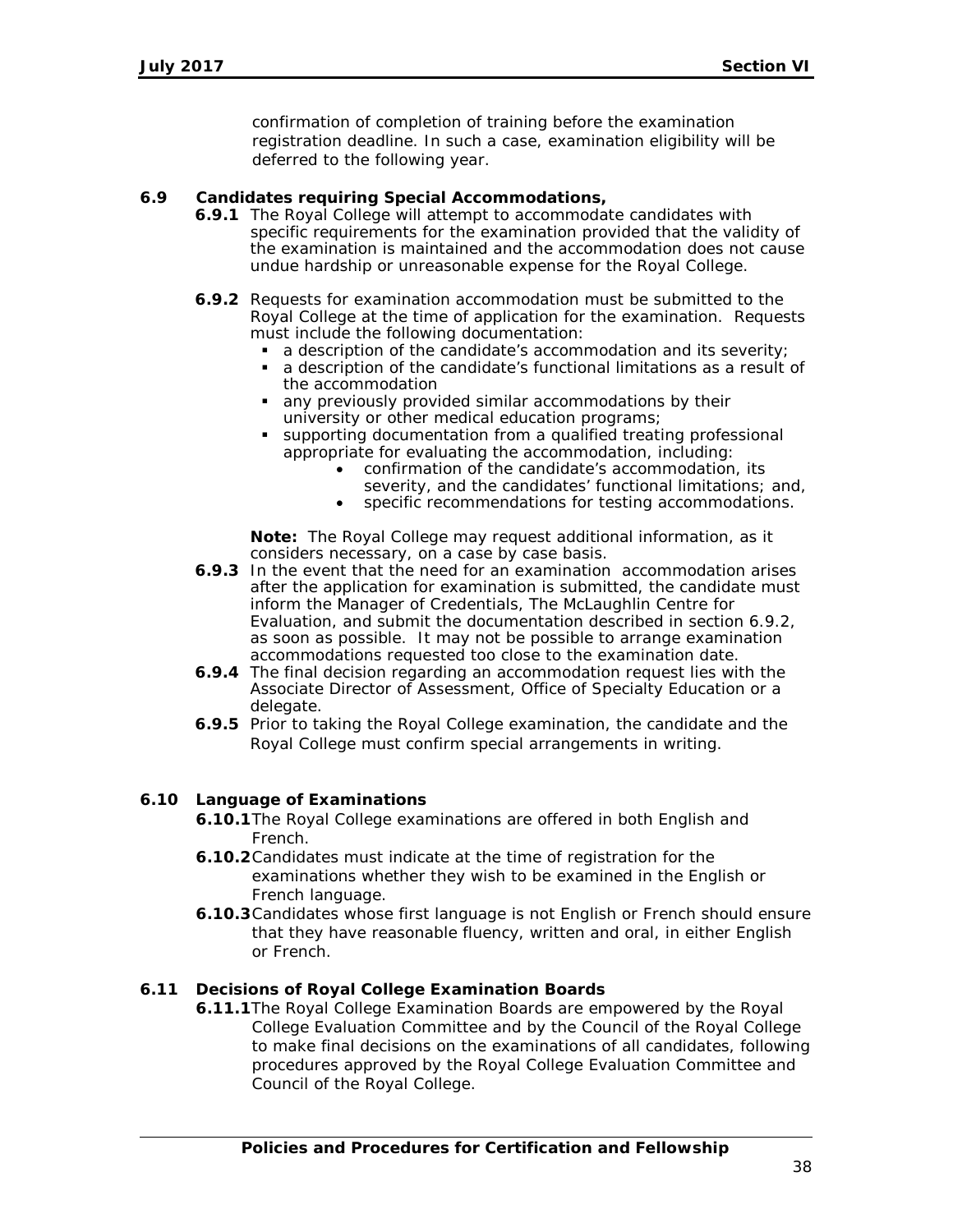# **SECTION VII – INTERNATIONAL TRAINING (NON-ROYAL COLLEGE ACCREDITED/NON-ACGME APPROVED)**

# **General Information**

By resolution of Council, the Royal College of Physicians and Surgeons of Canada (Royal College) has discontinued the process of assessing Postgraduate Medical Education systems (PGME) for International Medical Graduate (IMG) applicants seeking Royal College Certification.

Therefore, the Royal College will not process any application for credit for training in International PGME Systems not listed on the Royal College website at [www.royalcollege.ca.](http://www.royalcollege.ca/)

The requirements stated below are in addition to all other policies and procedures outlined in this guide. Non-Royal College accredited/non-ACGME approved trained applicants must fulfil all other requirements as stated in Sections II, III, IV, V, and VI of this guide, in addition to meeting the prerequisites stated in this section.

Residency training from non-Royal College accredited/non-ACGME approved systems listed on the website does not confer eligibility to the Royal College examinations. The Royal College must conduct an in-depth evaluation of training in order to determine an applicant's eligibility to the Royal College examinations.

### **7.1 Individual In-Depth Assessment of Training for acceptable systems 7.1.1 Criteria for Individual In-Depth Assessment of Training**

- (i) The applicant's training must satisfy all of the Royal College postgraduate medical education requirements in the specialty as detailed in the specialty specific objectives of training and specialty training requirements available on the Royal College website: [www.royalcollege.ca](http://www.royalcollege.ca/) .
- (ii) The applicant must meet **all** other requirements for examination eligibility as outlined in Sections II, III, IV and V of this guide.

#### **7.1.2 Procedures for In-depth Assessment**

- (i) Applicants will be required to pay a non-refundable assessment fee. For assessment fees please consult the website: [www.royalcollege.ca](http://www.royalcollege.ca/) .
- (ii) Once the in-depth assessment of training has been completed, applicants will receive a "ruling letter" on examination eligibility and/or conditions to be met to attain eligibility. More specific information on rulings is outlined in Section V of this guide 'Royal College Rulings on Examination Eligibility'.